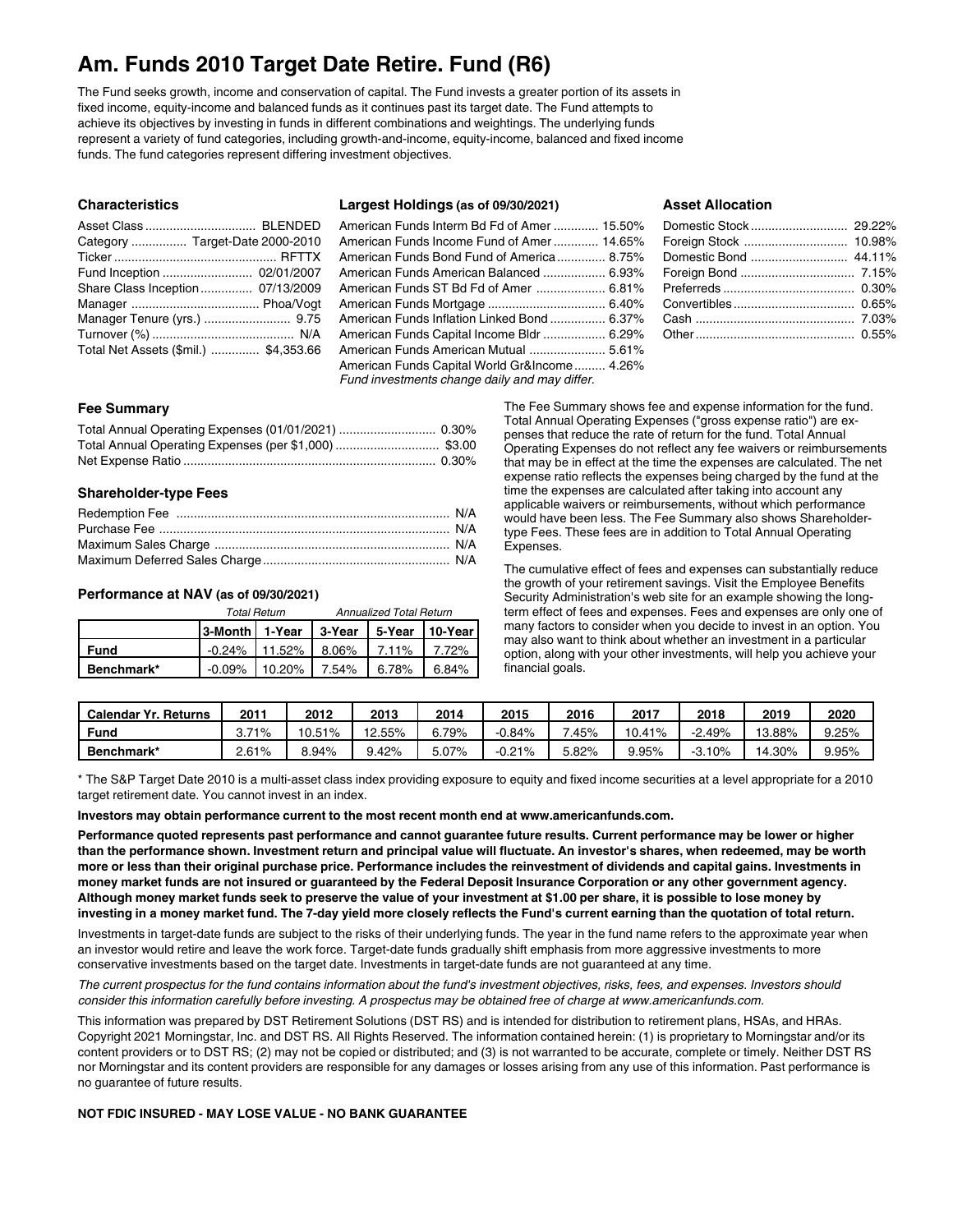## **Am. Funds 2015 Target Date Retire. Fund (R6)**

The Fund seeks growth, income and conservation of capital. The Fund invests a greater portion of its assets in fixed income, equity-income and balanced funds as it continues past its target date. The Fund attempts to achieve its objectives by investing in funds in different combinations and weightings. The underlying funds represent a variety of fund categories, including growth-and-income, equity-income, balanced and fixed income funds. The fund categories represent differing investment objectives.

## **Characteristics**

| Asset Class  BLENDED                  |  |
|---------------------------------------|--|
|                                       |  |
|                                       |  |
| Fund Inception  02/01/2007            |  |
| Share Class Inception 07/13/2009      |  |
|                                       |  |
| Manager Tenure (yrs.)  9.75           |  |
|                                       |  |
| Total Net Assets (\$mil.)  \$5,867.95 |  |

#### **Largest Holdings (as of 09/30/2021)**

## American Funds Income Fund of Amer ............. 12.30% American Funds Interm Bd Fd of Amer ............. 10.84% American Funds Bond Fund of America.............. 8.08% American Funds American Balanced .................. 7.59% American Funds Inflation Linked Bond ................ 7.07% American Funds Mortgage .................................. 6.07% American Funds Capital Income Bldr .................. 5.96% American Funds American Mutual ...................... 5.96% American Funds American .................................. 5.08% American Funds Capital World Bond .................. 5.02% *Fund investments change daily and may differ.*

## **Asset Allocation**

#### **Fee Summary**

## **Shareholder-type Fees**

## **Performance at NAV (as of 09/30/2021)**

|            |                                              | Total Return                               | <b>Annualized Total Return</b> |  |  |  |
|------------|----------------------------------------------|--------------------------------------------|--------------------------------|--|--|--|
|            | 3-Month   1-Year   3-Year   5-Year   10-Year |                                            |                                |  |  |  |
| Fund       |                                              | $-0.23\%$   13.04%   8.64%   7.68%   8.48% |                                |  |  |  |
| Benchmark* |                                              | $-0.14\%$   11.93%   7.93%   7.46%   7.77% |                                |  |  |  |

The Fee Summary shows fee and expense information for the fund. Total Annual Operating Expenses ("gross expense ratio") are expenses that reduce the rate of return for the fund. Total Annual Operating Expenses do not reflect any fee waivers or reimbursements that may be in effect at the time the expenses are calculated. The net expense ratio reflects the expenses being charged by the fund at the time the expenses are calculated after taking into account any applicable waivers or reimbursements, without which performance would have been less. The Fee Summary also shows Shareholdertype Fees. These fees are in addition to Total Annual Operating Expenses.

The cumulative effect of fees and expenses can substantially reduce the growth of your retirement savings. Visit the Employee Benefits Security Administration's web site for an example showing the longterm effect of fees and expenses. Fees and expenses are only one of many factors to consider when you decide to invest in an option. You may also want to think about whether an investment in a particular option, along with your other investments, will help you achieve your financial goals.

| <b>Calendar Yr. Returns</b> | $201^{\circ}$ | 2012   | 2013        | 2014     | 2015     | 2016     | 2017 | 2018      | 2019   | 2020   |
|-----------------------------|---------------|--------|-------------|----------|----------|----------|------|-----------|--------|--------|
| Fund                        | $2.31\%$      | .58%   | 72%<br>15.  | $3.64\%$ | $-0.62%$ | $.55\%$  | 19%  | $-2.72%$  | 14.94% | 9.96%  |
| Benchmark*                  | .53%          | 10.32% | 2.16%<br>10 | 3.49%    | $0.16\%$ | $6.56\%$ | .39% | $-3.67\%$ | 15.40% | 10.28% |

\* The S&P Target Date 2015 is a multi-asset class index providing exposure to equity and fixed income securities at a level appropriate for a 2015 target retirement date. You cannot invest in an index.

**Investors may obtain performance current to the most recent month end at www.americanfunds.com.**

Performance quoted represents past performance and cannot guarantee future results. Current performance may be lower or higher than the performance shown. Investment return and principal value will fluctuate. An investor's shares, when redeemed, may be worth more or less than their original purchase price. Performance includes the reinvestment of dividends and capital gains. Investments in money market funds are not insured or guaranteed by the Federal Deposit Insurance Corporation or any other government agency. Although money market funds seek to preserve the value of your investment at \$1.00 per share, it is possible to lose money by investing in a money market fund. The 7-day yield more closely reflects the Fund's current earning than the quotation of total return.

Investments in target-date funds are subject to the risks of their underlying funds. The year in the fund name refers to the approximate year when an investor would retire and leave the work force. Target-date funds gradually shift emphasis from more aggressive investments to more conservative investments based on the target date. Investments in target-date funds are not guaranteed at any time.

The current prospectus for the fund contains information about the fund's investment objectives, risks, fees, and expenses. Investors should consider this information carefully before investing. A prospectus may be obtained free of charge at www.americanfunds.com.

This information was prepared by DST Retirement Solutions (DST RS) and is intended for distribution to retirement plans, HSAs, and HRAs. Copyright 2021 Morningstar, Inc. and DST RS. All Rights Reserved. The information contained herein: (1) is proprietary to Morningstar and/or its content providers or to DST RS; (2) may not be copied or distributed; and (3) is not warranted to be accurate, complete or timely. Neither DST RS nor Morningstar and its content providers are responsible for any damages or losses arising from any use of this information. Past performance is no guarantee of future results.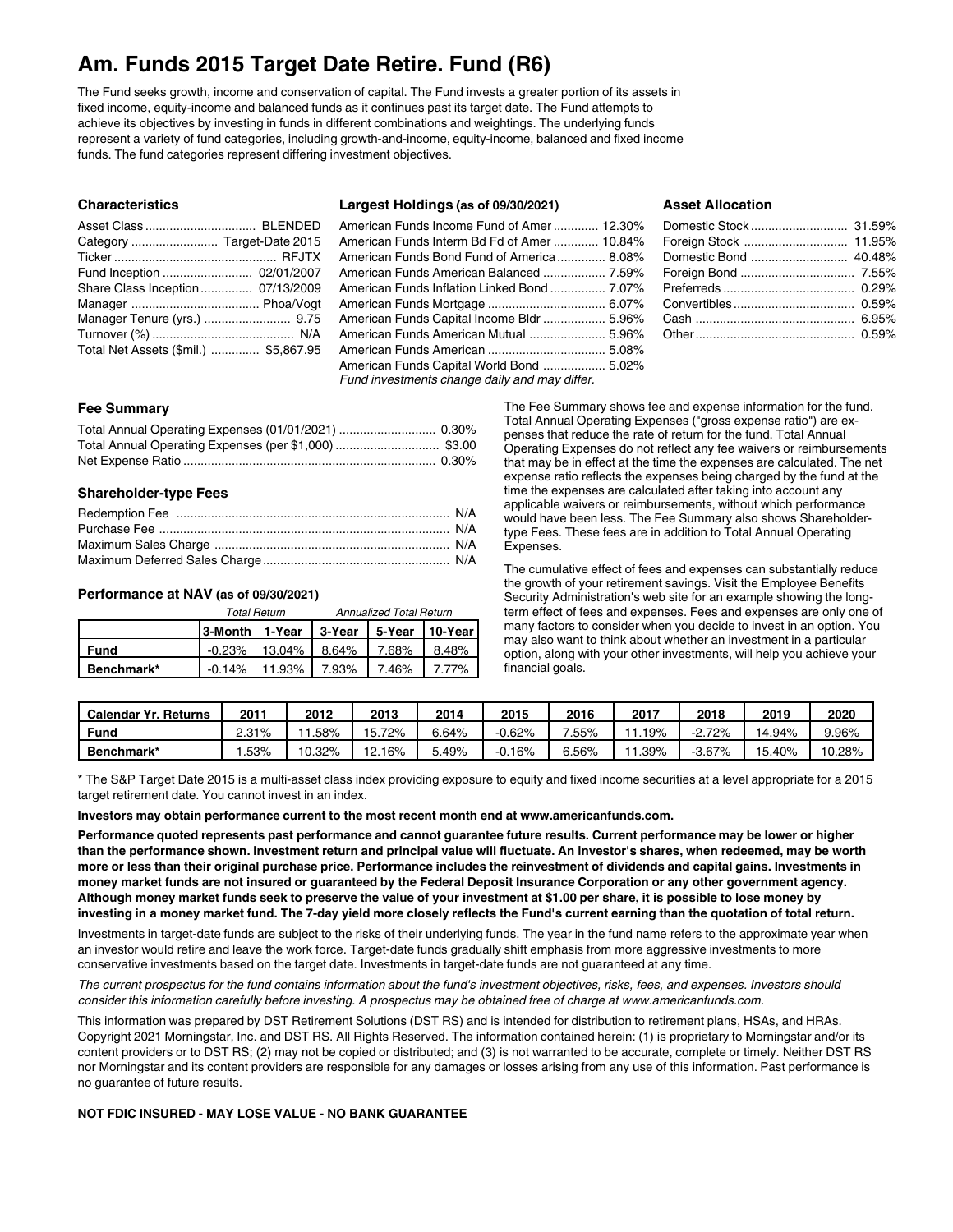## **Am. Funds 2020 Target Date Retire. Fund (R6)**

The Fund seeks growth, income and conservation of capital. The Fund invests a greater portion of its assets in fixed income, equity-income and balanced funds as it continues past its target date. The Fund attempts to achieve its objectives by investing in funds in different combinations and weightings. The underlying funds represent a variety of fund categories, including growth, growth-and-income, equity-income, balanced and fixed income funds. The fund categories represent differing objectives.

## **Characteristics**

| Fund Inception  02/01/2007             |  |
|----------------------------------------|--|
| Share Class Inception 07/13/2009       |  |
|                                        |  |
| Manager Tenure (yrs.)  9.75            |  |
|                                        |  |
| Total Net Assets (\$mil.)  \$18,837.45 |  |

#### **Largest Holdings (as of 09/30/2021)**

## American Funds Income Fund of Amer ............... 9.35% American Funds Interm Bd Fd of Amer ............... 9.11% American Funds Bond Fund of America.............. 8.06% American Funds American Balanced .................. 7.93% American Funds Inflation Linked Bond ................ 7.08% American Funds Mortgage .................................. 6.08% American Funds American Mutual ...................... 5.96% American Funds Capital World Gr&Income......... 5.62% American Funds Capital Income Bldr .................. 5.30% American Funds American .................................. 5.08% *Fund investments change daily and may differ.*

#### **Asset Allocation**

#### **Fee Summary**

## **Shareholder-type Fees**

## **Performance at NAV (as of 09/30/2021)**

|            | Total Return                               | <b>Annualized Total Return</b> |  |       |  |
|------------|--------------------------------------------|--------------------------------|--|-------|--|
|            |                                            |                                |  |       |  |
| Fund       | $-0.27\%$   13.39%   8.99%   8.36%         |                                |  | 9.36% |  |
| Benchmark* | $-0.24\%$   12.92%   8.09%   7.98%   8.51% |                                |  |       |  |

The Fee Summary shows fee and expense information for the fund. Total Annual Operating Expenses ("gross expense ratio") are expenses that reduce the rate of return for the fund. Total Annual Operating Expenses do not reflect any fee waivers or reimbursements that may be in effect at the time the expenses are calculated. The net expense ratio reflects the expenses being charged by the fund at the time the expenses are calculated after taking into account any applicable waivers or reimbursements, without which performance would have been less. The Fee Summary also shows Shareholdertype Fees. These fees are in addition to Total Annual Operating Expenses.

The cumulative effect of fees and expenses can substantially reduce the growth of your retirement savings. Visit the Employee Benefits Security Administration's web site for an example showing the longterm effect of fees and expenses. Fees and expenses are only one of many factors to consider when you decide to invest in an option. You may also want to think about whether an investment in a particular option, along with your other investments, will help you achieve your financial goals.

| Calendar Yr.<br>Returns | 201      | 2012   | 2013        | 2014  | 2015     | 2016    | 2017   | 2018     | 2019   | 2020   |
|-------------------------|----------|--------|-------------|-------|----------|---------|--------|----------|--------|--------|
| <b>Fund</b>             | 10%      | 12.98% | 18.1<br>71% | .74%  | $0.19\%$ | $.05\%$ | 12.87% | 2.69%    | 15.59% | 10.99% |
| Benchmark*              | $0.58\%$ | . 48%  | 76%         | 5.67% | $-0.19%$ | .22%    | 2.80%  | $-4.16%$ | 16.52% | 10.24% |

\* The S&P Target Date 2020 is a multi-asset class index providing exposure to equity and fixed income securities at a level appropriate for a 2020 target retirement date. You cannot invest in an index.

**Investors may obtain performance current to the most recent month end at www.americanfunds.com.**

Performance quoted represents past performance and cannot guarantee future results. Current performance may be lower or higher than the performance shown. Investment return and principal value will fluctuate. An investor's shares, when redeemed, may be worth more or less than their original purchase price. Performance includes the reinvestment of dividends and capital gains. Investments in money market funds are not insured or guaranteed by the Federal Deposit Insurance Corporation or any other government agency. Although money market funds seek to preserve the value of your investment at \$1.00 per share, it is possible to lose money by investing in a money market fund. The 7-day yield more closely reflects the Fund's current earning than the quotation of total return.

Investments in target-date funds are subject to the risks of their underlying funds. The year in the fund name refers to the approximate year when an investor would retire and leave the work force. Target-date funds gradually shift emphasis from more aggressive investments to more conservative investments based on the target date. Investments in target-date funds are not guaranteed at any time.

The current prospectus for the fund contains information about the fund's investment objectives, risks, fees, and expenses. Investors should consider this information carefully before investing. A prospectus may be obtained free of charge at www.americanfunds.com.

This information was prepared by DST Retirement Solutions (DST RS) and is intended for distribution to retirement plans, HSAs, and HRAs. Copyright 2021 Morningstar, Inc. and DST RS. All Rights Reserved. The information contained herein: (1) is proprietary to Morningstar and/or its content providers or to DST RS; (2) may not be copied or distributed; and (3) is not warranted to be accurate, complete or timely. Neither DST RS nor Morningstar and its content providers are responsible for any damages or losses arising from any use of this information. Past performance is no guarantee of future results.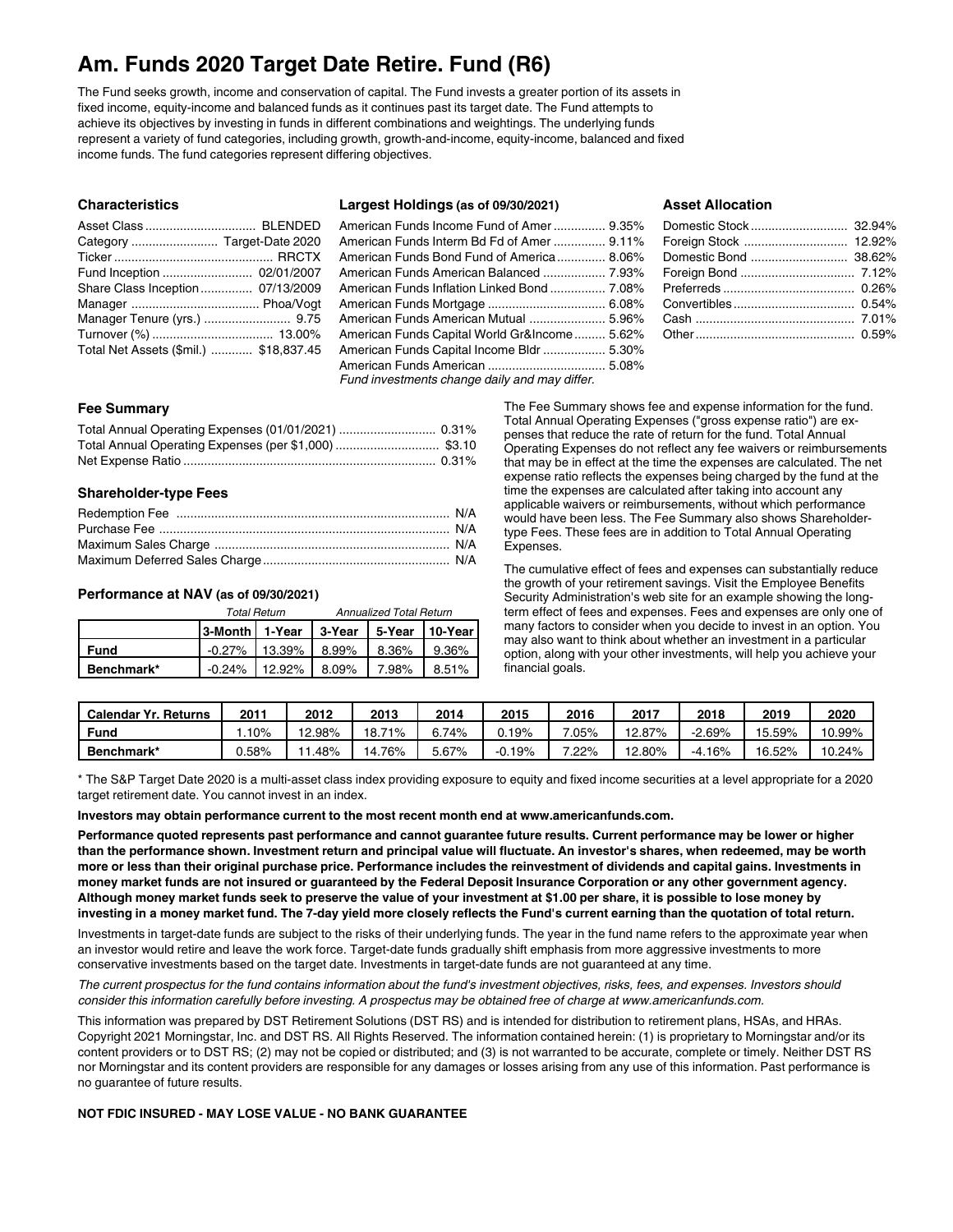## **Am. Funds 2025 Target Date Retire. Fund (R6)**

The Fund seeks growth, income and conservation of capital. The Fund invests a greater portion of its assets in fixed income, equity-income and balanced funds as it approaches and passes its target date. The Fund attempts to achieve its objectives by investing in funds in different combinations and weightings. The underlying funds represent a variety of fund categories, including growth, growth-and-income, equity-income, balanced and fixed income funds. The fund categories represent differing objectives.

## **Characteristics**

| Fund Inception  02/01/2007             |  |
|----------------------------------------|--|
| Share Class Inception 07/13/2009       |  |
|                                        |  |
| Manager Tenure (yrs.)  9.75            |  |
|                                        |  |
| Total Net Assets (\$mil.)  \$32,589.58 |  |

#### **Largest Holdings (as of 09/30/2021)**

## American Funds Interm Bd Fd of Amer ............... 9.14% American Funds American Balanced .................. 7.90% American Funds American Mutual ...................... 6.59% American Funds Capital World Gr&Income......... 6.57% American Funds Bond Fund of America.............. 6.11% American Funds Inflation Linked Bond ................ 5.77% American Funds US Government Sec. ............... 5.72% American Funds Mortgage .................................. 5.42% American Funds Income Fund of Amer ............... 5.33% American Funds Capital World Bond .................. 5.03% *Fund investments change daily and may differ.*

## **Asset Allocation**

#### **Fee Summary**

## **Shareholder-type Fees**

#### **Performance at NAV (as of 09/30/2021)**

|            |                                              | Total Return | Annualized Total Return                      |  |          |  |
|------------|----------------------------------------------|--------------|----------------------------------------------|--|----------|--|
|            | 3-Month   1-Year   3-Year   5-Year   10-Year |              |                                              |  |          |  |
| Fund       |                                              |              | $-0.18\%$   15.29%   10.19%   9.73%   10.87% |  |          |  |
| Benchmark* |                                              |              | $-0.33\%$   16.17%   8.95%   9.01%           |  | $9.42\%$ |  |

The Fee Summary shows fee and expense information for the fund. Total Annual Operating Expenses ("gross expense ratio") are expenses that reduce the rate of return for the fund. Total Annual Operating Expenses do not reflect any fee waivers or reimbursements that may be in effect at the time the expenses are calculated. The net expense ratio reflects the expenses being charged by the fund at the time the expenses are calculated after taking into account any applicable waivers or reimbursements, without which performance would have been less. The Fee Summary also shows Shareholdertype Fees. These fees are in addition to Total Annual Operating Expenses.

The cumulative effect of fees and expenses can substantially reduce the growth of your retirement savings. Visit the Employee Benefits Security Administration's web site for an example showing the longterm effect of fees and expenses. Fees and expenses are only one of many factors to consider when you decide to invest in an option. You may also want to think about whether an investment in a particular option, along with your other investments, will help you achieve your financial goals.

| <b>Calendar Yr. Returns</b> | $201^{\circ}$ | 2012   | 2013   | 2014  | 2015     | 2016    | 2017   | 2018     | 2019   | 2020   |
|-----------------------------|---------------|--------|--------|-------|----------|---------|--------|----------|--------|--------|
| Fund                        | $-0.97%$      | 15.58% | 23.76% | .66%  | $0.13\%$ | $.36\%$ | 15.33% | $-3.47%$ | 17.85% | 13.67% |
| Benchmark*                  | $-0.28%$      | 12.51% | .03%   | 5.56% | $-0.25%$ | $.82\%$ | 14.55% | $-5.02%$ | 18.38% | .22%   |

\* The S&P Target Date 2025 is a multi-asset class index providing exposure to equity and fixed income securities at a level appropriate for a 2025 target retirement date. You cannot invest in an index.

**Investors may obtain performance current to the most recent month end at www.americanfunds.com.**

Performance quoted represents past performance and cannot guarantee future results. Current performance may be lower or higher than the performance shown. Investment return and principal value will fluctuate. An investor's shares, when redeemed, may be worth more or less than their original purchase price. Performance includes the reinvestment of dividends and capital gains. Investments in money market funds are not insured or guaranteed by the Federal Deposit Insurance Corporation or any other government agency. Although money market funds seek to preserve the value of your investment at \$1.00 per share, it is possible to lose money by investing in a money market fund. The 7-day yield more closely reflects the Fund's current earning than the quotation of total return.

Investments in target-date funds are subject to the risks of their underlying funds. The year in the fund name refers to the approximate year when an investor would retire and leave the work force. Target-date funds gradually shift emphasis from more aggressive investments to more conservative investments based on the target date. Investments in target-date funds are not guaranteed at any time.

The current prospectus for the fund contains information about the fund's investment objectives, risks, fees, and expenses. Investors should consider this information carefully before investing. A prospectus may be obtained free of charge at www.americanfunds.com.

This information was prepared by DST Retirement Solutions (DST RS) and is intended for distribution to retirement plans, HSAs, and HRAs. Copyright 2021 Morningstar, Inc. and DST RS. All Rights Reserved. The information contained herein: (1) is proprietary to Morningstar and/or its content providers or to DST RS; (2) may not be copied or distributed; and (3) is not warranted to be accurate, complete or timely. Neither DST RS nor Morningstar and its content providers are responsible for any damages or losses arising from any use of this information. Past performance is no guarantee of future results.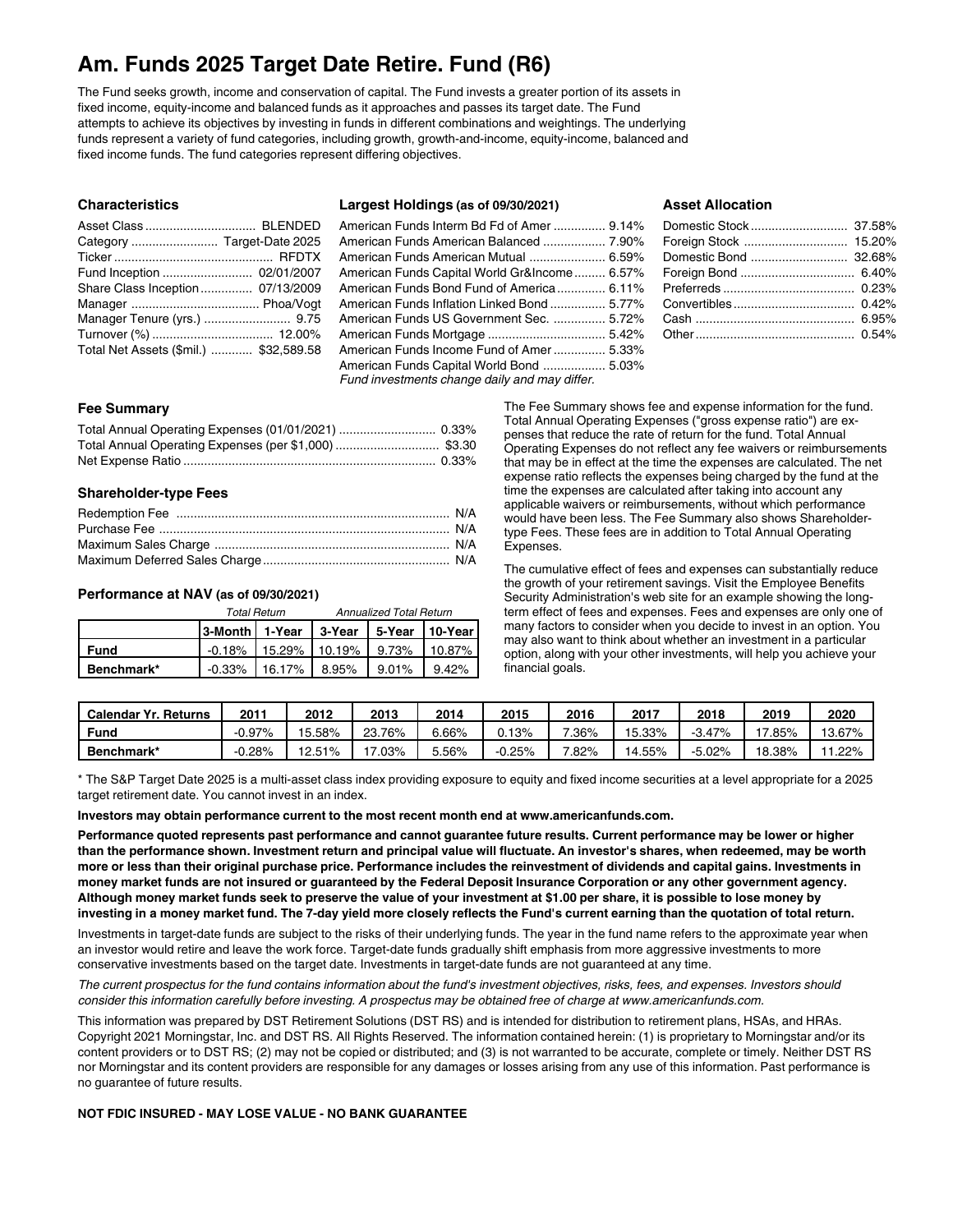## **Am. Funds 2030 Target Date Retire. Fund (R6)**

The Fund seeks growth, income and conservation of capital. The Fund invests a greater portion of its assets in fixed income, equity-income and balanced funds as it approaches and passes its target date. The Fund attempts to achieve its objectives by investing in funds in different combinations and weightings. The underlying funds represent a variety of fund categories, including growth, growth-and-income, equity-income, balanced and fixed income funds. The fund categories represent differing objectives.

## **Characteristics**

| Fund Inception  02/01/2007             |  |
|----------------------------------------|--|
| Share Class Inception 07/13/2009       |  |
|                                        |  |
| Manager Tenure (yrs.)  9.75            |  |
|                                        |  |
| Total Net Assets (\$mil.)  \$38,068.67 |  |

### **Largest Holdings (as of 09/30/2021)**

## American Funds American Balanced .................. 7.91% American Funds Capital World Gr&Income......... 6.95% American Funds American Mutual ...................... 6.95% American Funds US Government Sec. ............... 6.78% American Funds AMCAP .................................... 6.08% American Funds Interm Bd Fd of Amer ............... 5.85% Am. Funds Growth Fund of America ................... 5.41% American Funds Mortgage .................................. 5.09% American Funds Capital World Bond .................. 5.02% American Funds Washington Mutual .................. 4.95% *Fund investments change daily and may differ.*

## **Asset Allocation**

## **Fee Summary**

## **Shareholder-type Fees**

## **Performance at NAV (as of 09/30/2021)**

|            |                                              | Total Return | <b>Annualized Total Return</b>                |  |  |  |
|------------|----------------------------------------------|--------------|-----------------------------------------------|--|--|--|
|            | 3-Month   1-Year   3-Year   5-Year   10-Year |              |                                               |  |  |  |
| Fund       |                                              |              | $-0.27\%$   18.14%   11.10%   11.12%   11.94% |  |  |  |
| Benchmark* |                                              |              | $-0.46\%$   19.16%   9.63%   9.93%   10.25%   |  |  |  |

The Fee Summary shows fee and expense information for the fund. Total Annual Operating Expenses ("gross expense ratio") are expenses that reduce the rate of return for the fund. Total Annual Operating Expenses do not reflect any fee waivers or reimbursements that may be in effect at the time the expenses are calculated. The net expense ratio reflects the expenses being charged by the fund at the time the expenses are calculated after taking into account any applicable waivers or reimbursements, without which performance would have been less. The Fee Summary also shows Shareholdertype Fees. These fees are in addition to Total Annual Operating Expenses.

The cumulative effect of fees and expenses can substantially reduce the growth of your retirement savings. Visit the Employee Benefits Security Administration's web site for an example showing the longterm effect of fees and expenses. Fees and expenses are only one of many factors to consider when you decide to invest in an option. You may also want to think about whether an investment in a particular option, along with your other investments, will help you achieve your financial goals.

| <b>Calendar Yr. Returns</b> | $201^{\circ}$ | 2012   | 2013       | 2014   | 2015     | 2016  | 2017   | 2018      | 2019   | 2020   |
|-----------------------------|---------------|--------|------------|--------|----------|-------|--------|-----------|--------|--------|
| Fund                        | .82%          | 16.49% | 25.64%     | .06%   | 2.47%    | 71%   | 18.40% | $-4.16%$  | 20.06% | 15.16% |
| Benchmark*                  | 7%'           | 13.43% | 14%<br>19. | –64%.د | $-0.30%$ | 8.35% | 16.19% | $-5.99\%$ | 20.38% | 11.91% |

\* The S&P Target Date 2030 is a multi-asset class index providing exposure to equity and fixed income securities at a level appropriate for a 2030 target retirement date. You cannot invest in an index.

**Investors may obtain performance current to the most recent month end at www.americanfunds.com.**

Performance quoted represents past performance and cannot guarantee future results. Current performance may be lower or higher than the performance shown. Investment return and principal value will fluctuate. An investor's shares, when redeemed, may be worth more or less than their original purchase price. Performance includes the reinvestment of dividends and capital gains. Investments in money market funds are not insured or guaranteed by the Federal Deposit Insurance Corporation or any other government agency. Although money market funds seek to preserve the value of your investment at \$1.00 per share, it is possible to lose money by investing in a money market fund. The 7-day yield more closely reflects the Fund's current earning than the quotation of total return.

Investments in target-date funds are subject to the risks of their underlying funds. The year in the fund name refers to the approximate year when an investor would retire and leave the work force. Target-date funds gradually shift emphasis from more aggressive investments to more conservative investments based on the target date. Investments in target-date funds are not guaranteed at any time.

The current prospectus for the fund contains information about the fund's investment objectives, risks, fees, and expenses. Investors should consider this information carefully before investing. A prospectus may be obtained free of charge at www.americanfunds.com.

This information was prepared by DST Retirement Solutions (DST RS) and is intended for distribution to retirement plans, HSAs, and HRAs. Copyright 2021 Morningstar, Inc. and DST RS. All Rights Reserved. The information contained herein: (1) is proprietary to Morningstar and/or its content providers or to DST RS; (2) may not be copied or distributed; and (3) is not warranted to be accurate, complete or timely. Neither DST RS nor Morningstar and its content providers are responsible for any damages or losses arising from any use of this information. Past performance is no guarantee of future results.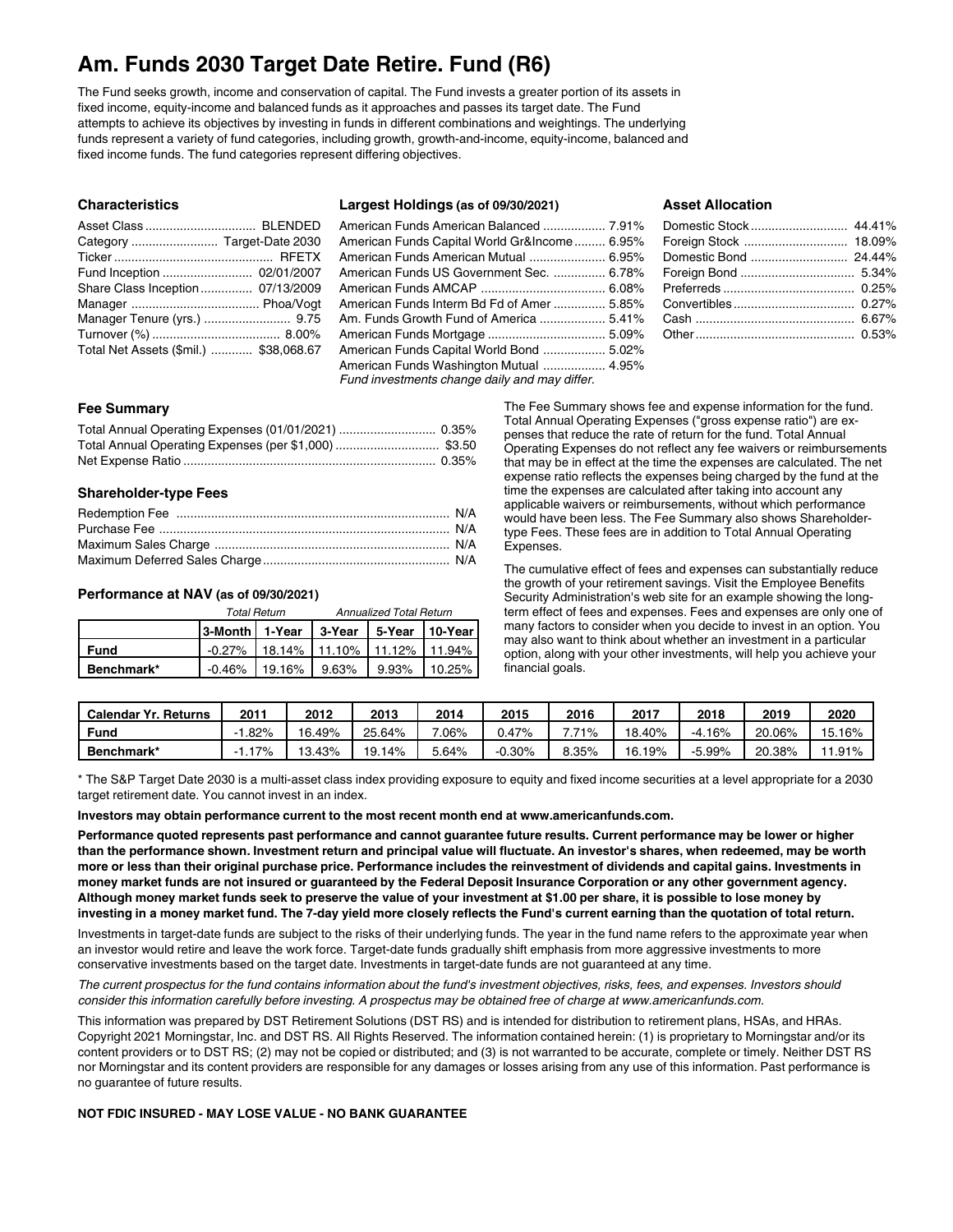## **Am. Funds 2035 Target Date Retire. Fund (R6)**

The Fund seeks growth, income and conservation of capital. The Fund invests a greater portion of its assets in fixed income, equity-income and balanced funds as it approaches and passes its target date. The Fund attempts to achieve its objectives by investing in funds in different combinations and weightings. The underlying funds represent a variety of fund categories, including growth, growth-and-income, equity-income, balanced and fixed income funds. The fund categories represent differing objectives.

## **Characteristics**

| Fund Inception  02/01/2007             |  |
|----------------------------------------|--|
| Share Class Inception 07/13/2009       |  |
|                                        |  |
| Manager Tenure (yrs.)  9.75            |  |
|                                        |  |
| Total Net Assets (\$mil.)  \$32,814.18 |  |

### **Largest Holdings (as of 09/30/2021)**

## American Funds American Balanced .................. 7.97% American Funds US Government Sec. ............... 7.84% American Funds American Mutual ...................... 7.02% American Funds Capital World Gr&Income......... 6.96% American Funds AMCAP .................................... 6.71% Am. Funds Growth Fund of America ................... 6.70% Am. Funds Fundamental Investors ..................... 6.61% American Funds Washington Mutual .................. 5.64% American Funds New Perspective ...................... 5.60% American Funds SMALLCAP World .................... 5.30% *Fund investments change daily and may differ.*

## **Asset Allocation**

## **Fee Summary**

## **Shareholder-type Fees**

## **Performance at NAV (as of 09/30/2021)**

|            |                                              | <b>Total Return</b> | <b>Annualized Total Return</b>                |  |  |  |
|------------|----------------------------------------------|---------------------|-----------------------------------------------|--|--|--|
|            | 3-Month   1-Year   3-Year   5-Year   10-Year |                     |                                               |  |  |  |
| Fund       |                                              |                     | $-0.36\%$   22.19%   12.62%   12.79%   12.85% |  |  |  |
| Benchmark* |                                              |                     | $-0.61\%$ 22.56% 10.42% 10.88% 11.01%         |  |  |  |

The Fee Summary shows fee and expense information for the fund. Total Annual Operating Expenses ("gross expense ratio") are expenses that reduce the rate of return for the fund. Total Annual Operating Expenses do not reflect any fee waivers or reimbursements that may be in effect at the time the expenses are calculated. The net expense ratio reflects the expenses being charged by the fund at the time the expenses are calculated after taking into account any applicable waivers or reimbursements, without which performance would have been less. The Fee Summary also shows Shareholdertype Fees. These fees are in addition to Total Annual Operating Expenses.

The cumulative effect of fees and expenses can substantially reduce the growth of your retirement savings. Visit the Employee Benefits Security Administration's web site for an example showing the longterm effect of fees and expenses. Fees and expenses are only one of many factors to consider when you decide to invest in an option. You may also want to think about whether an investment in a particular option, along with your other investments, will help you achieve your financial goals.

| <b>Calendar Yr. Returns</b> | $201^{\circ}$ | 2012   | 2013   | 2014  | 2015     | 2016  | 2017                  | 2018        | 2019   | 2020   |
|-----------------------------|---------------|--------|--------|-------|----------|-------|-----------------------|-------------|--------|--------|
| Fung                        | $-2.13%$      | 16.64% | 25.97% | .02%  | 3.59%    | 8.00% | $.04\%$<br>$^{\circ}$ | 14%<br>-5.1 | 23.29% | 7.55%  |
| Benchmark*                  | 71%           | 14.12% | 20.84% | 5.69% | $-0.35%$ | 8.85% | $7.78\%$              | $-6.88%$    | 22.18% | 12.79% |

\* The S&P Target Date 2035 is a multi-asset class index providing exposure to equity and fixed income securities at a level appropriate for a 2035 target retirement date. You cannot invest in an index.

**Investors may obtain performance current to the most recent month end at www.americanfunds.com.**

Performance quoted represents past performance and cannot guarantee future results. Current performance may be lower or higher than the performance shown. Investment return and principal value will fluctuate. An investor's shares, when redeemed, may be worth more or less than their original purchase price. Performance includes the reinvestment of dividends and capital gains. Investments in money market funds are not insured or guaranteed by the Federal Deposit Insurance Corporation or any other government agency. Although money market funds seek to preserve the value of your investment at \$1.00 per share, it is possible to lose money by investing in a money market fund. The 7-day yield more closely reflects the Fund's current earning than the quotation of total return.

Investments in target-date funds are subject to the risks of their underlying funds. The year in the fund name refers to the approximate year when an investor would retire and leave the work force. Target-date funds gradually shift emphasis from more aggressive investments to more conservative investments based on the target date. Investments in target-date funds are not guaranteed at any time.

The current prospectus for the fund contains information about the fund's investment objectives, risks, fees, and expenses. Investors should consider this information carefully before investing. A prospectus may be obtained free of charge at www.americanfunds.com.

This information was prepared by DST Retirement Solutions (DST RS) and is intended for distribution to retirement plans, HSAs, and HRAs. Copyright 2021 Morningstar, Inc. and DST RS. All Rights Reserved. The information contained herein: (1) is proprietary to Morningstar and/or its content providers or to DST RS; (2) may not be copied or distributed; and (3) is not warranted to be accurate, complete or timely. Neither DST RS nor Morningstar and its content providers are responsible for any damages or losses arising from any use of this information. Past performance is no guarantee of future results.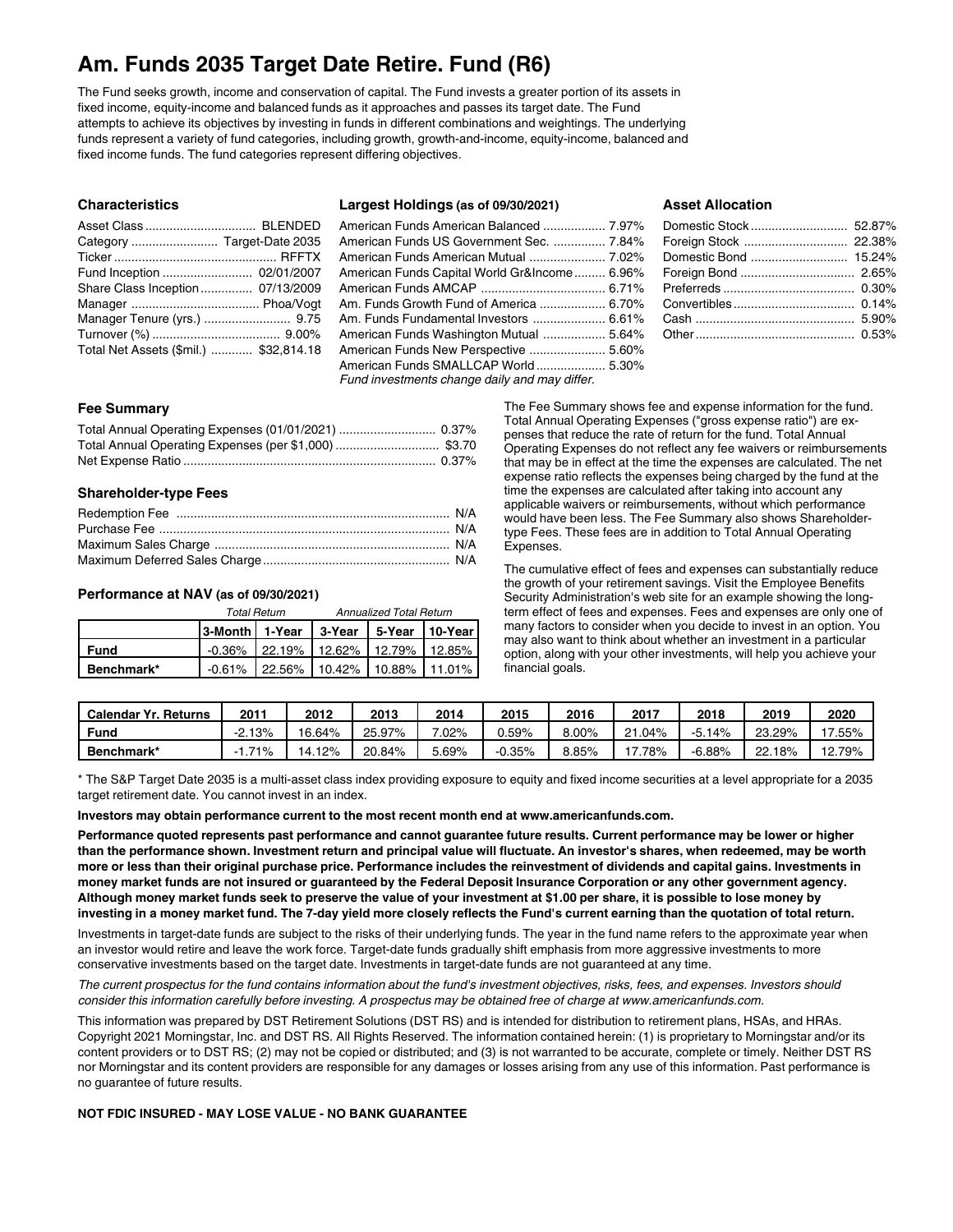## **Am. Funds 2040 Target Date Retire. Fund (R6)**

The Fund seeks growth, income and conservation of capital. The Fund invests a greater portion of its assets in fixed income, equity-income and balanced funds as it approaches and passes its target date. The Fund attempts to achieve its objectives by investing in funds in different combinations and weightings. The underlying funds represent a variety of fund categories, including growth, growth-and-income, equity-income, balanced and fixed income funds. The fund categories represent differing objectives.

## **Characteristics**

| Category  Target-Date 2040             |  |
|----------------------------------------|--|
|                                        |  |
| Fund Inception  02/01/2007             |  |
| Share Class Inception 07/27/2009       |  |
|                                        |  |
| Manager Tenure (yrs.)  9.75            |  |
|                                        |  |
| Total Net Assets (\$mil.)  \$29,016.06 |  |

## **Largest Holdings (as of 09/30/2021)**

## American Funds American Balanced .................. 8.02% American Funds Capital World Gr&Income......... 7.60% Am. Funds Fundamental Investors ..................... 7.58% American Funds AMCAP .................................... 7.06% Am. Funds Growth Fund of America ................... 7.06% American Funds American Mutual ...................... 7.05% American Funds New Perspective ...................... 6.93% American Funds Washington Mutual .................. 6.67% American Funds SMALLCAP World .................... 6.63% American Funds US Government Sec. ............... 6.19% *Fund investments change daily and may differ.*

## **Asset Allocation**

## **Fee Summary**

## **Shareholder-type Fees**

## **Performance at NAV (as of 09/30/2021)**

|             |                                      | <b>Total Return</b> | <b>Annualized Total Return</b>                |  |  |  |
|-------------|--------------------------------------|---------------------|-----------------------------------------------|--|--|--|
|             | 3-Month 1-Year 3-Year 5-Year 10-Year |                     |                                               |  |  |  |
| <b>Fund</b> |                                      |                     | $-0.48\%$   24.39%   13.37%   13.52%   13.30% |  |  |  |
| Benchmark*  |                                      |                     | $-0.70\%$ 24.96% 10.97% 11.54% 11.55%         |  |  |  |

The Fee Summary shows fee and expense information for the fund. Total Annual Operating Expenses ("gross expense ratio") are expenses that reduce the rate of return for the fund. Total Annual Operating Expenses do not reflect any fee waivers or reimbursements that may be in effect at the time the expenses are calculated. The net expense ratio reflects the expenses being charged by the fund at the time the expenses are calculated after taking into account any applicable waivers or reimbursements, without which performance would have been less. The Fee Summary also shows Shareholdertype Fees. These fees are in addition to Total Annual Operating Expenses.

The cumulative effect of fees and expenses can substantially reduce the growth of your retirement savings. Visit the Employee Benefits Security Administration's web site for an example showing the longterm effect of fees and expenses. Fees and expenses are only one of many factors to consider when you decide to invest in an option. You may also want to think about whether an investment in a particular option, along with your other investments, will help you achieve your financial goals.

| <b>Calendar Yr. Returns</b> | $201^{\circ}$ | 2012        | 2013       | 2014    | 2015     | 2016  | 2017      | 2018      | 2019   | 2020        |
|-----------------------------|---------------|-------------|------------|---------|----------|-------|-----------|-----------|--------|-------------|
| Fund                        | -2.28%        | 71%<br>16.7 | 26.66%     | 96%،    | $0.58\%$ | 17%   | .98%<br>ົ | $-5.52\%$ | 24.40% | 77%<br>18., |
| Benchmark*                  | '7%<br>-2.    | 14.69%      | 10%<br>22. | $.69\%$ | $0.40\%$ | 9.23% | 18.87%    | 41%       | 23.37% | 13.37%      |

\* The S&P Target Date 2040 is a multi-asset class index providing exposure to equity and fixed income securities at a level appropriate for a 2040 target retirement date. You cannot invest in an index.

**Investors may obtain performance current to the most recent month end at www.americanfunds.com.**

Performance quoted represents past performance and cannot guarantee future results. Current performance may be lower or higher than the performance shown. Investment return and principal value will fluctuate. An investor's shares, when redeemed, may be worth more or less than their original purchase price. Performance includes the reinvestment of dividends and capital gains. Investments in money market funds are not insured or guaranteed by the Federal Deposit Insurance Corporation or any other government agency. Although money market funds seek to preserve the value of your investment at \$1.00 per share, it is possible to lose money by investing in a money market fund. The 7-day yield more closely reflects the Fund's current earning than the quotation of total return.

Investments in target-date funds are subject to the risks of their underlying funds. The year in the fund name refers to the approximate year when an investor would retire and leave the work force. Target-date funds gradually shift emphasis from more aggressive investments to more conservative investments based on the target date. Investments in target-date funds are not guaranteed at any time.

The current prospectus for the fund contains information about the fund's investment objectives, risks, fees, and expenses. Investors should consider this information carefully before investing. A prospectus may be obtained free of charge at www.americanfunds.com.

This information was prepared by DST Retirement Solutions (DST RS) and is intended for distribution to retirement plans, HSAs, and HRAs. Copyright 2021 Morningstar, Inc. and DST RS. All Rights Reserved. The information contained herein: (1) is proprietary to Morningstar and/or its content providers or to DST RS; (2) may not be copied or distributed; and (3) is not warranted to be accurate, complete or timely. Neither DST RS nor Morningstar and its content providers are responsible for any damages or losses arising from any use of this information. Past performance is no guarantee of future results.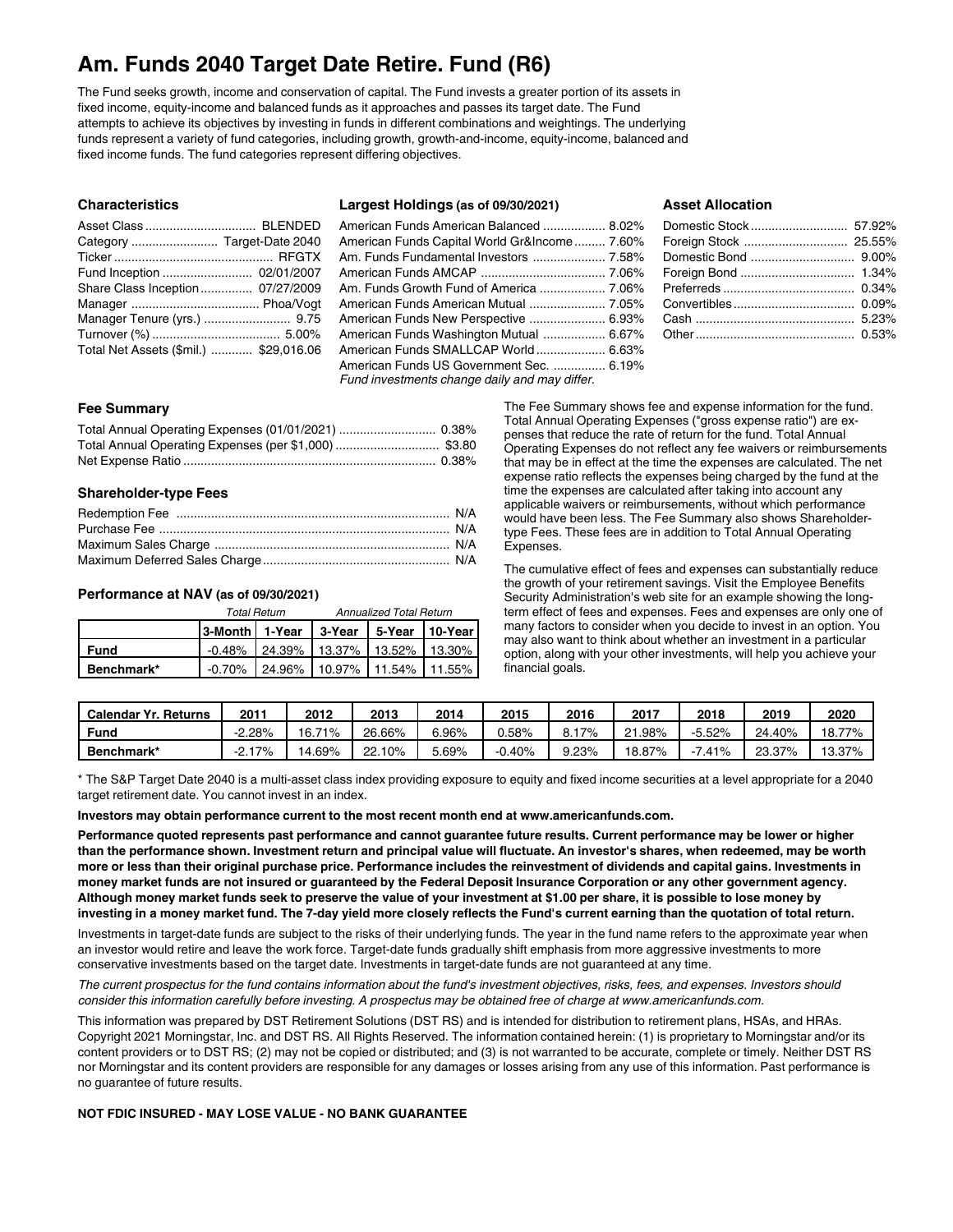## **Am. Funds 2045 Target Date Retire. Fund (R6)**

The Fund seeks growth, income and conservation of capital. The Fund invests a greater portion of its assets in fixed income, equity-income and balanced funds as it approaches and passes its target date. The Fund attempts to achieve its objectives by investing in funds in different combinations and weightings. The underlying funds represent a variety of fund categories, including growth, growth-and-income, equity-income, balanced and fixed income funds. The fund categories represent differing objectives.

## **Characteristics**

| Asset Class  BLENDED                   |  |
|----------------------------------------|--|
| Category  Target-Date 2045             |  |
|                                        |  |
| Fund Inception  02/01/2007             |  |
| Share Class Inception 07/13/2009       |  |
|                                        |  |
| Manager Tenure (yrs.)  9.75            |  |
|                                        |  |
| Total Net Assets (\$mil.)  \$22,754.16 |  |

#### **Largest Holdings (as of 09/30/2021)**

## American Funds New Perspective ...................... 8.25% American Funds Capital World Gr&Income......... 7.96% Am. Funds Fundamental Investors ..................... 7.94% American Funds Washington Mutual .................. 7.69% American Funds SMALLCAP World .................... 7.60% American Funds American Balanced .................. 7.38% American Funds American Mutual ...................... 7.06% American Funds AMCAP .................................... 7.03% Am. Funds Growth Fund of America ................... 7.03% American Funds US Government Sec. ............... 5.12% *Fund investments change daily and may differ.*

## **Asset Allocation**

#### **Fee Summary**

## **Shareholder-type Fees**

## **Performance at NAV (as of 09/30/2021)**

|             |                                              | <b>Total Return</b> | <b>Annualized Total Return</b>                |  |  |  |
|-------------|----------------------------------------------|---------------------|-----------------------------------------------|--|--|--|
|             | 3-Month   1-Year   3-Year   5-Year   10-Year |                     |                                               |  |  |  |
| <b>Fund</b> |                                              |                     | $-0.52\%$   25.02%   13.57%   13.79%   13.45% |  |  |  |
| Benchmark*  |                                              |                     | $-0.75\%$ 26.36% 11.28% 11.93% 11.90%         |  |  |  |

The Fee Summary shows fee and expense information for the fund. Total Annual Operating Expenses ("gross expense ratio") are expenses that reduce the rate of return for the fund. Total Annual Operating Expenses do not reflect any fee waivers or reimbursements that may be in effect at the time the expenses are calculated. The net expense ratio reflects the expenses being charged by the fund at the time the expenses are calculated after taking into account any applicable waivers or reimbursements, without which performance would have been less. The Fee Summary also shows Shareholdertype Fees. These fees are in addition to Total Annual Operating Expenses.

The cumulative effect of fees and expenses can substantially reduce the growth of your retirement savings. Visit the Employee Benefits Security Administration's web site for an example showing the longterm effect of fees and expenses. Fees and expenses are only one of many factors to consider when you decide to invest in an option. You may also want to think about whether an investment in a particular option, along with your other investments, will help you achieve your financial goals.

| <b>Calendar Yr. Returns</b> | $201^{\circ}$ | 2012   | 2013       | 2014    | 2015     | 2016  | 2017   | 2018   | 2019   | 2020   |
|-----------------------------|---------------|--------|------------|---------|----------|-------|--------|--------|--------|--------|
| Fund                        | -2.29%        | 16.80% | 26.51%     | $.09\%$ | $0.64\%$ | 8.27% | 22.44% | -5.58% | 24.68% | 19.21% |
| Benchmark*                  | $-2.56%$      | 15.15% | 23.<br>14% | 5.67%   | $0.46\%$ | 9.54% | 19.56% | 74%    | 24.02% | 13.66% |

\* The S&P Target Date 2045 is a multi-asset class index providing exposure to equity and fixed income securities at a level appropriate for a 2045 target retirement date. You cannot invest in an index.

**Investors may obtain performance current to the most recent month end at www.americanfunds.com.**

Performance quoted represents past performance and cannot guarantee future results. Current performance may be lower or higher than the performance shown. Investment return and principal value will fluctuate. An investor's shares, when redeemed, may be worth more or less than their original purchase price. Performance includes the reinvestment of dividends and capital gains. Investments in money market funds are not insured or guaranteed by the Federal Deposit Insurance Corporation or any other government agency. Although money market funds seek to preserve the value of your investment at \$1.00 per share, it is possible to lose money by investing in a money market fund. The 7-day yield more closely reflects the Fund's current earning than the quotation of total return.

Investments in target-date funds are subject to the risks of their underlying funds. The year in the fund name refers to the approximate year when an investor would retire and leave the work force. Target-date funds gradually shift emphasis from more aggressive investments to more conservative investments based on the target date. Investments in target-date funds are not guaranteed at any time.

The current prospectus for the fund contains information about the fund's investment objectives, risks, fees, and expenses. Investors should consider this information carefully before investing. A prospectus may be obtained free of charge at www.americanfunds.com.

This information was prepared by DST Retirement Solutions (DST RS) and is intended for distribution to retirement plans, HSAs, and HRAs. Copyright 2021 Morningstar, Inc. and DST RS. All Rights Reserved. The information contained herein: (1) is proprietary to Morningstar and/or its content providers or to DST RS; (2) may not be copied or distributed; and (3) is not warranted to be accurate, complete or timely. Neither DST RS nor Morningstar and its content providers are responsible for any damages or losses arising from any use of this information. Past performance is no guarantee of future results.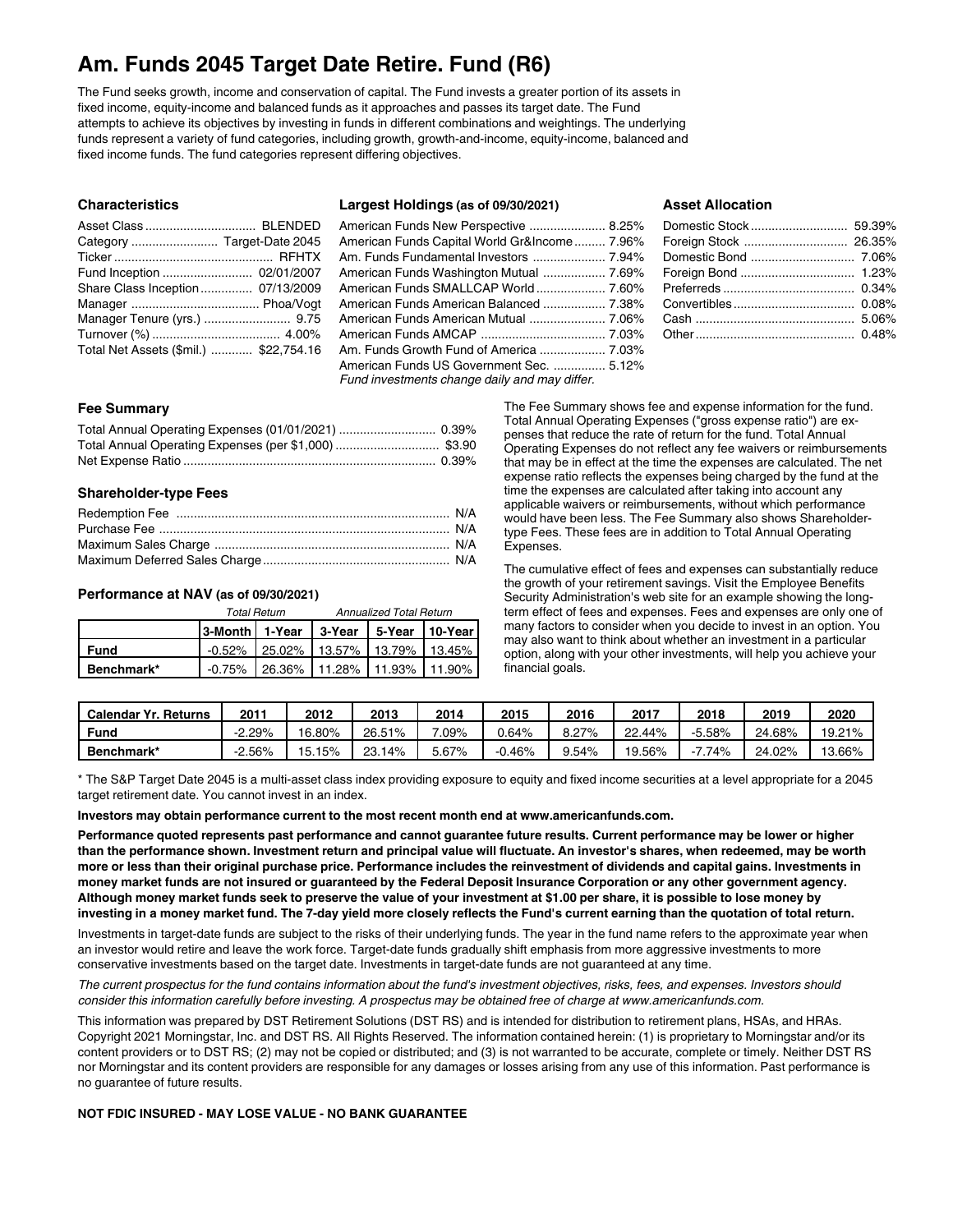## **Am. Funds 2050 Target Date Retire. Fund (R6)**

The Fund seeks growth, income and conservation of capital. The Fund invests a greater portion of its assets in fixed income, equity-income and balanced funds as it approaches and passes its target date. The Fund attempts to achieve its objectives by investing in funds in different combinations and weightings. The underlying funds represent a variety of fund categories, including growth, growth-and-income, equity-income, balanced and fixed income funds. The fund categories represent differing objectives.

## **Characteristics**

| Fund Inception  02/01/2007             |  |
|----------------------------------------|--|
| Share Class Inception 07/13/2009       |  |
|                                        |  |
| Manager Tenure (yrs.)  9.75            |  |
|                                        |  |
| Total Net Assets (\$mil.)  \$19,747.90 |  |

### **Largest Holdings (as of 09/30/2021)**

## American Funds Capital World Gr&Income......... 9.26% American Funds New Perspective ...................... 8.97% American Funds SMALLCAP World .................... 8.63% Am. Funds Fundamental Investors ..................... 8.59% American Funds Washington Mutual .................. 8.04% Am. Funds Growth Fund of America ................... 7.00% American Funds AMCAP .................................... 6.99% American Funds American Mutual ...................... 6.40% Am. Funds Invest. Co. of America ....................... 6.30% American Funds American Balanced .................. 5.73% *Fund investments change daily and may differ.*

## **Asset Allocation**

## **Fee Summary**

## **Shareholder-type Fees**

## **Performance at NAV (as of 09/30/2021)**

|             |                                      | <b>Total Return</b>                           | <b>Annualized Total Return</b> |  |  |  |
|-------------|--------------------------------------|-----------------------------------------------|--------------------------------|--|--|--|
|             | 3-Month 1-Year 3-Year 5-Year 10-Year |                                               |                                |  |  |  |
| <b>Fund</b> |                                      | $-0.43\%$   25.44%   13.76%   13.99%   13.56% |                                |  |  |  |
| Benchmark*  |                                      | $-0.80\%$ 27.11% 11.42% 12.19% 12.16%         |                                |  |  |  |

The Fee Summary shows fee and expense information for the fund. Total Annual Operating Expenses ("gross expense ratio") are expenses that reduce the rate of return for the fund. Total Annual Operating Expenses do not reflect any fee waivers or reimbursements that may be in effect at the time the expenses are calculated. The net expense ratio reflects the expenses being charged by the fund at the time the expenses are calculated after taking into account any applicable waivers or reimbursements, without which performance would have been less. The Fee Summary also shows Shareholdertype Fees. These fees are in addition to Total Annual Operating Expenses.

The cumulative effect of fees and expenses can substantially reduce the growth of your retirement savings. Visit the Employee Benefits Security Administration's web site for an example showing the longterm effect of fees and expenses. Fees and expenses are only one of many factors to consider when you decide to invest in an option. You may also want to think about whether an investment in a particular option, along with your other investments, will help you achieve your financial goals.

| <b>Calendar Yr. Returns</b> | $201^{\circ}$ | 2012   | 2013       | 2014    | 2015     | 2016  | 2017   | 2018   | 2019   | 2020   |
|-----------------------------|---------------|--------|------------|---------|----------|-------|--------|--------|--------|--------|
| Fund                        | -2.28%        | 16.72% | 26.65%     | $.02\%$ | $0.65\%$ | 8.33% | 22.61% | -5.61% | 25.04% | 19.42% |
| Benchmark*                  | $-2.87\%$     | 15.49% | 13%<br>24. | .69%    | $-0.47%$ | 9.74% | 20.18% | 7.94%  | 24.35% | 13.86% |

\* The S&P Target Date 2050 is a multi-asset class index providing exposure to equity and fixed income securities at a level appropriate for a 2050 target retirement date. You cannot invest in an index.

**Investors may obtain performance current to the most recent month end at www.americanfunds.com.**

Performance quoted represents past performance and cannot guarantee future results. Current performance may be lower or higher than the performance shown. Investment return and principal value will fluctuate. An investor's shares, when redeemed, may be worth more or less than their original purchase price. Performance includes the reinvestment of dividends and capital gains. Investments in money market funds are not insured or guaranteed by the Federal Deposit Insurance Corporation or any other government agency. Although money market funds seek to preserve the value of your investment at \$1.00 per share, it is possible to lose money by investing in a money market fund. The 7-day yield more closely reflects the Fund's current earning than the quotation of total return.

The current prospectus for the fund contains information about the fund's investment objectives, risks, fees, and expenses. Investors should consider this information carefully before investing. A prospectus may be obtained free of charge at www.americanfunds.com.

This information was prepared by DST Retirement Solutions (DST RS) and is intended for distribution to retirement plans, HSAs, and HRAs. Copyright 2021 Morningstar, Inc. and DST RS. All Rights Reserved. The information contained herein: (1) is proprietary to Morningstar and/or its content providers or to DST RS; (2) may not be copied or distributed; and (3) is not warranted to be accurate, complete or timely. Neither DST RS nor Morningstar and its content providers are responsible for any damages or losses arising from any use of this information. Past performance is no guarantee of future results.

Investments in target-date funds are subject to the risks of their underlying funds. The year in the fund name refers to the approximate year when an investor would retire and leave the work force. Target-date funds gradually shift emphasis from more aggressive investments to more conservative investments based on the target date. Investments in target-date funds are not guaranteed at any time.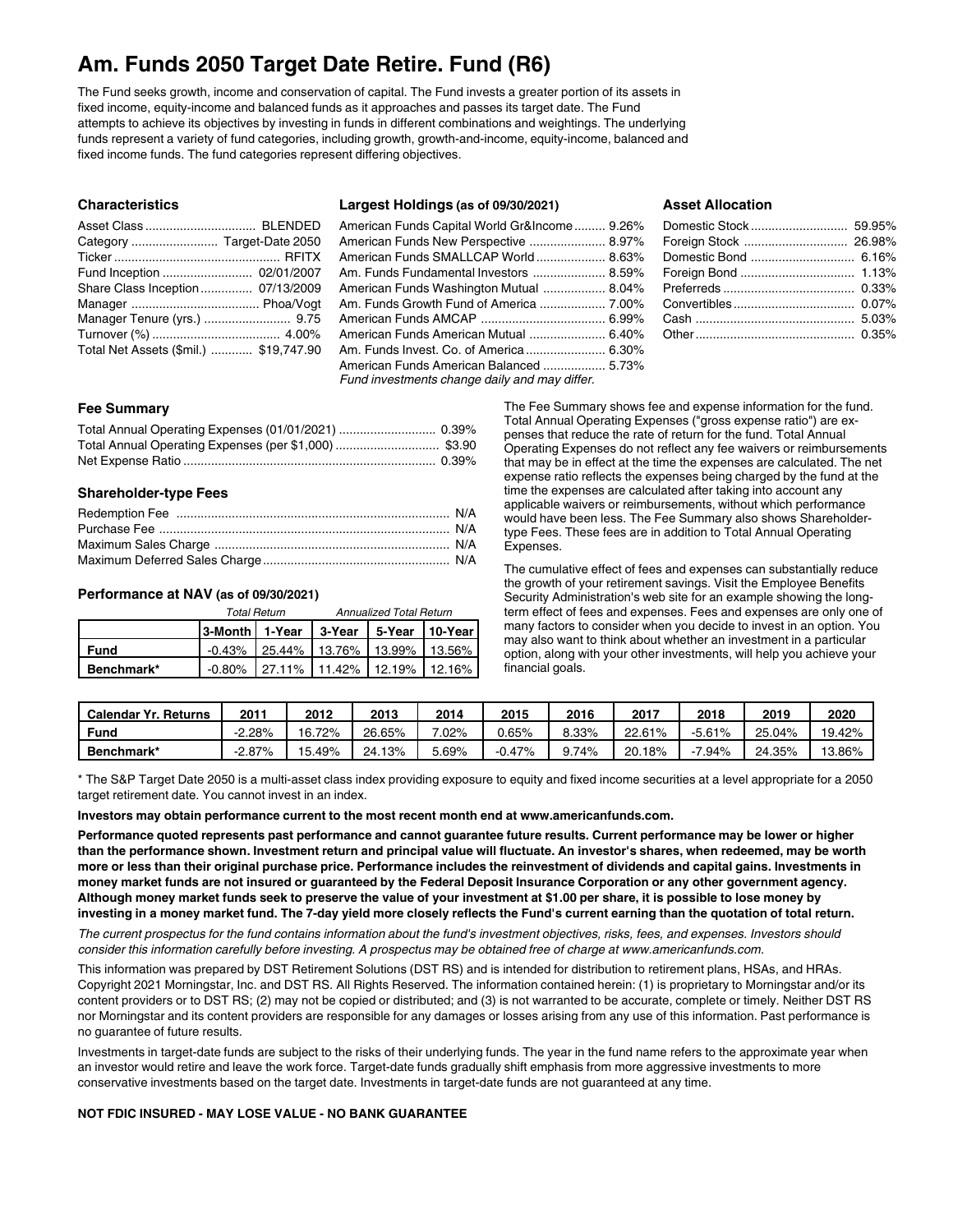## **Am. Funds 2055 Target Date Retire. Fund (R6)**

The Fund seeks growth, income and conservation of capital. The Fund invests a greater portion of its assets in fixed income, equity-income and balanced funds as it approaches and passes its target date. The Fund attempts to achieve its objectives by investing in funds in different combinations and weightings. The underlying funds represent a variety of fund categories, including growth, growth-and-income, equity-income, balanced and fixed income funds. The fund categories represent differing objectives.

## **Characteristics**

| Category  Target-Date 2055             |  |
|----------------------------------------|--|
|                                        |  |
|                                        |  |
|                                        |  |
|                                        |  |
|                                        |  |
|                                        |  |
| Total Net Assets (\$mil.)  \$11,982.25 |  |

## **Largest Holdings (as of 09/30/2021)**

## American Funds Capital World Gr&Income......... 9.97% American Funds SMALLCAP World .................... 9.62% American Funds New Perspective ...................... 9.62% Am. Funds Fundamental Investors ..................... 8.95% American Funds Washington Mutual .................. 8.05% Am. Funds Invest. Co. of America ....................... 7.66% Am. Funds Growth Fund of America ................... 6.97% American Funds AMCAP .................................... 6.97% American Funds American Mutual ...................... 5.40% American Funds US Government Sec. ............... 5.14% *Fund investments change daily and may differ.*

## **Asset Allocation**

#### **Fee Summary**

| Total Annual Operating Expenses (per \$1,000)  \$3.90 |  |
|-------------------------------------------------------|--|
|                                                       |  |

## **Shareholder-type Fees**

## **Performance at NAV (as of 09/30/2021)**

|             |                                              | <b>Total Return</b> | <b>Annualized Total Return</b>                |  |  |  |
|-------------|----------------------------------------------|---------------------|-----------------------------------------------|--|--|--|
|             | 3-Month   1-Year   3-Year   5-Year   10-Year |                     |                                               |  |  |  |
| <b>Fund</b> |                                              |                     | $-0.46\%$   25.54%   13.77%   13.98%   13.55% |  |  |  |
| Benchmark*  |                                              |                     | $-0.80\%$ 27.47% 11.49% 12.33% 12.33%         |  |  |  |

The Fee Summary shows fee and expense information for the fund. Total Annual Operating Expenses ("gross expense ratio") are expenses that reduce the rate of return for the fund. Total Annual Operating Expenses do not reflect any fee waivers or reimbursements that may be in effect at the time the expenses are calculated. The net expense ratio reflects the expenses being charged by the fund at the time the expenses are calculated after taking into account any applicable waivers or reimbursements, without which performance would have been less. The Fee Summary also shows Shareholdertype Fees. These fees are in addition to Total Annual Operating Expenses.

The cumulative effect of fees and expenses can substantially reduce the growth of your retirement savings. Visit the Employee Benefits Security Administration's web site for an example showing the longterm effect of fees and expenses. Fees and expenses are only one of many factors to consider when you decide to invest in an option. You may also want to think about whether an investment in a particular option, along with your other investments, will help you achieve your financial goals.

| <b>Calendar Yr. Returns</b> | $201^{\circ}$ | 2012   | 2013   | 2014             | 2015     | 2016  | 2017   | 2018     | 2019   | 2020   |
|-----------------------------|---------------|--------|--------|------------------|----------|-------|--------|----------|--------|--------|
| Fund                        | -2.29%        | 16.76% | 26.59% | $^{\prime}.01\%$ | $0.63\%$ | 8.30% | 22.63% | $-5.65%$ | 25.09% | 19.39% |
| Benchmark*                  | $-2.87\%$     | 15.81% | 24.96% | $5.64\%$         | $-0.54%$ | 9.94% | 20.48% | $.97\%$  | 24.48% | 13.86% |

\* The S&P Target Date 2055 is a multi-asset class index providing exposure to equity and fixed income securities at a level appropriate for a 2055 target retirement date. You cannot invest in an index.

**Investors may obtain performance current to the most recent month end at www.americanfunds.com.**

Performance quoted represents past performance and cannot guarantee future results. Current performance may be lower or higher than the performance shown. Investment return and principal value will fluctuate. An investor's shares, when redeemed, may be worth more or less than their original purchase price. Performance includes the reinvestment of dividends and capital gains. Investments in money market funds are not insured or guaranteed by the Federal Deposit Insurance Corporation or any other government agency. Although money market funds seek to preserve the value of your investment at \$1.00 per share, it is possible to lose money by investing in a money market fund. The 7-day yield more closely reflects the Fund's current earning than the quotation of total return.

Investments in target-date funds are subject to the risks of their underlying funds. The year in the fund name refers to the approximate year when an investor would retire and leave the work force. Target-date funds gradually shift emphasis from more aggressive investments to more conservative investments based on the target date. Investments in target-date funds are not guaranteed at any time.

The current prospectus for the fund contains information about the fund's investment objectives, risks, fees, and expenses. Investors should consider this information carefully before investing. A prospectus may be obtained free of charge at www.americanfunds.com.

This information was prepared by DST Retirement Solutions (DST RS) and is intended for distribution to retirement plans, HSAs, and HRAs. Copyright 2021 Morningstar, Inc. and DST RS. All Rights Reserved. The information contained herein: (1) is proprietary to Morningstar and/or its content providers or to DST RS; (2) may not be copied or distributed; and (3) is not warranted to be accurate, complete or timely. Neither DST RS nor Morningstar and its content providers are responsible for any damages or losses arising from any use of this information. Past performance is no guarantee of future results.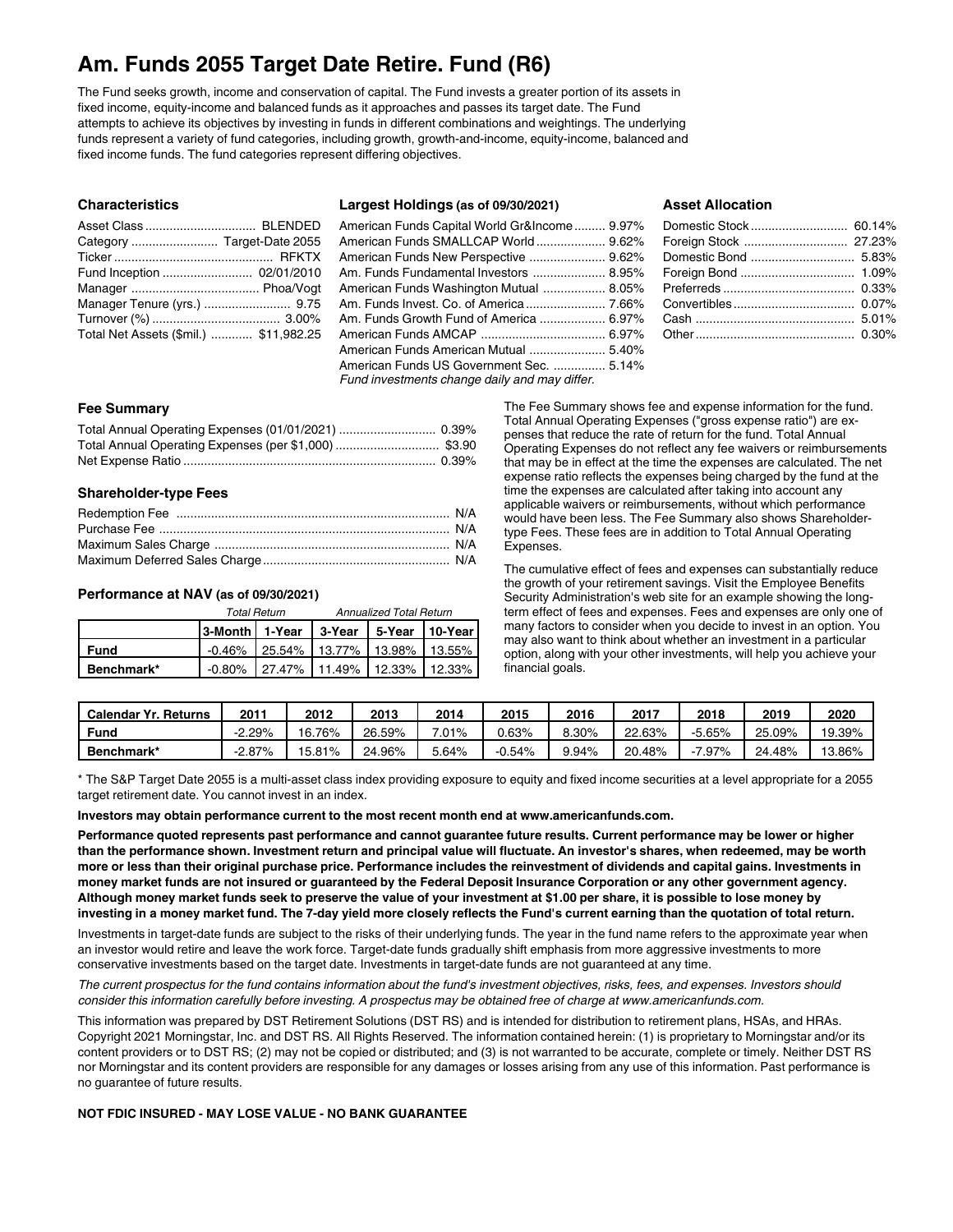## **Am. Funds 2060 Target Date Retire. Fund (R6)**

The Fund seeks growth, income and conservation of capital. The Fund normally invests a greater portion of its assets in fixed income, equity income and balanced funds as it approaches and passes its target date. The Advisor attempts to achieve its investment objectives by investing in a mix of American Funds in different combinations and weightings. The underlying Funds represent a variety of fund categories, including growth funds, growth-and-income funds, equity-income funds, balanced funds and fixed income funds. The Fund categories represent differing investment objectives.

#### **Characteristics**

| Manager  Phoa/Vogt/Jonsson            |  |
|---------------------------------------|--|
| Manager Tenure (yrs.)  6.52           |  |
|                                       |  |
| Total Net Assets (\$mil.)  \$5,556.52 |  |

### **Largest Holdings (as of 09/30/2021)**

## American Funds New Perspective ...................... 9.98% American Funds SMALLCAP World .................... 9.98% American Funds Capital World Gr&Income......... 9.94% Am. Funds Fundamental Investors ..................... 8.94% American Funds Washington Mutual .................. 8.04% Am. Funds Invest. Co. of America ....................... 8.01% American Funds AMCAP .................................... 6.98% Am. Funds Growth Fund of America ................... 6.98% American Funds US Government Sec. ............... 5.13% American Funds American Mutual ...................... 5.04% *Fund investments change daily and may differ.*

## **Asset Allocation**

| Domestic Stock  60.16% |  |
|------------------------|--|
|                        |  |
|                        |  |
|                        |  |
|                        |  |
|                        |  |
|                        |  |
|                        |  |
|                        |  |

## **Fee Summary**

## **Shareholder-type Fees**

## **Performance at NAV (as of 09/30/2021)**

|                      | <b>Total Return</b> |           |         |  | <b>Annualized Total Return</b> |  |        |                                          |
|----------------------|---------------------|-----------|---------|--|--------------------------------|--|--------|------------------------------------------|
|                      |                     | 3-Month L | 1-Year  |  | 3-Year                         |  | 5-Year | <b>Since</b><br><b>Fund</b><br>Inception |
| Fund                 |                     | $-0.40%$  |         |  | 25.65%   13.78%                |  | 13.97% | 11.55%                                   |
| Benchmark*           |                     | $-0.80%$  | 127.47% |  | $11.49\%$                      |  | 12.33% | $9.99\%$                                 |
| Colondor Vr. Doturne |                     | 2011      |         |  | 2012                           |  | つハイつ   | <b>2014</b>                              |

The Fee Summary shows fee and expense information for the fund. Total Annual Operating Expenses ("gross expense ratio") are expenses that reduce the rate of return for the fund. Total Annual Operating Expenses do not reflect any fee waivers or reimbursements that may be in effect at the time the expenses are calculated. The net expense ratio reflects the expenses being charged by the fund at the time the expenses are calculated after taking into account any applicable waivers or reimbursements, without which performance would have been less. The Fee Summary also shows Shareholdertype Fees. These fees are in addition to Total Annual Operating Expenses.

The cumulative effect of fees and expenses can substantially reduce the growth of your retirement savings. Visit the Employee Benefits Security Administration's web site for an example showing the longterm effect of fees and expenses. Fees and expenses are only one of many factors to consider when you decide to invest in an option. You may also want to think about whether an investment in a particular option, along with your other investments, will help you achieve your financial goals.

| <b>Calendar Yr. Returns</b> | $201^{\circ}$ | 2012   | 2013   | 2014  | 2015     | 2016  | 2017   | 2018    | 2019   | 2020   |
|-----------------------------|---------------|--------|--------|-------|----------|-------|--------|---------|--------|--------|
| Fund                        | N/A           | N/A    | N/A    | N/A   | N/A      | 8.41% | 22.49% | -5.64%  | 25.01% | 19.44% |
| Benchmark*                  | -2.87%        | 15.81% | 24.96% | 5.64% | $-0.54%$ | 9.94% | 20.48% | $.97\%$ | 24.48% | 13.86% |

\* The S&P Target Date 2055 is a multi-asset class index providing exposure to equity and fixed income securities at a level appropriate for a 2055 target retirement date. You cannot invest in an index.

**Investors may obtain performance current to the most recent month end at www.americanfunds.com.**

Performance quoted represents past performance and cannot guarantee future results. Current performance may be lower or higher than the performance shown. Investment return and principal value will fluctuate. An investor's shares, when redeemed, may be worth more or less than their original purchase price. Performance includes the reinvestment of dividends and capital gains. Investments in money market funds are not insured or guaranteed by the Federal Deposit Insurance Corporation or any other government agency. Although money market funds seek to preserve the value of your investment at \$1.00 per share, it is possible to lose money by investing in a money market fund. The 7-day yield more closely reflects the Fund's current earning than the quotation of total return.

The current prospectus for the fund contains information about the fund's investment objectives, risks, fees, and expenses. Investors should consider this information carefully before investing. A prospectus may be obtained free of charge at www.americanfunds.com.

This information was prepared by DST Retirement Solutions (DST RS) and is intended for distribution to retirement plans, HSAs, and HRAs. Copyright 2021 Morningstar, Inc. and DST RS. All Rights Reserved. The information contained herein: (1) is proprietary to Morningstar and/or its content providers or to DST RS; (2) may not be copied or distributed; and (3) is not warranted to be accurate, complete or timely. Neither DST RS nor Morningstar and its content providers are responsible for any damages or losses arising from any use of this information. Past performance is no guarantee of future results.

Investments in target-date funds are subject to the risks of their underlying funds. The year in the fund name refers to the approximate year when an investor would retire and leave the work force. Target-date funds gradually shift emphasis from more aggressive investments to more conservative investments based on the target date. Investments in target-date funds are not guaranteed at any time.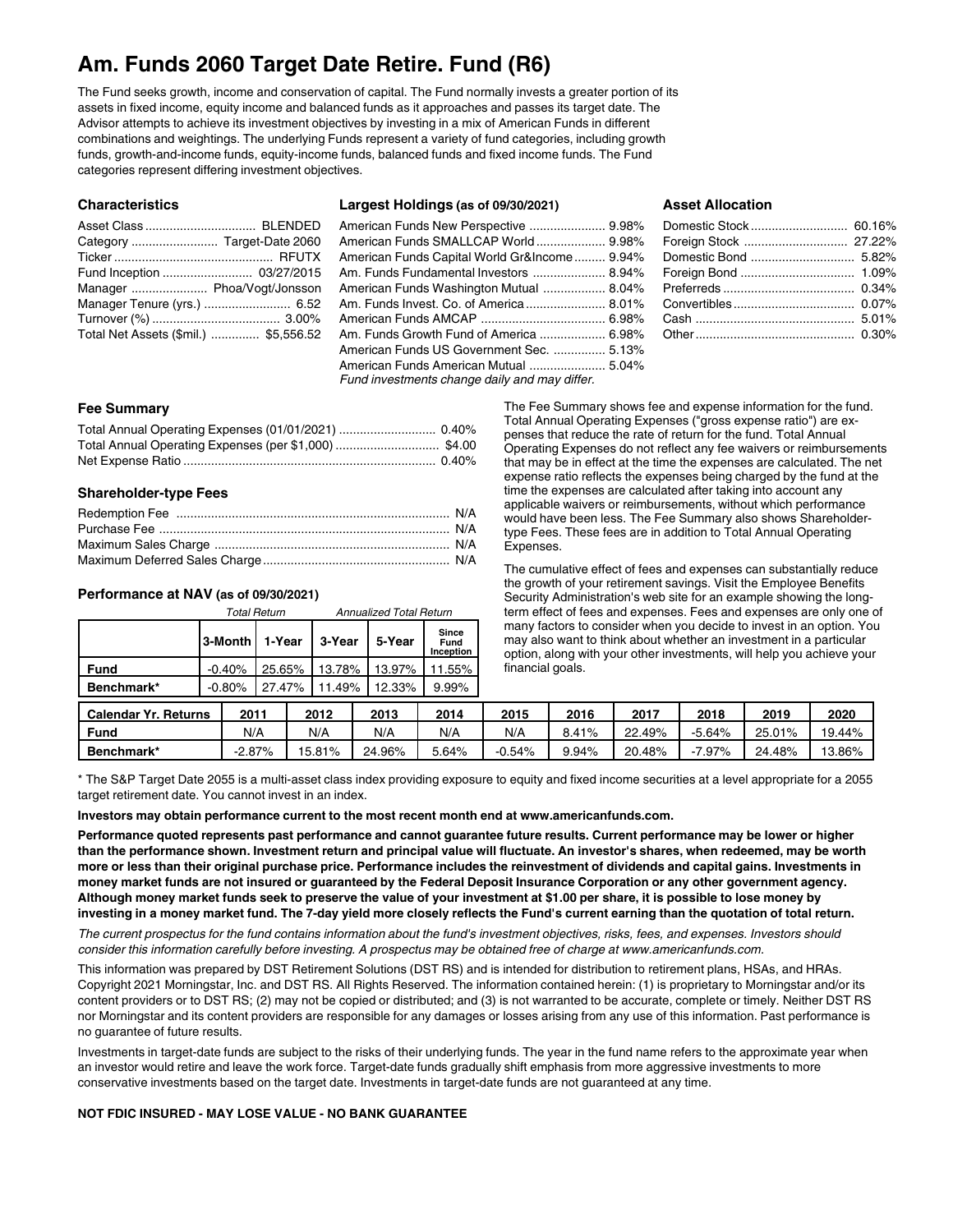## **Am. Funds Wash. Mutual Investors Fund (R6)**

The Fund seeks to produce income and to provide an opportunity for growth of principal consistent with sound common stock investing. The Fund invests primarily in common stocks of established companies that are listed on, or meet the financial listing requirements of, the New York Stock Exchange and have a strong record of earnings and dividends. Its advisor strives to maintain a fully invested, diversified portfolio, consisting primarily of high-quality common stocks.



#### **Characteristics**

| Fund Inception  07/31/1952              |  |
|-----------------------------------------|--|
| Share Class Inception 05/01/2009        |  |
|                                         |  |
| Manager Tenure (yrs.)  24.27            |  |
|                                         |  |
| Total Net Assets (\$mil.)  \$153,914.27 |  |
| Avg. Market Cap (\$mil.)  \$137,450.00  |  |
|                                         |  |

## **Largest Holdings (as of 09/30/2021)**

| Marsh & McLennan Companies  2.09%             |  |
|-----------------------------------------------|--|
|                                               |  |
|                                               |  |
|                                               |  |
| Fund investments change daily and may differ. |  |

## **Asset Allocation**

## **Fee Summary**

## **Shareholder-type Fees**

## **Performance at NAV (as of 09/30/2021)**

|            |                                              | <b>Total Return</b> | <b>Annualized Total Return</b>                |  |  |  |
|------------|----------------------------------------------|---------------------|-----------------------------------------------|--|--|--|
|            | 3-Month   1-Year   3-Year   5-Year   10-Year |                     |                                               |  |  |  |
| Fund       |                                              |                     | $-0.37\%$   28.35%   12.45%   14.21%   14.57% |  |  |  |
| Benchmark* |                                              |                     | $0.58\%$ 30.00% 15.98% 16.90% 16.63%          |  |  |  |

The Fee Summary shows fee and expense information for the fund. Total Annual Operating Expenses ("gross expense ratio") are expenses that reduce the rate of return for the fund. Total Annual Operating Expenses do not reflect any fee waivers or reimbursements that may be in effect at the time the expenses are calculated. The net expense ratio reflects the expenses being charged by the fund at the time the expenses are calculated after taking into account any applicable waivers or reimbursements, without which performance would have been less. The Fee Summary also shows Shareholdertype Fees. These fees are in addition to Total Annual Operating Expenses.

The cumulative effect of fees and expenses can substantially reduce the growth of your retirement savings. Visit the Employee Benefits Security Administration's web site for an example showing the longterm effect of fees and expenses. Fees and expenses are only one of many factors to consider when you decide to invest in an option. You may also want to think about whether an investment in a particular option, along with your other investments, will help you achieve your financial goals.

| <b>Calendar Yr. Returns</b> | 201                  | 2012   | 2013   | 2014   | 2015  | 2016  | 2017   | 2018   | 2019          | 2020   |
|-----------------------------|----------------------|--------|--------|--------|-------|-------|--------|--------|---------------|--------|
| Fund                        | .35%                 | 12.85% | 32.34% | .53%   | J.12% | 3.73% | 20.54% | 2.66%  | 25.93%        | 8.08%  |
| Benchmark*                  | $1\%$<br><u>. . </u> | 16.00% | 32.39% | 13.69% | .38%  | 1.96% | .83%   | -4.38% | 31.49%<br>-91 | 18.40% |

\* The S&P 500 Index includes 500 leading companies in leading industries of the U.S. economy, capturing 75% coverage of U.S. equities. You cannot invest in an index.

**Investors may obtain performance current to the most recent month end at www.americanfunds.com.**

Performance quoted represents past performance and cannot guarantee future results. Current performance may be lower or higher than the performance shown. Investment return and principal value will fluctuate. An investor's shares, when redeemed, may be worth more or less than their original purchase price. Performance includes the reinvestment of dividends and capital gains. Investments in money market funds are not insured or guaranteed by the Federal Deposit Insurance Corporation or any other government agency. Although money market funds seek to preserve the value of your investment at \$1.00 per share, it is possible to lose money by investing in a money market fund. The 7-day yield more closely reflects the Fund's current earning than the quotation of total return.

The current prospectus for the fund contains information about the fund's investment objectives, risks, fees, and expenses. Investors should consider this information carefully before investing. A prospectus may be obtained free of charge at www.americanfunds.com.

This information was prepared by DST Retirement Solutions (DST RS) and is intended for distribution to retirement plans, HSAs, and HRAs. Copyright 2021 Morningstar, Inc. and DST RS. All Rights Reserved. The information contained herein: (1) is proprietary to Morningstar and/or its content providers or to DST RS; (2) may not be copied or distributed; and (3) is not warranted to be accurate, complete or timely. Neither DST RS nor Morningstar and its content providers are responsible for any damages or losses arising from any use of this information. Past performance is no guarantee of future results.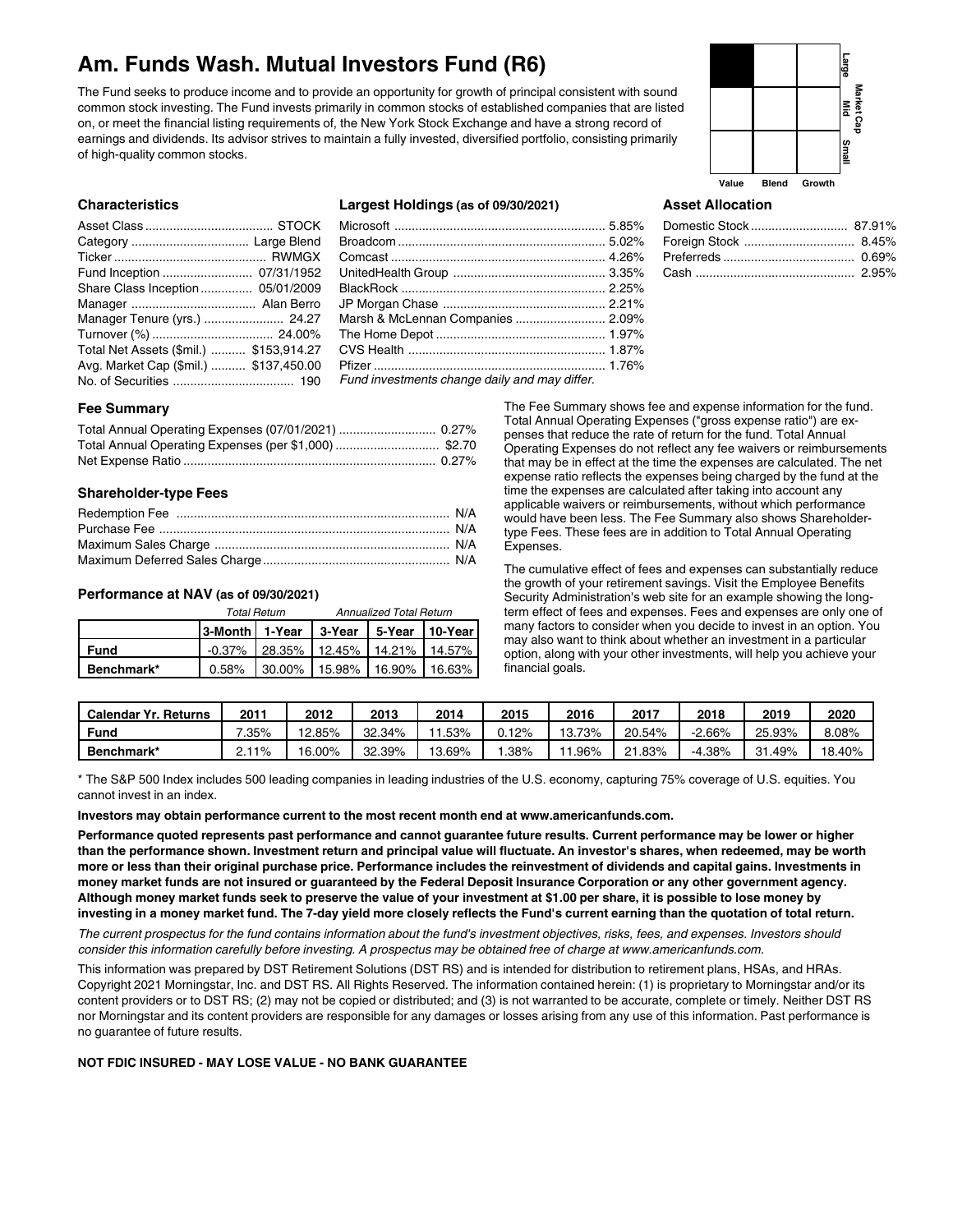## **American Funds 2065 Tgt Dt Retire Fund (R6)**

The Fund seeks growth, income and conservation of capital. The Fund normally invests a greater portion of its assets in fixed income, equity income and balanced funds as it approaches and passes its target date. The Advisor attempts to achieve its investment objectives by investing in a mix of American Funds in different combinations and weightings. The underlying American Funds represent a variety of fund categories, including growth funds, growth-and-income funds, equity-income funds, balanced funds and fixed income funds. The fund categories represent differing investment objectives.

| <b>Characteristics</b> |  |
|------------------------|--|
|                        |  |

| Fund Inception  03/27/2020          |  |
|-------------------------------------|--|
| Manager  Management Team            |  |
| Manager Tenure (yrs.)  1.75         |  |
|                                     |  |
| Total Net Assets (\$mil.)  \$332.83 |  |

## **Largest Holdings (as of 09/30/2021)**

## American Funds SMALLCAP World .................. 10.00% American Funds New Perspective .................... 10.00% American Funds Capital World Gr&Income....... 10.00% Am. Funds Fundamental Investors ..................... 9.00% Am. Funds Invest. Co. of America ....................... 8.00% American Funds Washington Mutual .................. 8.00% American Funds AMCAP .................................... 7.00%

Am. Funds Growth Fund of America ................... 7.00%

American Funds US Government Sec. ............... 5.07% American Funds New Economy .......................... 5.00%

*Fund investments change daily and may differ.*

## **Asset Allocation**

## **Fee Summary**

## **Shareholder-type Fees**

## **Performance at NAV (as of 09/30/2021)**

|            |                  | <b>Total Return</b> |  |        |                 | <b>Annualized Total Return</b> |  |  |
|------------|------------------|---------------------|--|--------|-----------------|--------------------------------|--|--|
|            | 3-Month   1-Year |                     |  | 3-Year | 5-Year          | Since<br>Fund<br>Inception     |  |  |
| Fund       | $-0.43%$         | 25.67%              |  | N/A    | N/A             | 38.09%                         |  |  |
| Benchmark* | $-0.80%$         | 27.47%              |  |        | 11.49%   12.33% | 36.82%                         |  |  |
| .          |                  | .                   |  |        |                 | .                              |  |  |

The Fee Summary shows fee and expense information for the fund. Total Annual Operating Expenses ("gross expense ratio") are expenses that reduce the rate of return for the fund. Total Annual Operating Expenses do not reflect any fee waivers or reimbursements that may be in effect at the time the expenses are calculated. The net expense ratio reflects the expenses being charged by the fund at the time the expenses are calculated after taking into account any applicable waivers or reimbursements, without which performance would have been less. The Fee Summary also shows Shareholdertype Fees. These fees are in addition to Total Annual Operating Expenses.

The cumulative effect of fees and expenses can substantially reduce the growth of your retirement savings. Visit the Employee Benefits Security Administration's web site for an example showing the longterm effect of fees and expenses. Fees and expenses are only one of many factors to consider when you decide to invest in an option. You may also want to think about whether an investment in a particular option, along with your other investments, will help you achieve your financial goals.

| <b>Calendar Yr. Returns</b> | $201^{\circ}$ | 2012   | 2013   | 2014  | 2015     | 2016  | 2017   | 2018  | 2019   | 2020   |
|-----------------------------|---------------|--------|--------|-------|----------|-------|--------|-------|--------|--------|
| Fung                        | N/A           | N/A    | N/A    | N/A   | N/A      | N/A   | N/A    | N/A   | N/A    | N/A    |
| Benchmark*                  | $-2.87\%$     | 15.81% | 24.96% | 5.64% | $-0.54%$ | 9.94% | 20.48% | 7.97% | 24.48% | 13.86% |

\* The S&P Target Date 2055 is a multi-asset class index providing exposure to equity and fixed income securities at a level appropriate for a 2055 target retirement date. You cannot invest in an index.

**Investors may obtain performance current to the most recent month end at www.americanfunds.com.**

Performance quoted represents past performance and cannot guarantee future results. Current performance may be lower or higher than the performance shown. Investment return and principal value will fluctuate. An investor's shares, when redeemed, may be worth more or less than their original purchase price. Performance includes the reinvestment of dividends and capital gains. Investments in money market funds are not insured or guaranteed by the Federal Deposit Insurance Corporation or any other government agency. Although money market funds seek to preserve the value of your investment at \$1.00 per share, it is possible to lose money by investing in a money market fund. The 7-day yield more closely reflects the Fund's current earning than the quotation of total return.

The current prospectus for the fund contains information about the fund's investment objectives, risks, fees, and expenses. Investors should consider this information carefully before investing. A prospectus may be obtained free of charge at www.americanfunds.com.

This information was prepared by DST Retirement Solutions (DST RS) and is intended for distribution to retirement plans, HSAs, and HRAs. Copyright 2021 Morningstar, Inc. and DST RS. All Rights Reserved. The information contained herein: (1) is proprietary to Morningstar and/or its content providers or to DST RS; (2) may not be copied or distributed; and (3) is not warranted to be accurate, complete or timely. Neither DST RS nor Morningstar and its content providers are responsible for any damages or losses arising from any use of this information. Past performance is no guarantee of future results.

Investments in target-date funds are subject to the risks of their underlying funds. The year in the fund name refers to the approximate year when an investor would retire and leave the work force. Target-date funds gradually shift emphasis from more aggressive investments to more conservative investments based on the target date. Investments in target-date funds are not guaranteed at any time.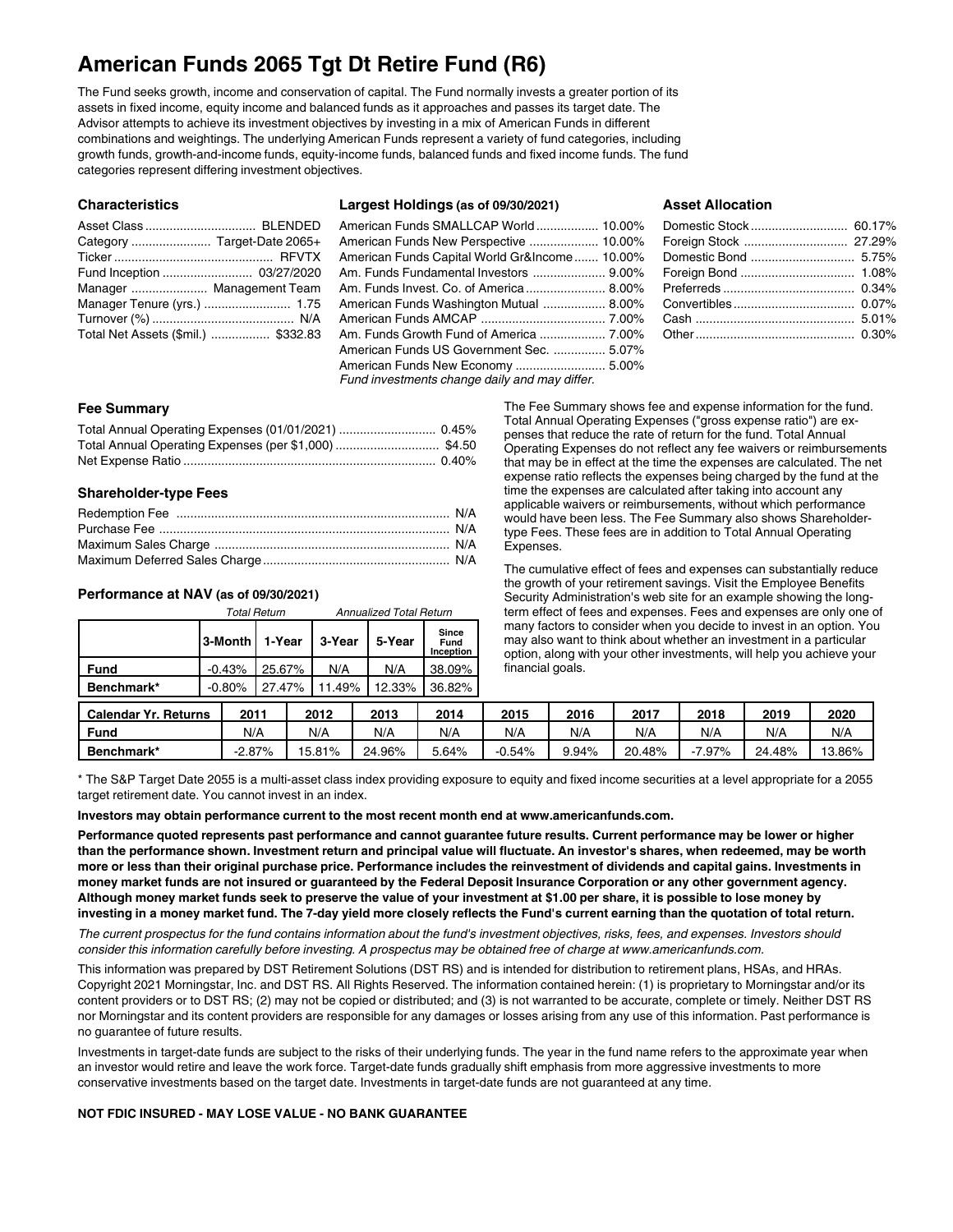## **American Funds American Balanced Fund (R6)**

The Fund seeks conservation of capital, current income and long-term growth of capital and income. The Fund uses a balanced approach to invest in a broad range of securities, including common stocks and investment-grade bonds. It also invests in securities issued and guaranteed by the U.S. government and by federal agencies and instrumentalities. In addition, the Fund may invest a portion of its assets in common stocks, most of which have a history of paying dividends, bonds and other securities of issuers domiciled outside the United States.

| <b>Characteristics</b>                  |  |
|-----------------------------------------|--|
|                                         |  |
| Category  Allocation--50% to 70% Equity |  |
|                                         |  |
|                                         |  |
| Share Class Inception 05/01/2009        |  |
| Manager  Hilda Applbaum                 |  |

Manager Tenure (yrs.) ....................... 22.76 Turnover (%) ................................. 176.00% Total Net Assets (\$mil.) .......... \$208,928.52

**Characteristics**

|  |  |  | Largest Holdings (as of 09/30/2021) |
|--|--|--|-------------------------------------|
|--|--|--|-------------------------------------|

| United States Treasury Notes 0.13%  3.05%   |  |
|---------------------------------------------|--|
|                                             |  |
| Federal National Mortgage Association 1.96% |  |

UnitedHealth Group ............................................ 1.93% Philip Morris International .................................... 1.78% Comcast .............................................................. 1.66% Taiwan Semiconductor Manufacturing ADR ........ 1.56% Facebook ............................................................ 1.51% *Fund investments change daily and may differ.*

## **Asset Allocation**

## **Fee Summary**

## **Shareholder-type Fees**

## **Performance at NAV (as of 09/30/2021)**

|            | Total Return                                 | <b>Annualized Total Return</b>                |  |  |  |  |
|------------|----------------------------------------------|-----------------------------------------------|--|--|--|--|
|            | 3-Month   1-Year   3-Year   5-Year   10-Year |                                               |  |  |  |  |
| Fund       |                                              | $-0.51\%$   17.40%   10.64%   10.77%   11.62% |  |  |  |  |
| Benchmark* |                                              | $-0.62\%$   16.65%   9.66%   9.20%   9.24%    |  |  |  |  |

The Fee Summary shows fee and expense information for the fund. Total Annual Operating Expenses ("gross expense ratio") are expenses that reduce the rate of return for the fund. Total Annual Operating Expenses do not reflect any fee waivers or reimbursements that may be in effect at the time the expenses are calculated. The net expense ratio reflects the expenses being charged by the fund at the time the expenses are calculated after taking into account any applicable waivers or reimbursements, without which performance would have been less. The Fee Summary also shows Shareholdertype Fees. These fees are in addition to Total Annual Operating Expenses.

The cumulative effect of fees and expenses can substantially reduce the growth of your retirement savings. Visit the Employee Benefits Security Administration's web site for an example showing the longterm effect of fees and expenses. Fees and expenses are only one of many factors to consider when you decide to invest in an option. You may also want to think about whether an investment in a particular option, along with your other investments, will help you achieve your financial goals.

| Calendar Yr.<br>Returns | 201  | 2012   | 2013      | 2014     | 2015     | 2016     | 2017   | 2018     | 2019   | 2020         |
|-------------------------|------|--------|-----------|----------|----------|----------|--------|----------|--------|--------------|
| <b>Fund</b>             | 16%  | 14.57% | 12%<br>22 | 9.22%    | ∠.03%    | $8.90\%$ | 15.84% | $-2.42%$ | 19.55% | 1.22%<br>. . |
| Benchmark*              | .30% | . .44% | 16.03%    | $6.30\%$ | $-0.94%$ | 6.67%    | 16.04% | $-5.69%$ | 19.20% | $1.83\%$     |

\* The S&P Target Risk Growth Index is a multi-asset class index that offers increased exposure to equities, while also using some fixed income exposure to diversify risk. You cannot invest in an index.

**Investors may obtain performance current to the most recent month end at www.americanfunds.com.**

Performance quoted represents past performance and cannot guarantee future results. Current performance may be lower or higher than the performance shown. Investment return and principal value will fluctuate. An investor's shares, when redeemed, may be worth more or less than their original purchase price. Performance includes the reinvestment of dividends and capital gains. Investments in money market funds are not insured or guaranteed by the Federal Deposit Insurance Corporation or any other government agency. Although money market funds seek to preserve the value of your investment at \$1.00 per share, it is possible to lose money by investing in a money market fund. The 7-day yield more closely reflects the Fund's current earning than the quotation of total return.

These allocation portfolios typically invest 50% to 70% of assets in equities and the remainder in fixed income and cash. Underlying securities are subject to the same risks as other, similar stocks and bonds.

The current prospectus for the fund contains information about the fund's investment objectives, risks, fees, and expenses. Investors should consider this information carefully before investing. A prospectus may be obtained free of charge at www.americanfunds.com.

This information was prepared by DST Retirement Solutions (DST RS) and is intended for distribution to retirement plans, HSAs, and HRAs. Copyright 2021 Morningstar, Inc. and DST RS. All Rights Reserved. The information contained herein: (1) is proprietary to Morningstar and/or its content providers or to DST RS; (2) may not be copied or distributed; and (3) is not warranted to be accurate, complete or timely. Neither DST RS nor Morningstar and its content providers are responsible for any damages or losses arising from any use of this information. Past performance is no guarantee of future results.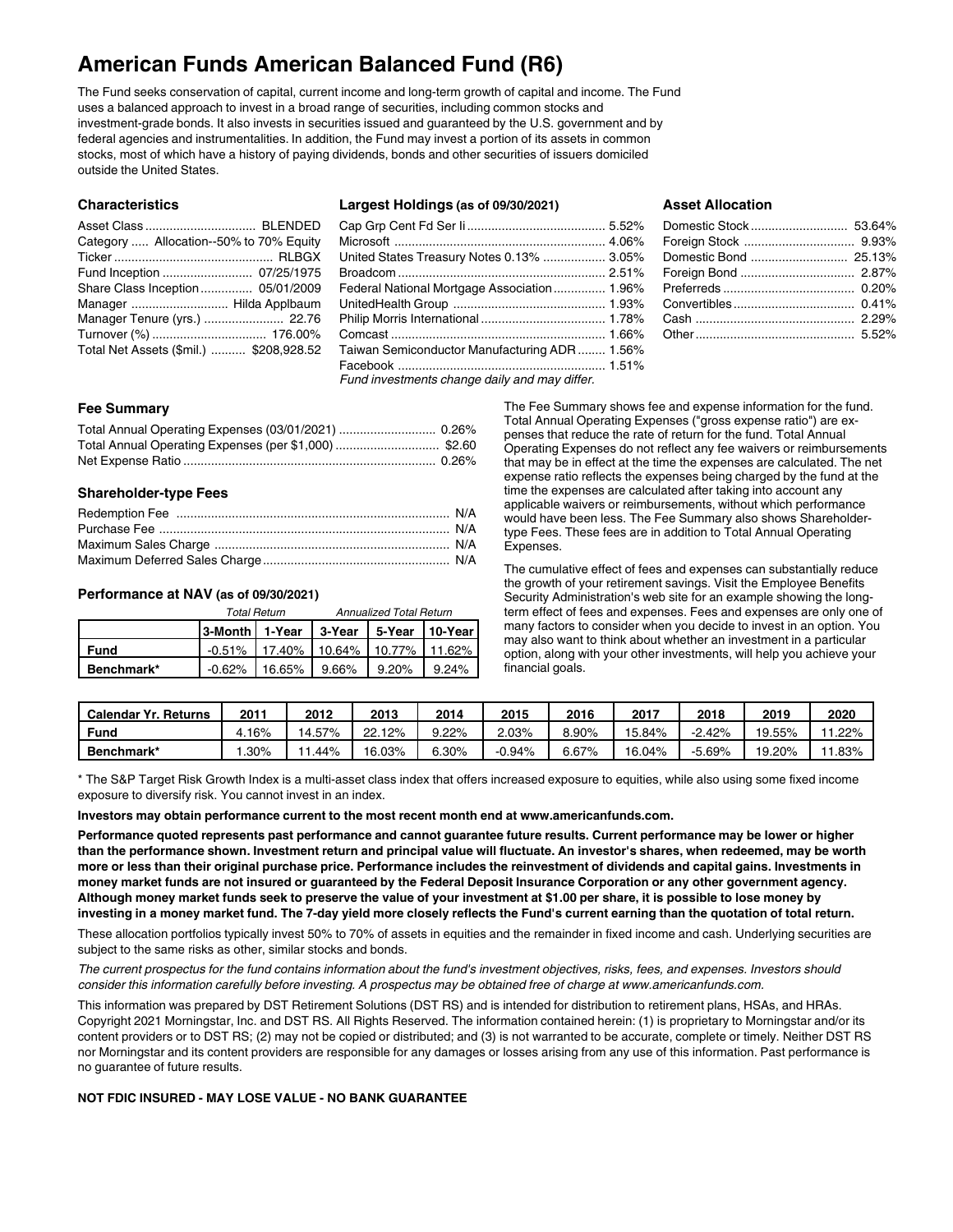## **American Funds EuroPacific Growth Fund (R6)**

The Fund seeks long-term growth of capital. The Fund invests primarily in common stocks of issuers in Europe and the Pacific Basin that the investment adviser believes have the potential for growth. Growth stocks are stocks that the investment adviser believes have the potential for above-average capital appreciation. The Fund may invest a portion of its assets in common stocks and other securities of companies in emerging markets.



## **Characteristics**

| Category  Foreign Large Growth          |
|-----------------------------------------|
|                                         |
| Fund Inception  04/16/1984              |
| Share Class Inception 05/01/2009        |
|                                         |
| Manager Tenure (yrs.)  20.35            |
|                                         |
| Total Net Assets (\$mil.)  \$190,053.87 |
| Avg. Market Cap (\$mil.)  \$61,116.85   |
|                                         |
|                                         |

### **Region (as of 09/30/2021)**

| Fund investments change daily and may differ. |  |
|-----------------------------------------------|--|

#### **Asset Allocation**

#### **Fee Summary**

#### **Shareholder-type Fees**

#### **Performance at NAV (as of 09/30/2021)**

|            | Total Return                                 | <b>Annualized Total Return</b> |  |  |  |  |
|------------|----------------------------------------------|--------------------------------|--|--|--|--|
|            | 3-Month   1-Year   3-Year   5-Year   10-Year |                                |  |  |  |  |
| Fund       | $-2.35\%$ 24.76% 13.21% 12.17% 10.63%        |                                |  |  |  |  |
| Benchmark* | $-2.99\%$ 23.92% 8.02% 8.94% 7.48%           |                                |  |  |  |  |

The Fee Summary shows fee and expense information for the fund. Total Annual Operating Expenses ("gross expense ratio") are expenses that reduce the rate of return for the fund. Total Annual Operating Expenses do not reflect any fee waivers or reimbursements that may be in effect at the time the expenses are calculated. The net expense ratio reflects the expenses being charged by the fund at the time the expenses are calculated after taking into account any applicable waivers or reimbursements, without which performance would have been less. The Fee Summary also shows Shareholdertype Fees. These fees are in addition to Total Annual Operating Expenses.

The cumulative effect of fees and expenses can substantially reduce the growth of your retirement savings. Visit the Employee Benefits Security Administration's web site for an example showing the longterm effect of fees and expenses. Fees and expenses are only one of many factors to consider when you decide to invest in an option. You may also want to think about whether an investment in a particular option, along with your other investments, will help you achieve your financial goals.

| <b>Calendar Yr. Returns</b> | 201       | 2012   | 2013   | 2014     | 2015      | 2016    | 2017   | 2018      | 2019   | 2020   |
|-----------------------------|-----------|--------|--------|----------|-----------|---------|--------|-----------|--------|--------|
| Fund                        | $-13.31%$ | 19.64% | 20.58% | $-2.29%$ | 0.48%     | .01%    | 31.17% | -14.91%   | 27.40% | 25.27% |
| Benchmark*                  | 71%       | 16.83% | 15.29% | -3.87%   | $-5.66\%$ | $.50\%$ | ີ 19%  | $-14.20%$ | 21.51% | 10.65% |

\* The MSCI All Country World ex US Index is a free float-adjusted market capitalization weighted index that is designed to measure the equity market performance of developed and emerging markets, excluding the U.S. You cannot invest in an index.

#### **Investors may obtain performance current to the most recent month end at www.americanfunds.com.**

Performance quoted represents past performance and cannot guarantee future results. Current performance may be lower or higher than the performance shown. Investment return and principal value will fluctuate. An investor's shares, when redeemed, may be worth more or less than their original purchase price. Performance includes the reinvestment of dividends and capital gains. Investments in money market funds are not insured or guaranteed by the Federal Deposit Insurance Corporation or any other government agency. Although money market funds seek to preserve the value of your investment at \$1.00 per share, it is possible to lose money by investing in a money market fund. The 7-day yield more closely reflects the Fund's current earning than the quotation of total return.

Foreign investing involves additional risks, including currency fluctuations and political uncertainty. These risks are magnified for stocks of companies in emerging markets.

The current prospectus for the fund contains information about the fund's investment objectives, risks, fees, and expenses. Investors should consider this information carefully before investing. A prospectus may be obtained free of charge at www.americanfunds.com.

This information was prepared by DST Retirement Solutions (DST RS) and is intended for distribution to retirement plans, HSAs, and HRAs. Copyright 2021 Morningstar, Inc. and DST RS. All Rights Reserved. The information contained herein: (1) is proprietary to Morningstar and/or its content providers or to DST RS; (2) may not be copied or distributed; and (3) is not warranted to be accurate, complete or timely. Neither DST RS nor Morningstar and its content providers are responsible for any damages or losses arising from any use of this information. Past performance is no guarantee of future results.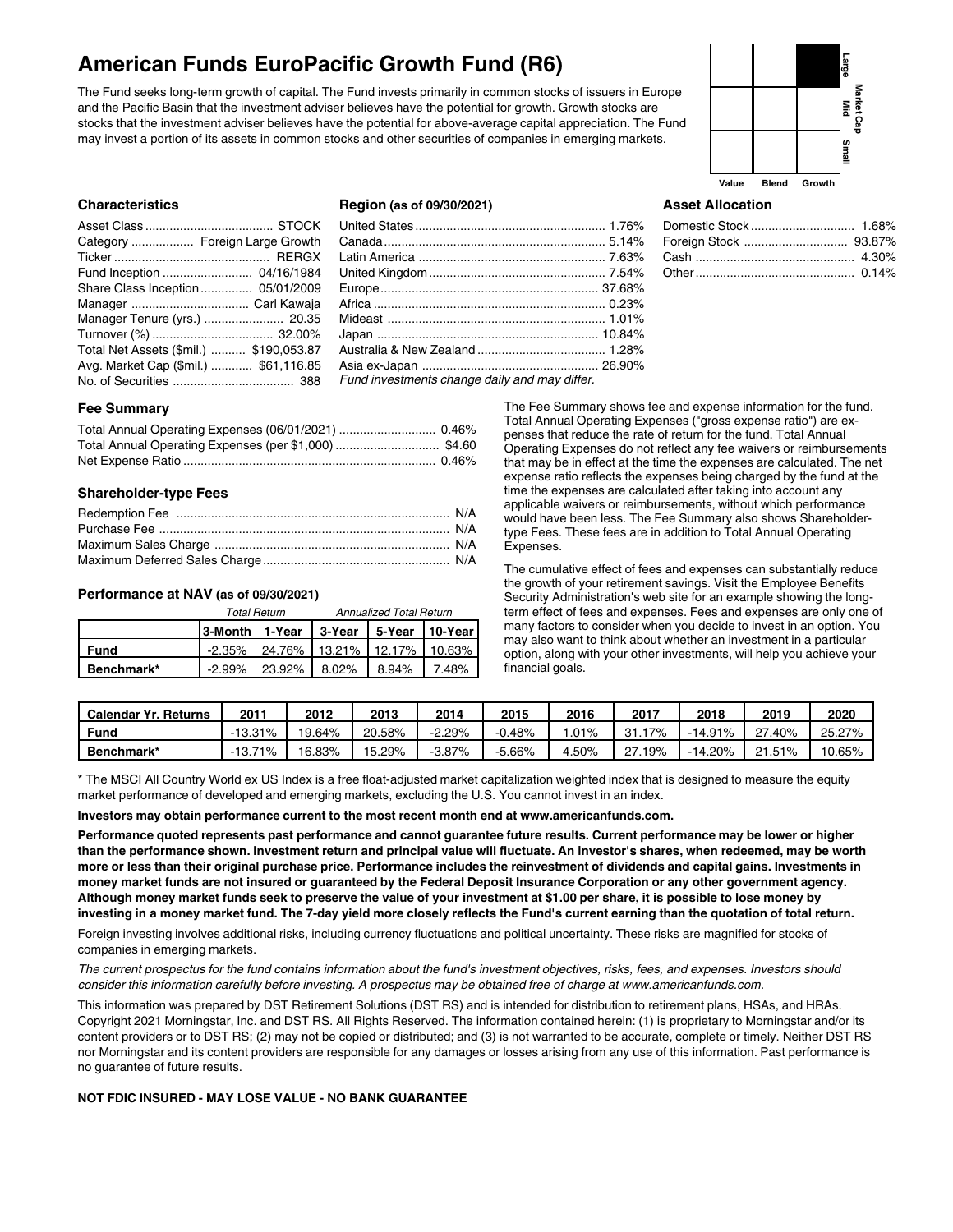## **American Funds New Perspective Fund (R6)**

The Fund seeks long-term growth of capital; future income is a secondary objective. The Fund seeks to take advantage of investment opportunities generated by changes in international trade patterns and economic and political relationships by investing in common stocks of companies located around the world. In pursuing its investment objective, it invests primarily in common stocks that the investment adviser believes have the potential for growth.



## **Characteristics**

| Category  World Large-Stock Growth      |  |
|-----------------------------------------|--|
|                                         |  |
| Fund Inception  03/13/1973              |  |
| Share Class Inception 05/01/2009        |  |
| Manager  Robert Lovelace                |  |
| Manager Tenure (yrs.)  20.84            |  |
|                                         |  |
| Total Net Assets (\$mil.)  \$140,981.16 |  |
| Avg. Market Cap (\$mil.)  \$138,151.00  |  |
|                                         |  |

## **Region (as of 09/30/2021)**

| Fund investments change daily and may differ. |  |
|-----------------------------------------------|--|

## **Asset Allocation**

## **Fee Summary**

## **Shareholder-type Fees**

## **Performance at NAV (as of 09/30/2021)**

|             |                                              | <b>Total Return</b> |                                               | <b>Annualized Total Return</b> |  |
|-------------|----------------------------------------------|---------------------|-----------------------------------------------|--------------------------------|--|
|             | 3-Month   1-Year   3-Year   5-Year   10-Year |                     |                                               |                                |  |
| <b>Fund</b> |                                              |                     | $-0.09\%$   29.71%   18.83%   18.28%   15.77% |                                |  |
| Benchmark*  |                                              |                     | $-1.05\%$ 27.44% 12.57% 13.20% 11.90%         |                                |  |

The Fee Summary shows fee and expense information for the fund. Total Annual Operating Expenses ("gross expense ratio") are expenses that reduce the rate of return for the fund. Total Annual Operating Expenses do not reflect any fee waivers or reimbursements that may be in effect at the time the expenses are calculated. The net expense ratio reflects the expenses being charged by the fund at the time the expenses are calculated after taking into account any applicable waivers or reimbursements, without which performance would have been less. The Fee Summary also shows Shareholdertype Fees. These fees are in addition to Total Annual Operating Expenses.

The cumulative effect of fees and expenses can substantially reduce the growth of your retirement savings. Visit the Employee Benefits Security Administration's web site for an example showing the longterm effect of fees and expenses. Fees and expenses are only one of many factors to consider when you decide to invest in an option. You may also want to think about whether an investment in a particular option, along with your other investments, will help you achieve your financial goals.

| <b>Calendar Yr. Returns</b> | $201^{\circ}$ | 2012        | 2013   | 2014    | 2015     | 2016  | 2017   | 2018     | 2019   | 2020   |
|-----------------------------|---------------|-------------|--------|---------|----------|-------|--------|----------|--------|--------|
| Fund                        | $.33\%$       | 19%<br>ົາ-1 | 27.23% | 3.56%   | $5.63\%$ | 2.19% | 29.30% | $-5.56%$ | 30.48% | 33.81% |
| Benchmark*                  | $.35\%$       | 16.13%      | 22.80% | $.16\%$ | 2.36%    | .86%  | 23.97% | $-9.42%$ | 26.60% | 16.25% |

\* The MSCI All Country World Index is a free float-adjusted market capitalization weighted index that is designed to measure the equity market performance of developed and emerging markets. You cannot invest in an index.

#### **Investors may obtain performance current to the most recent month end at www.americanfunds.com.**

Performance quoted represents past performance and cannot guarantee future results. Current performance may be lower or higher than the performance shown. Investment return and principal value will fluctuate. An investor's shares, when redeemed, may be worth more or less than their original purchase price. Performance includes the reinvestment of dividends and capital gains. Investments in money market funds are not insured or guaranteed by the Federal Deposit Insurance Corporation or any other government agency. Although money market funds seek to preserve the value of your investment at \$1.00 per share, it is possible to lose money by investing in a money market fund. The 7-day yield more closely reflects the Fund's current earning than the quotation of total return.

The current prospectus for the fund contains information about the fund's investment objectives, risks, fees, and expenses. Investors should consider this information carefully before investing. A prospectus may be obtained free of charge at www.americanfunds.com.

This information was prepared by DST Retirement Solutions (DST RS) and is intended for distribution to retirement plans, HSAs, and HRAs. Copyright 2021 Morningstar, Inc. and DST RS. All Rights Reserved. The information contained herein: (1) is proprietary to Morningstar and/or its content providers or to DST RS; (2) may not be copied or distributed; and (3) is not warranted to be accurate, complete or timely. Neither DST RS nor Morningstar and its content providers are responsible for any damages or losses arising from any use of this information. Past performance is no guarantee of future results.

Foreign investing involves additional risks, including currency fluctuations and political uncertainty. These risks are magnified for companies in emerging markets.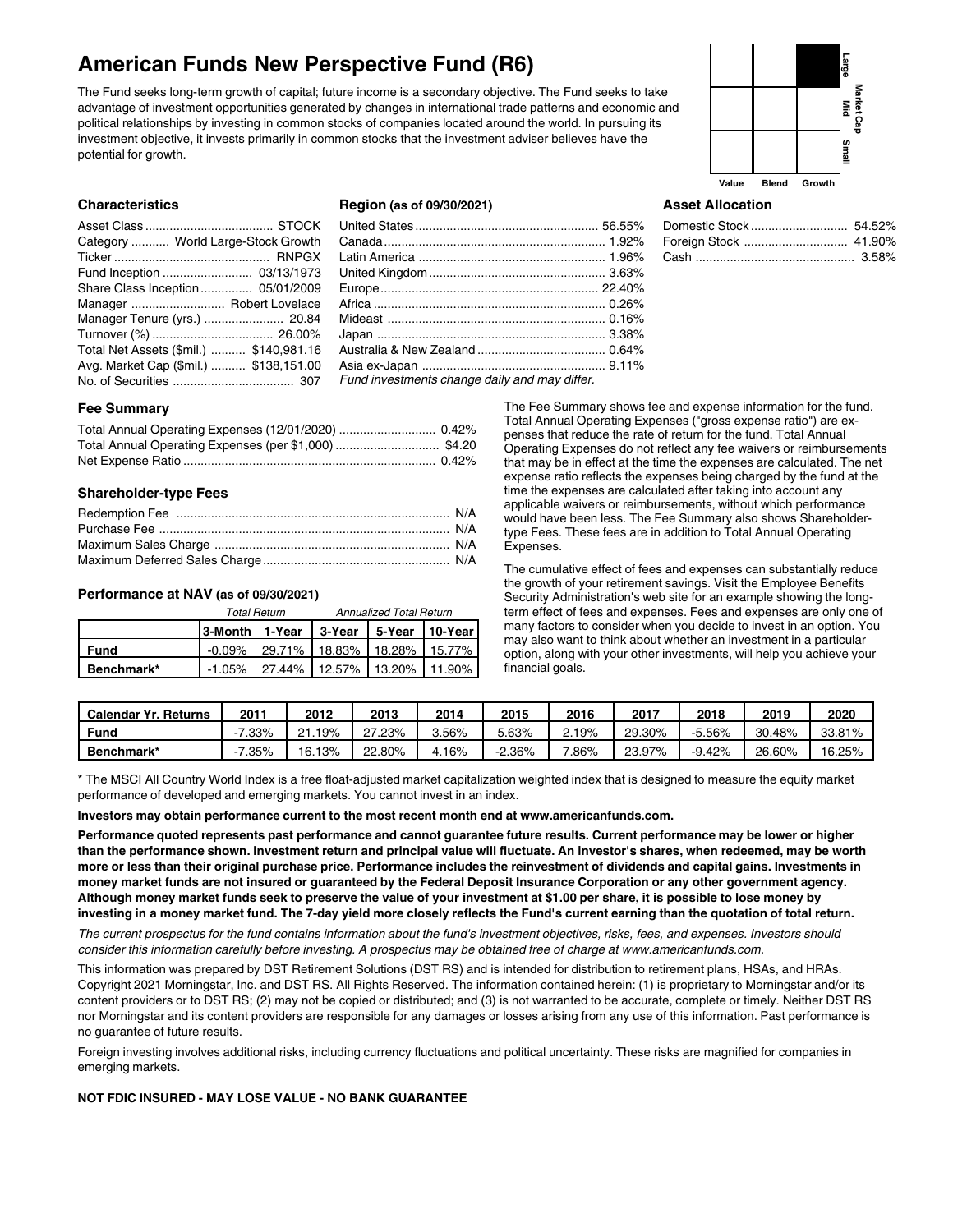## **Artisan Mid Cap Value Fund (I)**

The Fund seeks maximum long-term capital growth. The Fund normally invests primarily in the common stocks of medium-sized companies which are defined as one with a market capitalization greater than the market capitalization of the smallest company in the Russell Midcap Index, and less than three times the weighted average market capitalization of companies in the Index.



## **Characteristics**

| Category  Mid-Cap Value               |  |
|---------------------------------------|--|
|                                       |  |
|                                       |  |
| Share Class Inception 02/01/2012      |  |
|                                       |  |
| Manager Tenure (yrs.)  9.67           |  |
|                                       |  |
| Total Net Assets (\$mil.)  \$2,034.49 |  |
| Avg. Market Cap (\$mil.)  \$15,288.62 |  |
|                                       |  |

## **Largest Holdings (as of 09/30/2021)**

| Fund investments change daily and may differ. |  |
|-----------------------------------------------|--|

## **Asset Allocation**

## **Fee Summary**

## **Shareholder-type Fees**

## **Performance at NAV (as of 09/30/2021)**

|            | Total Return                                 | Annualized Total Return |  |  |
|------------|----------------------------------------------|-------------------------|--|--|
|            |                                              |                         |  |  |
| Fund       | $-0.56\%$   45.22%   9.02%   10.21%   11.38% |                         |  |  |
| Benchmark* | -1.60% 55.72% 9.56% 111.45% 14.36%           |                         |  |  |

The Fee Summary shows fee and expense information for the fund. Total Annual Operating Expenses ("gross expense ratio") are expenses that reduce the rate of return for the fund. Total Annual Operating Expenses do not reflect any fee waivers or reimbursements that may be in effect at the time the expenses are calculated. The net expense ratio reflects the expenses being charged by the fund at the time the expenses are calculated after taking into account any applicable waivers or reimbursements, without which performance would have been less. The Fee Summary also shows Shareholdertype Fees. These fees are in addition to Total Annual Operating Expenses.

The cumulative effect of fees and expenses can substantially reduce the growth of your retirement savings. Visit the Employee Benefits Security Administration's web site for an example showing the longterm effect of fees and expenses. Fees and expenses are only one of many factors to consider when you decide to invest in an option. You may also want to think about whether an investment in a particular option, along with your other investments, will help you achieve your financial goals.

| <b>Calendar Yr. Returns</b> | 2011  | 2012   | 2013   | 2014   | 2015     | 2016        | 2017     | 2018      | 2019   | 2020  |
|-----------------------------|-------|--------|--------|--------|----------|-------------|----------|-----------|--------|-------|
| <b>Fund</b>                 | 6.42% | .66%   | 36.07% | .76%   | -9.68%   | 71%<br>22.7 | $2.62\%$ | $-13.38%$ | 23.82% | 5.62% |
| Benchmark*                  | 2.43% | 18.53% | 34.25% | 12.10% | $-6.65%$ | 26.53%      | 2.32%    | .88%      | 26.08% | 3.73% |

\* The S&P MidCap 400 Value Index measures the performance of the mid capitalization value sector of the U.S. equity market. You cannot invest in an index.

Returns for periods prior to share class inception are hypothetical returns from an older share class and have been restated to reflect any expense differences between the share classes. Investors may obtain performance current to the most recent month end at **www.artisanfunds.com.**

Performance quoted represents past performance and cannot guarantee future results. Current performance may be lower or higher than the performance shown. Investment return and principal value will fluctuate. An investor's shares, when redeemed, may be worth more or less than their original purchase price. Performance includes the reinvestment of dividends and capital gains. Investments in money market funds are not insured or guaranteed by the Federal Deposit Insurance Corporation or any other government agency. Although money market funds seek to preserve the value of your investment at \$1.00 per share, it is possible to lose money by investing in a money market fund. The 7-day yield more closely reflects the Fund's current earning than the quotation of total return.

Prices of mid-cap stocks often fluctuate more than those of large-company stocks.

The current prospectus for the fund contains information about the fund's investment objectives, risks, fees, and expenses. Investors should consider this information carefully before investing. A prospectus may be obtained free of charge at www.artisanfunds.com.

This information was prepared by DST Retirement Solutions (DST RS) and is intended for distribution to retirement plans, HSAs, and HRAs. Copyright 2021 Morningstar, Inc. and DST RS. All Rights Reserved. The information contained herein: (1) is proprietary to Morningstar and/or its content providers or to DST RS; (2) may not be copied or distributed; and (3) is not warranted to be accurate, complete or timely. Neither DST RS nor Morningstar and its content providers are responsible for any damages or losses arising from any use of this information. Past performance is no guarantee of future results.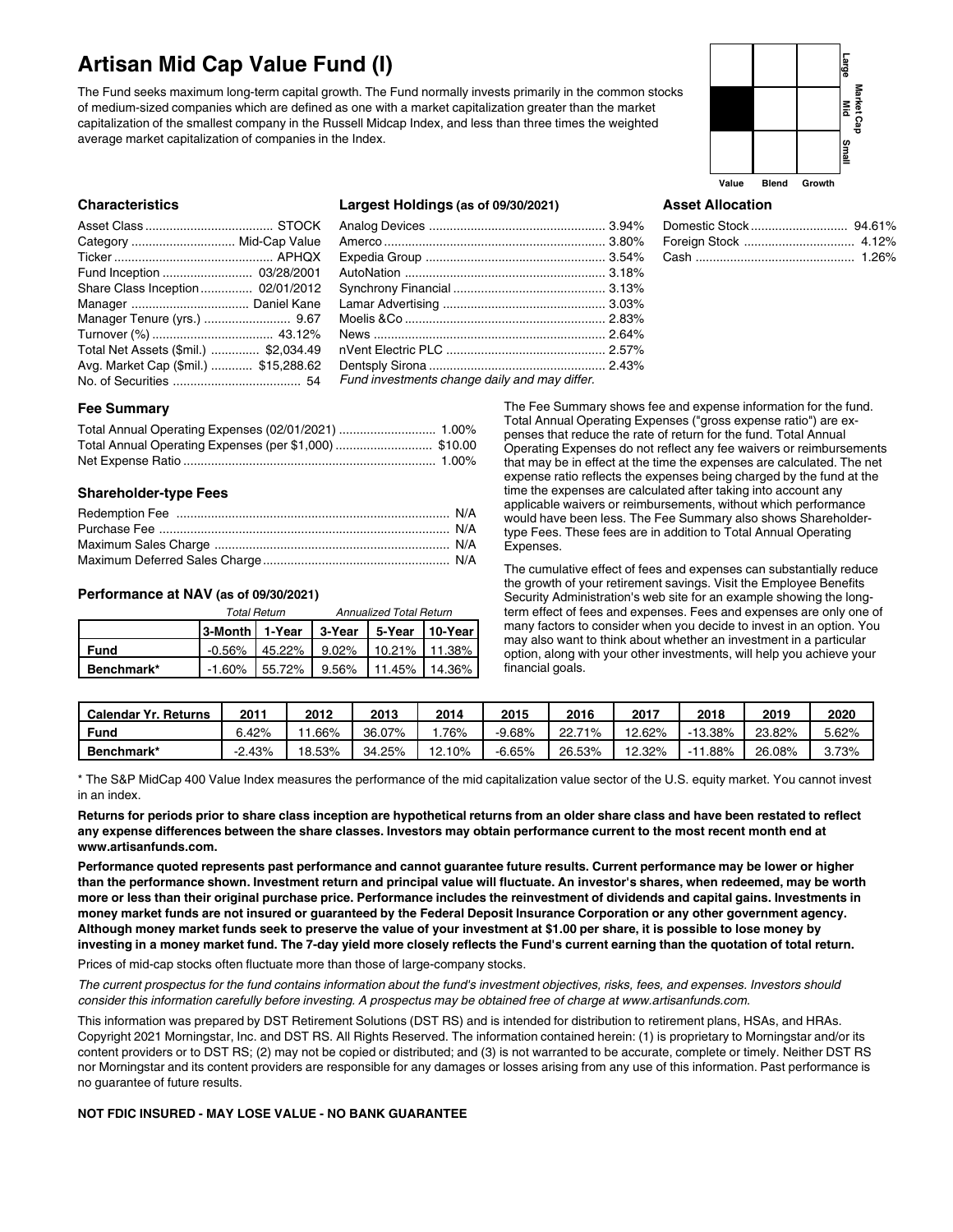## **Fidelity 500 Index Fund**

The Fund seeks to provide investment results that correspond to the total return performance of common stocks publicly traded in the United States. The Fund normally invests primarily in common stocks included in the S&P 500 Index, which broadly represents the performance of common stocks publicly traded in the United States. It lends securities to earn income.



Domestic Stock ............................ 98.99% Foreign Stock ................................ 1.01% Cash .............................................. 0.01%

## **Characteristics**

| Manager Tenure (yrs.)  12.67            |  |
|-----------------------------------------|--|
|                                         |  |
| Total Net Assets (\$mil.)  \$350,325.43 |  |
| Avg. Market Cap (\$mil.)  \$214,591.28  |  |
|                                         |  |

## **Largest Holdings (as of 09/30/2021)**

| Fund invoctments ebenge deily and may differ |  |
|----------------------------------------------|--|

## *Fund investments change daily and may differ.*

## **Fee Summary**

## **Shareholder-type Fees**

#### **Performance at NAV (as of 09/30/2021)**

|            |                                              | <b>Total Return</b> | <b>Annualized Total Return</b>       |  |  |  |
|------------|----------------------------------------------|---------------------|--------------------------------------|--|--|--|
|            | 3-Month   1-Year   3-Year   5-Year   10-Year |                     |                                      |  |  |  |
| Fund       |                                              |                     | 0.58% 29.99% 15.98% 16.88% 16.62%    |  |  |  |
| Benchmark* |                                              |                     | $0.58\%$ 30.00% 15.98% 16.90% 16.63% |  |  |  |

The Fee Summary shows fee and expense information for the fund. Total Annual Operating Expenses ("gross expense ratio") are expenses that reduce the rate of return for the fund. Total Annual Operating Expenses do not reflect any fee waivers or reimbursements that may be in effect at the time the expenses are calculated. The net expense ratio reflects the expenses being charged by the fund at the time the expenses are calculated after taking into account any applicable waivers or reimbursements, without which performance would have been less. The Fee Summary also shows Shareholdertype Fees. These fees are in addition to Total Annual Operating Expenses.

**Asset Allocation**

The cumulative effect of fees and expenses can substantially reduce the growth of your retirement savings. Visit the Employee Benefits Security Administration's web site for an example showing the longterm effect of fees and expenses. Fees and expenses are only one of many factors to consider when you decide to invest in an option. You may also want to think about whether an investment in a particular option, along with your other investments, will help you achieve your financial goals.

| <b>Calendar Yr. Returns</b> | 201 | 2012   | 2013   | 2014   | 2015 | 2016     | 2017           | 2018     | 2019   | 2020   |
|-----------------------------|-----|--------|--------|--------|------|----------|----------------|----------|--------|--------|
| Fund                        | 10% | 15.99% | 32.37% | 3.66%  | .38% | $1.97\%$ | .81%<br>$\sim$ | $-4.40%$ | 31.47% | 18.40% |
| Benchmark*                  | 11% | 16.00% | 32.39% | 13.69% | .38% | 1.96%    | 1.83%          | $-4.38%$ | 31.49% | 18.40% |

\* The S&P 500 Index includes 500 leading companies in leading industries of the U.S. economy, capturing 75% coverage of U.S. equities. You cannot invest in an index.

**Investors may obtain performance current to the most recent month end at www.institutional.fidelity.com.**

Performance quoted represents past performance and cannot guarantee future results. Current performance may be lower or higher than the performance shown. Investment return and principal value will fluctuate. An investor's shares, when redeemed, may be worth more or less than their original purchase price. Performance includes the reinvestment of dividends and capital gains. Investments in money market funds are not insured or guaranteed by the Federal Deposit Insurance Corporation or any other government agency. Although money market funds seek to preserve the value of your investment at \$1.00 per share, it is possible to lose money by investing in a money market fund. The 7-day yield more closely reflects the Fund's current earning than the quotation of total return.

The current prospectus for the fund contains information about the fund's investment objectives, risks, fees, and expenses. Investors should consider this information carefully before investing. A prospectus may be obtained free of charge at www.institutional.fidelity.com.

This information was prepared by DST Retirement Solutions (DST RS) and is intended for distribution to retirement plans, HSAs, and HRAs. Copyright 2021 Morningstar, Inc. and DST RS. All Rights Reserved. The information contained herein: (1) is proprietary to Morningstar and/or its content providers or to DST RS; (2) may not be copied or distributed; and (3) is not warranted to be accurate, complete or timely. Neither DST RS nor Morningstar and its content providers are responsible for any damages or losses arising from any use of this information. Past performance is no guarantee of future results.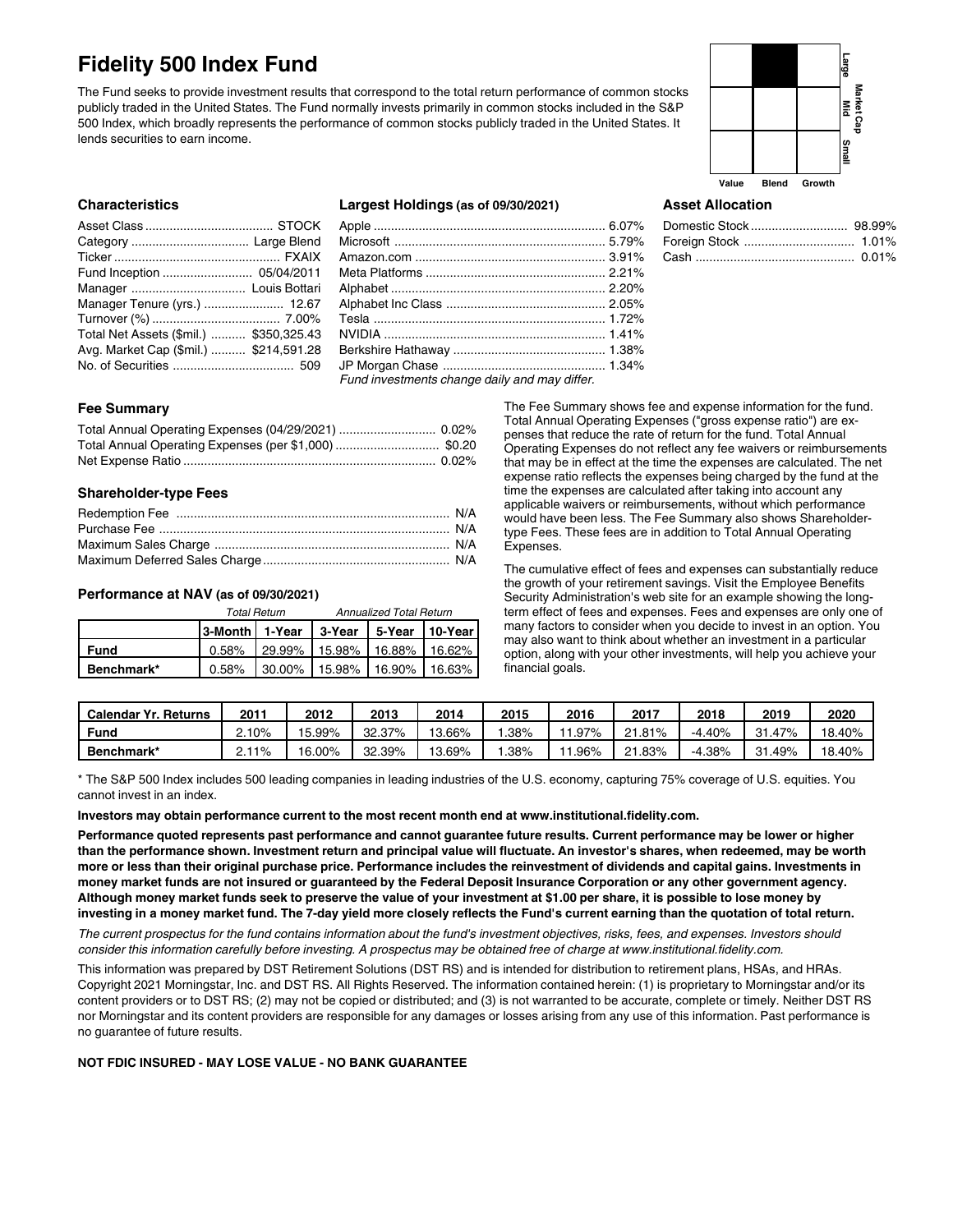## **Fidelity International Index Fund**

The Fund seeks to results that correspond to the total return of foreign stock markets. The Fund invests at least 80% of assets in common stocks included in the MSCI EAFE Index. The Fund uses statistical sampling techniques based on such factors as capitalization, industry exposures, dividend yield, price/earnings ratio, price/book ratio, earnings growth, and country weightings to attempt to replicate the returns of the MSCI EAFE Index.

## **Value Blend Growth Market Cap Large Mid** m<br>∃

### **Characteristics**

| Category  Foreign Large Blend          |  |
|----------------------------------------|--|
|                                        |  |
|                                        |  |
|                                        |  |
| Manager Tenure (yrs.)  12.72           |  |
|                                        |  |
| Total Net Assets (\$mil.)  \$39,109.63 |  |
| Avg. Market Cap (\$mil.)  \$48,182.96  |  |
|                                        |  |

## **Region (as of 09/30/2021)**

| Fund investments change daily and may differ. |
|-----------------------------------------------|
|                                               |

## **Asset Allocation**

## **Fee Summary**

## **Shareholder-type Fees**

## **Performance at NAV (as of 09/30/2021)**

|            |  | Total Return                 | Annualized Total Return |       |       |
|------------|--|------------------------------|-------------------------|-------|-------|
|            |  |                              |                         |       |       |
| Fund       |  | $-0.85\%$ 25.11% 7.68% 8.81% |                         |       | 8.27% |
| Benchmark* |  | -2.99% 23.92% 8.02%          |                         | 8.94% | 7.48% |

The Fee Summary shows fee and expense information for the fund. Total Annual Operating Expenses ("gross expense ratio") are expenses that reduce the rate of return for the fund. Total Annual Operating Expenses do not reflect any fee waivers or reimbursements that may be in effect at the time the expenses are calculated. The net expense ratio reflects the expenses being charged by the fund at the time the expenses are calculated after taking into account any applicable waivers or reimbursements, without which performance would have been less. The Fee Summary also shows Shareholdertype Fees. These fees are in addition to Total Annual Operating Expenses.

The cumulative effect of fees and expenses can substantially reduce the growth of your retirement savings. Visit the Employee Benefits Security Administration's web site for an example showing the longterm effect of fees and expenses. Fees and expenses are only one of many factors to consider when you decide to invest in an option. You may also want to think about whether an investment in a particular option, along with your other investments, will help you achieve your financial goals.

| <b>Calendar Yr. Returns</b> | 2011                          | 2012   | 2013                 | 2014     | 2015     | 2016    | 2017   | 2018      | 2019   | 2020   |
|-----------------------------|-------------------------------|--------|----------------------|----------|----------|---------|--------|-----------|--------|--------|
| <b>Fund</b>                 | $-12.15%$                     | 18.85% | $.87\%$<br>$^{\sim}$ | $-5.31%$ | $-0.73%$ | $.34\%$ | 25.38% | $-13.52%$ | 22.00% | 8.17%  |
| Benchmark*                  | 71%<br>$\overline{ }$<br>ن. ت | 16.83% | 15.29%               | -3.87%   | -5.66%   | 50%،    | 19%    | $-14.20%$ | 21.51% | 10.65% |

\* The MSCI All Country World ex US Index is a free float-adjusted market capitalization weighted index that is designed to measure the equity market performance of developed and emerging markets, excluding the U.S. You cannot invest in an index.

**Investors may obtain performance current to the most recent month end at www.institutional.fidelity.com.**

Performance quoted represents past performance and cannot guarantee future results. Current performance may be lower or higher than the performance shown. Investment return and principal value will fluctuate. An investor's shares, when redeemed, may be worth more or less than their original purchase price. Performance includes the reinvestment of dividends and capital gains. Investments in money market funds are not insured or guaranteed by the Federal Deposit Insurance Corporation or any other government agency. Although money market funds seek to preserve the value of your investment at \$1.00 per share, it is possible to lose money by investing in a money market fund. The 7-day yield more closely reflects the Fund's current earning than the quotation of total return.

Foreign investing involves additional risks, including currency fluctuations and political uncertainty. These risks are magnified for stocks of companies in emerging markets.

The current prospectus for the fund contains information about the fund's investment objectives, risks, fees, and expenses. Investors should consider this information carefully before investing. A prospectus may be obtained free of charge at www.institutional.fidelity.com.

This information was prepared by DST Retirement Solutions (DST RS) and is intended for distribution to retirement plans, HSAs, and HRAs. Copyright 2021 Morningstar, Inc. and DST RS. All Rights Reserved. The information contained herein: (1) is proprietary to Morningstar and/or its content providers or to DST RS; (2) may not be copied or distributed; and (3) is not warranted to be accurate, complete or timely. Neither DST RS nor Morningstar and its content providers are responsible for any damages or losses arising from any use of this information. Past performance is no guarantee of future results.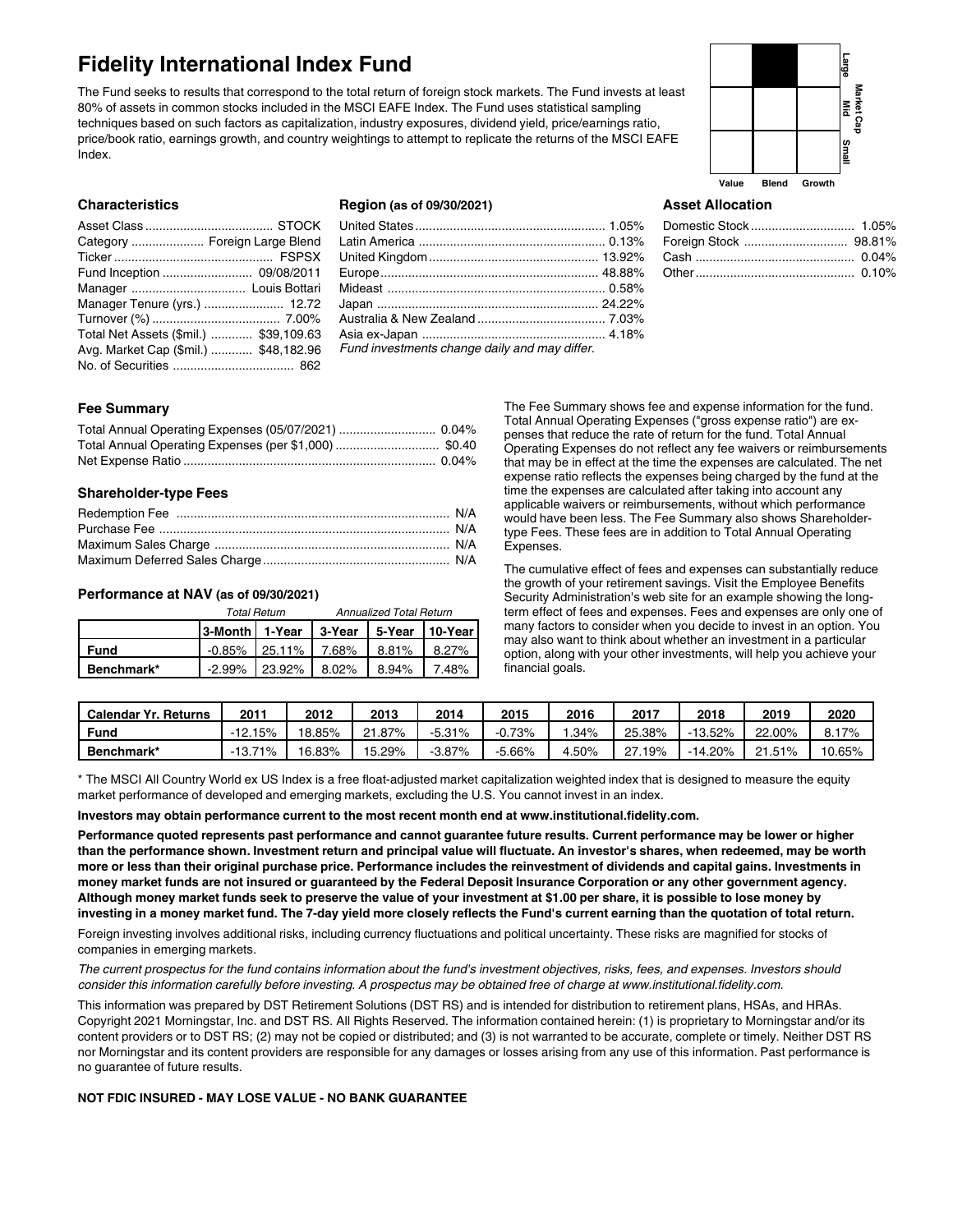## **Fidelity Mid Cap Index Fund**

The Fund seeks to provide investment results that correspond to the total return of stocks of mid-capitalization United States companies. The Fund invests primarily in the Russell Midcap Index. It lends securities to earn income.



## **Characteristics**

| Category  Mid-Cap Blend                |  |
|----------------------------------------|--|
|                                        |  |
|                                        |  |
|                                        |  |
| Manager Tenure (yrs.)  10.07           |  |
|                                        |  |
| Total Net Assets (\$mil.)  \$23,296.79 |  |
| Avg. Market Cap (\$mil.)  \$20,080.62  |  |
|                                        |  |

#### **Largest Holdings (as of 09/30/2021)**

| E-mini S&P MidCap 400 Future Dec 21  0.48%                       |  |
|------------------------------------------------------------------|--|
|                                                                  |  |
|                                                                  |  |
|                                                                  |  |
|                                                                  |  |
|                                                                  |  |
|                                                                  |  |
|                                                                  |  |
|                                                                  |  |
|                                                                  |  |
| $\Gamma$ used in containing the change of its and near different |  |

*Fund investments change daily and may differ.*

## **Fee Summary**

## **Shareholder-type Fees**

## **Performance at NAV (as of 09/30/2021)**

|            |                                              | Total Return | Annualized Total Return               |  |  |  |
|------------|----------------------------------------------|--------------|---------------------------------------|--|--|--|
|            | 3-Month   1-Year   3-Year   5-Year   10-Year |              |                                       |  |  |  |
| Fund       |                                              |              | $-0.93\%$ 38.06% 14.23% 14.37% 15.51% |  |  |  |
| Benchmark* |                                              |              | -1.76% 43.68% 11.07% 12.97% 14.72%    |  |  |  |

The Fee Summary shows fee and expense information for the fund. Total Annual Operating Expenses ("gross expense ratio") are expenses that reduce the rate of return for the fund. Total Annual Operating Expenses do not reflect any fee waivers or reimbursements that may be in effect at the time the expenses are calculated. The net expense ratio reflects the expenses being charged by the fund at the time the expenses are calculated after taking into account any applicable waivers or reimbursements, without which performance would have been less. The Fee Summary also shows Shareholdertype Fees. These fees are in addition to Total Annual Operating Expenses.

The cumulative effect of fees and expenses can substantially reduce the growth of your retirement savings. Visit the Employee Benefits Security Administration's web site for an example showing the longterm effect of fees and expenses. Fees and expenses are only one of many factors to consider when you decide to invest in an option. You may also want to think about whether an investment in a particular option, along with your other investments, will help you achieve your financial goals.

| <b>Calendar Yr. Returns</b> | 2011 | 2012    | 2013   | 2014  | 2015  | 2016   | 2017   | 2018          | 2019   | 2020   |
|-----------------------------|------|---------|--------|-------|-------|--------|--------|---------------|--------|--------|
| <b>Fund</b>                 | N/A  | $.22\%$ | 34.78% | 11%   | 2.44% | 3.86%  | 18.47% | $-9.05%$      | 30.51% | 119/   |
| Benchmark*                  | 73%  | $.88\%$ | 33.50% | J.77% | 2.18% | 20.74% | 16.24% | .08%<br>$-12$ | 26.20% | 13.66% |

\* The S&P MidCap 400 Index covers over 7% of the U.S. equity market, and seeks to remain an accurate measure of mid-sized companies, reflecting the risk and return characteristics of the broader mid-cap universe on an on-going basis. You cannot invest in an index.

#### **Investors may obtain performance current to the most recent month end at www.institutional.fidelity.com.**

Performance quoted represents past performance and cannot guarantee future results. Current performance may be lower or higher than the performance shown. Investment return and principal value will fluctuate. An investor's shares, when redeemed, may be worth more or less than their original purchase price. Performance includes the reinvestment of dividends and capital gains. Investments in money market funds are not insured or guaranteed by the Federal Deposit Insurance Corporation or any other government agency. Although money market funds seek to preserve the value of your investment at \$1.00 per share, it is possible to lose money by investing in a money market fund. The 7-day yield more closely reflects the Fund's current earning than the quotation of total return.

Prices of mid-cap stocks often fluctuate more than those of large-company stocks.

The current prospectus for the fund contains information about the fund's investment objectives, risks, fees, and expenses, Investors should consider this information carefully before investing. A prospectus may be obtained free of charge at www.institutional.fidelity.com.

This information was prepared by DST Retirement Solutions (DST RS) and is intended for distribution to retirement plans, HSAs, and HRAs. Copyright 2021 Morningstar, Inc. and DST RS. All Rights Reserved. The information contained herein: (1) is proprietary to Morningstar and/or its content providers or to DST RS; (2) may not be copied or distributed; and (3) is not warranted to be accurate, complete or timely. Neither DST RS nor Morningstar and its content providers are responsible for any damages or losses arising from any use of this information. Past performance is no guarantee of future results.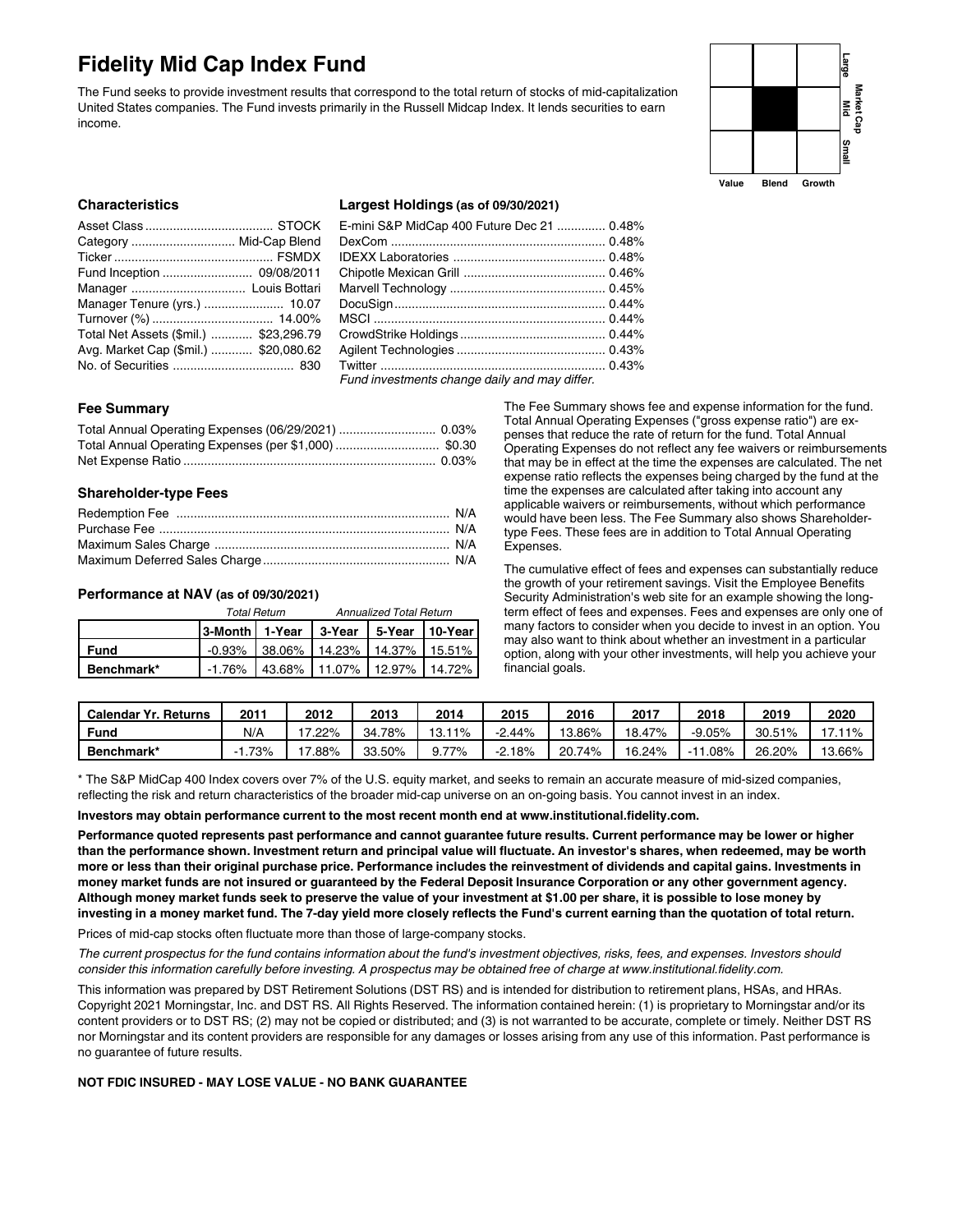## **Fidelity Small Cap Index Fund**

The Fund seeks to provide investment results that correspond to the total return of stocks of small-capitalization United States companies. The Fund invests primarily in securities included in the Russell 2000 Index. It lends securities to earn income.



## **Characteristics**

| Manager Tenure (yrs.)  10.07           |  |
|----------------------------------------|--|
|                                        |  |
| Total Net Assets (\$mil.)  \$21,657.95 |  |
| Avg. Market Cap (\$mil.)  \$2,583.24   |  |
|                                        |  |

#### **Largest Holdings (as of 08/31/2021)**

| E-mini Russell 2000 Index Future Sept 21  1.17% |  |
|-------------------------------------------------|--|
| AMC Entertainment Holdings  0.64%               |  |
|                                                 |  |
|                                                 |  |
|                                                 |  |
|                                                 |  |
|                                                 |  |
|                                                 |  |
|                                                 |  |
| Fund investments change daily and may differ.   |  |

#### **Fee Summary**

#### **Shareholder-type Fees**

#### **Performance at NAV (as of 09/30/2021)**

|             | Total Return | <b>Annualized Total Return</b>                |  |  |
|-------------|--------------|-----------------------------------------------|--|--|
|             |              |                                               |  |  |
| <b>Fund</b> |              | $-4.40\%$   47.50%   10.60%   13.56%   14.76% |  |  |
| Benchmark*  |              | -2.84% 57.64% 9.43% 13.57% 15.69%             |  |  |

The Fee Summary shows fee and expense information for the fund. Total Annual Operating Expenses ("gross expense ratio") are expenses that reduce the rate of return for the fund. Total Annual Operating Expenses do not reflect any fee waivers or reimbursements that may be in effect at the time the expenses are calculated. The net expense ratio reflects the expenses being charged by the fund at the time the expenses are calculated after taking into account any applicable waivers or reimbursements, without which performance would have been less. The Fee Summary also shows Shareholdertype Fees. These fees are in addition to Total Annual Operating Expenses.

The cumulative effect of fees and expenses can substantially reduce the growth of your retirement savings. Visit the Employee Benefits Security Administration's web site for an example showing the longterm effect of fees and expenses. Fees and expenses are only one of many factors to consider when you decide to invest in an option. You may also want to think about whether an investment in a particular option, along with your other investments, will help you achieve your financial goals.

| <b>Calendar Yr. Returns</b> | $201^{\circ}$ | 2012   | 2013   | 2014  | 2015     | 2016         | 2017   | 2018     | 2019        | 2020   |
|-----------------------------|---------------|--------|--------|-------|----------|--------------|--------|----------|-------------|--------|
| Fund                        | N/A           | 16.38% | 39.02% | 3.19% | $-4.24%$ | .63%<br>ົາ - | 14.85% | -10.88%  | 25.7<br>71% | 19.99% |
| Benchmark*                  | $.02\%$       | 16.33% | 41.31% | .76%  | $1.97\%$ | 26.56%       | 13.23% | $-8.48%$ | 78%<br>22.  | .29%   |

\* The S&P SmallCap 600 Index covers approximately 3% of the domestic equities market and is designed to be an efficient portfolio of companies that meet specific inclusion criteria to ensure they are investable and financially viable. You cannot invest in an index.

#### **Investors may obtain performance current to the most recent month end at www.institutional.fidelity.com.**

Performance quoted represents past performance and cannot guarantee future results. Current performance may be lower or higher than the performance shown. Investment return and principal value will fluctuate. An investor's shares, when redeemed, may be worth more or less than their original purchase price. Performance includes the reinvestment of dividends and capital gains. Investments in money market funds are not insured or guaranteed by the Federal Deposit Insurance Corporation or any other government agency. Although money market funds seek to preserve the value of your investment at \$1.00 per share, it is possible to lose money by investing in a money market fund. The 7-day yield more closely reflects the Fund's current earning than the quotation of total return.

Prices of small-cap stocks often fluctuate more than those of large-company stocks.

The current prospectus for the fund contains information about the fund's investment objectives, risks, fees, and expenses, Investors should consider this information carefully before investing. A prospectus may be obtained free of charge at www.institutional.fidelity.com.

This information was prepared by DST Retirement Solutions (DST RS) and is intended for distribution to retirement plans, HSAs, and HRAs. Copyright 2021 Morningstar, Inc. and DST RS. All Rights Reserved. The information contained herein: (1) is proprietary to Morningstar and/or its content providers or to DST RS; (2) may not be copied or distributed; and (3) is not warranted to be accurate, complete or timely. Neither DST RS nor Morningstar and its content providers are responsible for any damages or losses arising from any use of this information. Past performance is no guarantee of future results.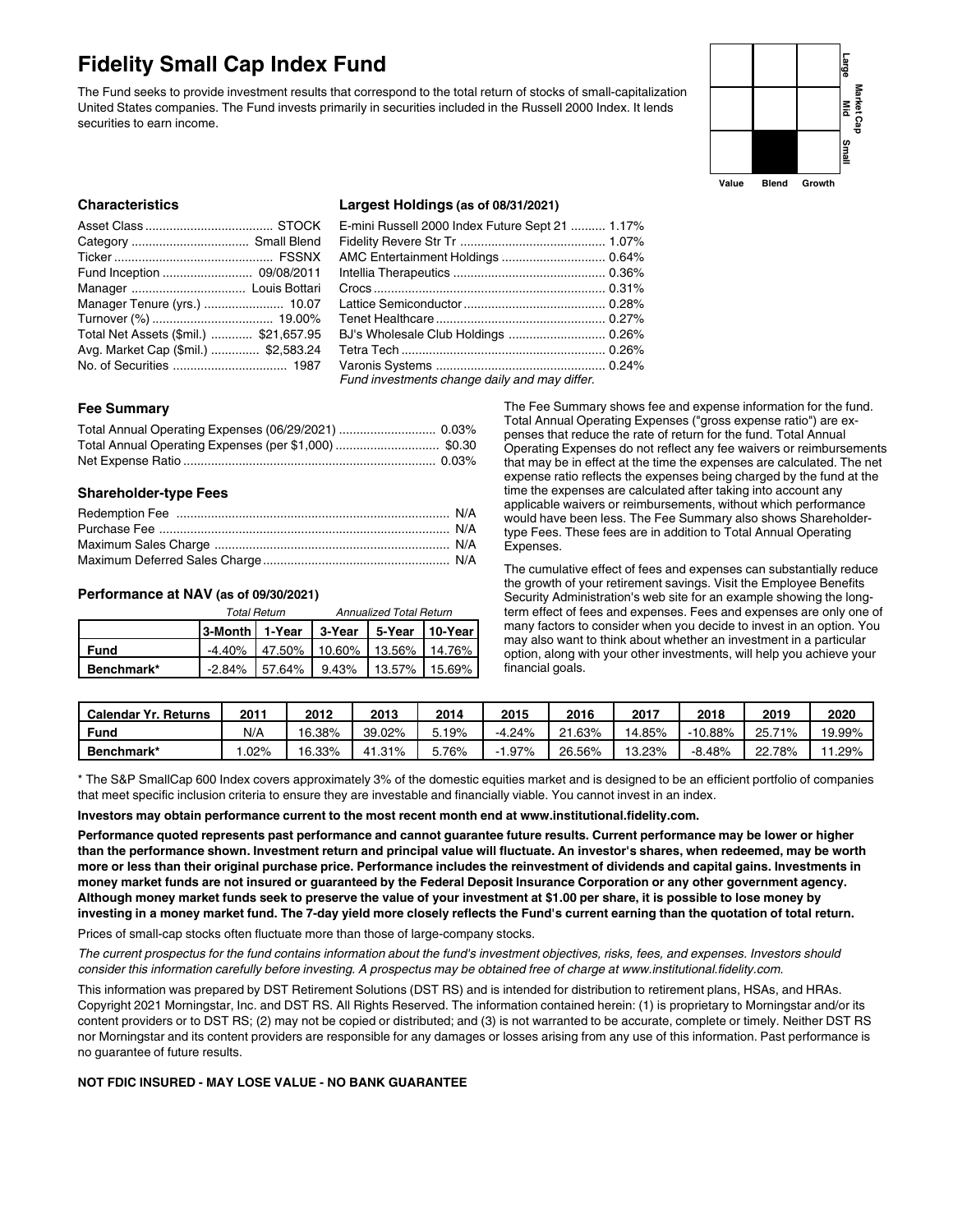## **Fidelity US Bond Index Fund**

The Fund seeks to provide investment results that correspond to the aggregate price and interest performance of the debt securities in the Bloomberg Barclays U.S. Aggregate Bond Index. Its manager uses statistical sampling techniques based on duration, maturity, interest rate sensitivity, security structure, and credit quality to attempt to replicate the returns of the Bloomberg Barclays U.S. Aggregate Bond Index using a smaller number of securities. The Fund invests in Fidelity's central funds.



## **Asset Allocation**

#### **Characteristics**

| Category  Intermediate Core Bond       |  |
|----------------------------------------|--|
|                                        |  |
|                                        |  |
| Manager  Brandon Bettencourt           |  |
| Manager Tenure (yrs.)  7.37            |  |
|                                        |  |
| Total Net Assets (\$mil.)  \$59,888.52 |  |
|                                        |  |
|                                        |  |
|                                        |  |

## **Bond Quality (as of 09/30/2021)**

| $\overline{a}$ , and the contract of the contract of the contract of the contract of the contract of the contract of the contract of the contract of the contract of the contract of the contract of the contract of the contract o |  |
|-------------------------------------------------------------------------------------------------------------------------------------------------------------------------------------------------------------------------------------|--|

*Fund investments change daily and may differ.*

## **Fee Summary**

## **Shareholder-type Fees**

## **Performance at NAV (as of 09/30/2021)**

|             | <b>Total Return</b> | <b>Annualized Total Return</b>                                           |  |       |
|-------------|---------------------|--------------------------------------------------------------------------|--|-------|
|             |                     |                                                                          |  |       |
| <b>Fund</b> |                     | $0.02\%$ $\blacksquare$ -0.94% $\blacksquare$ 5.35% $\blacksquare$ 2.89% |  | 2.97% |
| Benchmark*  |                     | $0.05\%$   $-0.90\%$   5.35%   2.94%   3.01%                             |  |       |

The Fee Summary shows fee and expense information for the fund. Total Annual Operating Expenses ("gross expense ratio") are expenses that reduce the rate of return for the fund. Total Annual Operating Expenses do not reflect any fee waivers or reimbursements that may be in effect at the time the expenses are calculated. The net expense ratio reflects the expenses being charged by the fund at the time the expenses are calculated after taking into account any applicable waivers or reimbursements, without which performance would have been less. The Fee Summary also shows Shareholdertype Fees. These fees are in addition to Total Annual Operating Expenses.

The cumulative effect of fees and expenses can substantially reduce the growth of your retirement savings. Visit the Employee Benefits Security Administration's web site for an example showing the longterm effect of fees and expenses. Fees and expenses are only one of many factors to consider when you decide to invest in an option. You may also want to think about whether an investment in a particular option, along with your other investments, will help you achieve your financial goals.

| Calendar Yr.<br>. Returns | 201     | 2012  | 2013      | 2014  | 2015     | 2016     | 2017     | 2018  | 2019  | 2020     |
|---------------------------|---------|-------|-----------|-------|----------|----------|----------|-------|-------|----------|
| Fund                      | .79%    | 4.23% | $-2.19\%$ | .99%  | $0.63\%$ | 2.52%    | $3.50\%$ | 0.01% | 3.48% | 7.80%    |
| Benchmark*                | $.84\%$ | 4.21% | $2.02\%$  | 5.97% | $0.55\%$ | $2.65\%$ | $3.54\%$ | 0.01% | 8.72% | $7.51\%$ |

\* The Bloomberg U.S. Aggregate Bond Index is a broad-based benchmark measuring investment grade, U.S. dollar-denominated, fixed-rate taxable bond market, including Treasuries, government-related and corporate securities. You cannot invest in an index.

#### **Investors may obtain performance current to the most recent month end at www.institutional.fidelity.com.**

Performance quoted represents past performance and cannot guarantee future results. Current performance may be lower or higher than the performance shown. Investment return and principal value will fluctuate. An investor's shares, when redeemed, may be worth more or less than their original purchase price. Performance includes the reinvestment of dividends and capital gains. Investments in money market funds are not insured or guaranteed by the Federal Deposit Insurance Corporation or any other government agency. Although money market funds seek to preserve the value of your investment at \$1.00 per share, it is possible to lose money by investing in a money market fund. The 7-day yield more closely reflects the Fund's current earning than the quotation of total return.

Bond funds contain interest rate risk, the risk of issuer default, and inflation risk.

The current prospectus for the fund contains information about the fund's investment objectives, risks, fees, and expenses, Investors should consider this information carefully before investing. A prospectus may be obtained free of charge at www.institutional.fidelity.com.

This information was prepared by DST Retirement Solutions (DST RS) and is intended for distribution to retirement plans, HSAs, and HRAs. Copyright 2021 Morningstar, Inc. and DST RS. All Rights Reserved. The information contained herein: (1) is proprietary to Morningstar and/or its content providers or to DST RS; (2) may not be copied or distributed; and (3) is not warranted to be accurate, complete or timely. Neither DST RS nor Morningstar and its content providers are responsible for any damages or losses arising from any use of this information. Past performance is no guarantee of future results.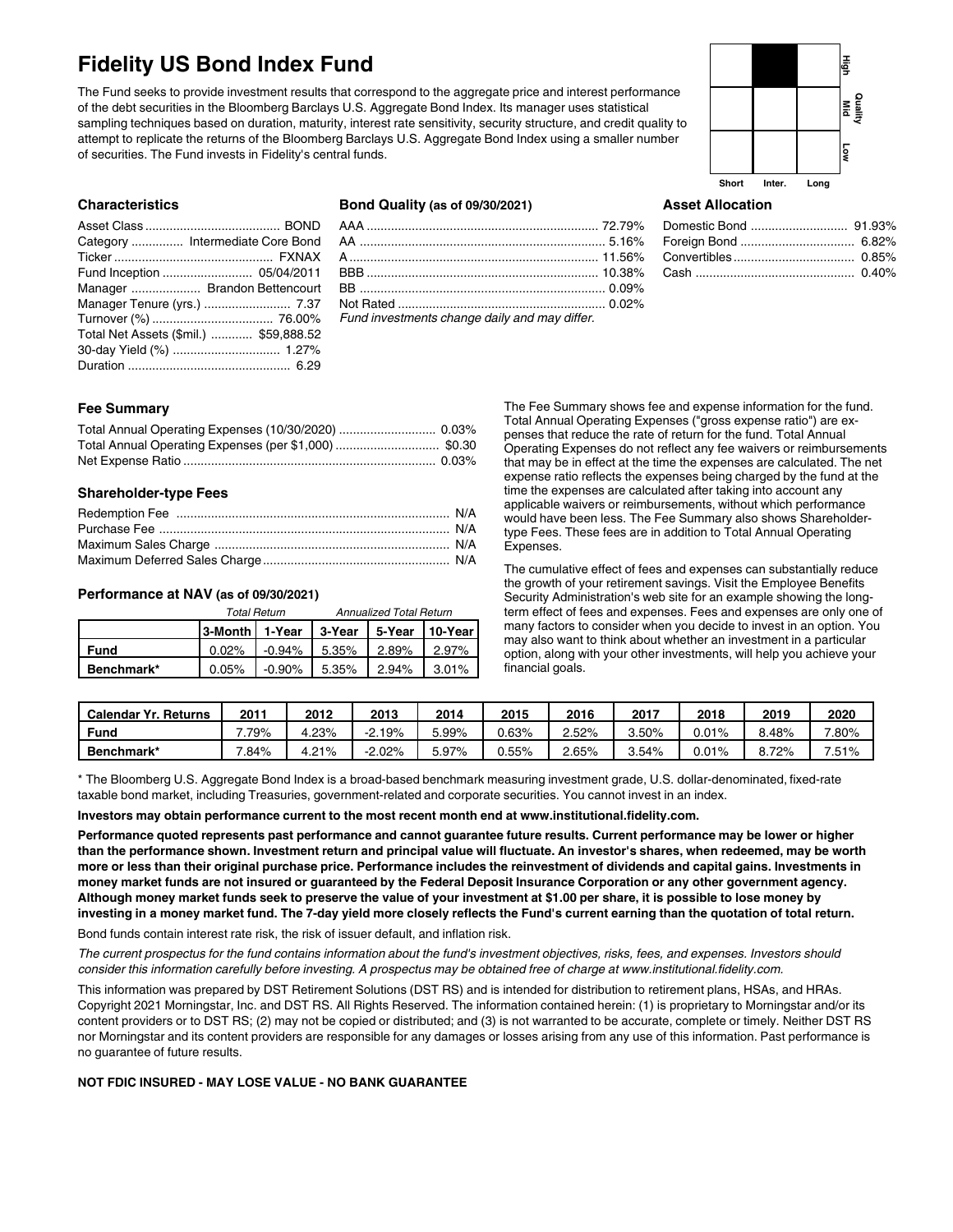## **Franklin Small Cap Value Fund (R6)**

The Fund seeks long-term total return. The Fund normally invests primarily in investments of small-capitalization companies, which are companies with market capitalizations not exceeding either: the highest market capitalization in the Russell 2000 Index; or the 12-month average of the highest market capitalization in the Russell 2000 Index. It generally invests in equity securities that the Fund's investment manager believes are undervalued at the time of purchase and have the potential for capital appreciation. It may invest up to 25% of its total assets in foreign securities.



### **Characteristics**

| Share Class Inception 05/01/2013      |  |
|---------------------------------------|--|
| Manager  Steven Raineri               |  |
| Manager Tenure (yrs.)  9.25           |  |
|                                       |  |
| Total Net Assets (\$mil.)  \$4,781.60 |  |
| Avg. Market Cap (\$mil.)  \$2,904.64  |  |
|                                       |  |

### **Largest Holdings (as of 09/30/2021)**

| Fund investments change daily and may differ. |  |
|-----------------------------------------------|--|

## **Asset Allocation**

## **Fee Summary**

## **Shareholder-type Fees**

## **Performance at NAV (as of 09/30/2021)**

|             |                                              | <b>Total Return</b>                   | <b>Annualized Total Return</b> |  |
|-------------|----------------------------------------------|---------------------------------------|--------------------------------|--|
|             | 3-Month   1-Year   3-Year   5-Year   10-Year |                                       |                                |  |
| <b>Fund</b> |                                              | $-1.20\%$ 51.95% 10.64% 11.29% 13.76% |                                |  |
| Benchmark*  |                                              | $-4.02\%$ 66.65% 8.33% 11.91% 14.96%  |                                |  |

The Fee Summary shows fee and expense information for the fund. Total Annual Operating Expenses ("gross expense ratio") are expenses that reduce the rate of return for the fund. Total Annual Operating Expenses do not reflect any fee waivers or reimbursements that may be in effect at the time the expenses are calculated. The net expense ratio reflects the expenses being charged by the fund at the time the expenses are calculated after taking into account any applicable waivers or reimbursements, without which performance would have been less. The Fee Summary also shows Shareholdertype Fees. These fees are in addition to Total Annual Operating Expenses.

The cumulative effect of fees and expenses can substantially reduce the growth of your retirement savings. Visit the Employee Benefits Security Administration's web site for an example showing the longterm effect of fees and expenses. Fees and expenses are only one of many factors to consider when you decide to invest in an option. You may also want to think about whether an investment in a particular option, along with your other investments, will help you achieve your financial goals.

| Calendar Yr.<br>Returns | $201^{\circ}$ | 2012   | 2013       | 2014  | 2015     | 2016       | 2017 | 2018       | 2019   | 2020     |
|-------------------------|---------------|--------|------------|-------|----------|------------|------|------------|--------|----------|
| Fund                    | 3.66%         | 18.35% | 35.<br>13% | J.54% | 7.33%    | 30.19%     | 12%  | $-12.30\%$ | 26.59% | 5.83%    |
| Benchmark*              | .38%          | 18.21% | 39.98%     | .54%  | $-6.67%$ | .32%<br>31 | 51%، | $-12.64%$  | 24.54% | $2.53\%$ |

\* The S&P SmallCap 600 Value Index represents the small cap segment of the US equity market with a focus on the "value" style of investing. You cannot invest directly in an index.

Returns for periods prior to share class inception are hypothetical returns from an older share class and have been restated to reflect any expense differences between the share classes. Investors may obtain performance current to the most recent month end at **www.franklintempleton.com.**

Performance quoted represents past performance and cannot guarantee future results. Current performance may be lower or higher than the performance shown. Investment return and principal value will fluctuate. An investor's shares, when redeemed, may be worth more or less than their original purchase price. Performance includes the reinvestment of dividends and capital gains. Investments in money market funds are not insured or guaranteed by the Federal Deposit Insurance Corporation or any other government agency. Although money market funds seek to preserve the value of your investment at \$1.00 per share, it is possible to lose money by investing in a money market fund. The 7-day yield more closely reflects the Fund's current earning than the quotation of total return.

Prices of small-cap stocks often fluctuate more than those of large-company stocks.

The current prospectus for the fund contains information about the fund's investment objectives, risks, fees, and expenses. Investors should consider this information carefully before investing. A prospectus may be obtained free of charge at www.franklintempleton.com.

This information was prepared by DST Retirement Solutions (DST RS) and is intended for distribution to retirement plans, HSAs, and HRAs. Copyright 2021 Morningstar, Inc. and DST RS. All Rights Reserved. The information contained herein: (1) is proprietary to Morningstar and/or its content providers or to DST RS; (2) may not be copied or distributed; and (3) is not warranted to be accurate, complete or timely. Neither DST RS nor Morningstar and its content providers are responsible for any damages or losses arising from any use of this information. Past performance is no guarantee of future results.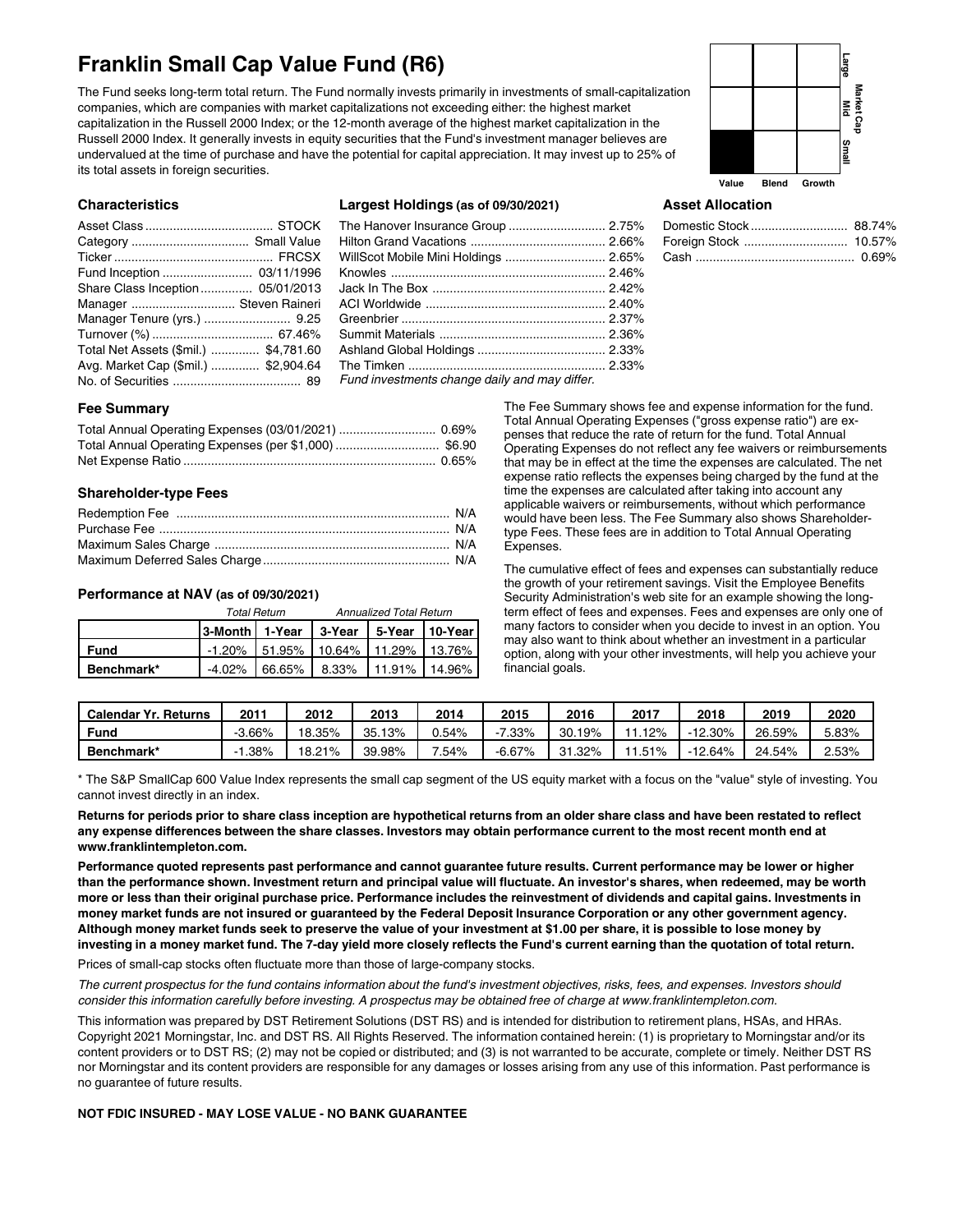## **Goldman Sachs Growth Opportunities Fund (R6)**

The Fund seeks long-term growth of capital. The Fund normally invests primarily in equity investments with a primary focus on mid-cap companies. Although it invests primarily in publicly traded U.S. securities, it may invest up to 25% of its total assets in foreign securities, including securities of issuers in countries with emerging markets or economies (emerging countries) and securities quoted in foreign currencies.



## **Characteristics**

| Category  Mid-Cap Growth              |  |
|---------------------------------------|--|
|                                       |  |
| Fund Inception  05/24/1999            |  |
| Share Class Inception 07/31/2015      |  |
| Manager  Steven Barry                 |  |
| Manager Tenure (yrs.)  22.26          |  |
|                                       |  |
| Total Net Assets (\$mil.)  \$1,397.24 |  |
| Avg. Market Cap (\$mil.)  \$25,688.26 |  |
|                                       |  |

## **Largest Holdings (as of 09/30/2021)**

| Fund investments change daily and may differ. |  |
|-----------------------------------------------|--|

## **Asset Allocation**

## **Fee Summary**

## **Shareholder-type Fees**

#### **Performance at NAV (as of 09/30/2021)**

|             |                                              | <b>Total Return</b> | <b>Annualized Total Return</b>        |  |  |  |
|-------------|----------------------------------------------|---------------------|---------------------------------------|--|--|--|
|             | 3-Month   1-Year   3-Year   5-Year   10-Year |                     |                                       |  |  |  |
| <b>Fund</b> |                                              |                     | 1.79% 29.82% 21.44% 19.97% 17.37%     |  |  |  |
| Benchmark*  |                                              |                     | $-1.95\%$ 33.26% 12.02% 13.96% 14.78% |  |  |  |

The Fee Summary shows fee and expense information for the fund. Total Annual Operating Expenses ("gross expense ratio") are expenses that reduce the rate of return for the fund. Total Annual Operating Expenses do not reflect any fee waivers or reimbursements that may be in effect at the time the expenses are calculated. The net expense ratio reflects the expenses being charged by the fund at the time the expenses are calculated after taking into account any applicable waivers or reimbursements, without which performance would have been less. The Fee Summary also shows Shareholdertype Fees. These fees are in addition to Total Annual Operating Expenses.

The cumulative effect of fees and expenses can substantially reduce the growth of your retirement savings. Visit the Employee Benefits Security Administration's web site for an example showing the longterm effect of fees and expenses. Fees and expenses are only one of many factors to consider when you decide to invest in an option. You may also want to think about whether an investment in a particular option, along with your other investments, will help you achieve your financial goals.

| Calendar Yr.<br>Returns | 201    | 2012   | 2013        | 2014    | 2015     | 2016   | 2017   | 2018     | 2019   | 2020   |
|-------------------------|--------|--------|-------------|---------|----------|--------|--------|----------|--------|--------|
| <b>Fund</b>             | 70%    | 19.58% | 32.38%      | .44%    | $-5.24%$ | .49%   | .24%   | $-4.97%$ | 34.80% | 44.74% |
| Benchmark*              | -0.94% | ` 27%  | 77%<br>32.7 | $.57\%$ | ∠.02%    | 14.77% | 19.92% | -10.34%  | 26.29% | 22.77% |

\* The S&P MidCap 400 Growth Index represents the mid cap segment of the US equity market with a focus on the "growth" style of investing. You cannot invest directly in an index.

Returns for periods prior to share class inception are hypothetical returns from an older share class and have been restated to reflect any expense differences between the share classes. Investors may obtain performance current to the most recent month end at **www.gsamfunds.com.**

Performance quoted represents past performance and cannot guarantee future results. Current performance may be lower or higher than the performance shown. Investment return and principal value will fluctuate. An investor's shares, when redeemed, may be worth more or less than their original purchase price. Performance includes the reinvestment of dividends and capital gains. Investments in money market funds are not insured or guaranteed by the Federal Deposit Insurance Corporation or any other government agency. Although money market funds seek to preserve the value of your investment at \$1.00 per share, it is possible to lose money by investing in a money market fund. The 7-day yield more closely reflects the Fund's current earning than the quotation of total return.

Prices of mid-cap stocks often fluctuate more than those of large-company stocks.

The current prospectus for the fund contains information about the fund's investment objectives, risks, fees, and expenses. Investors should consider this information carefully before investing. A prospectus may be obtained free of charge at www.gsamfunds.com.

This information was prepared by DST Retirement Solutions (DST RS) and is intended for distribution to retirement plans, HSAs, and HRAs. Copyright 2021 Morningstar, Inc. and DST RS. All Rights Reserved. The information contained herein: (1) is proprietary to Morningstar and/or its content providers or to DST RS; (2) may not be copied or distributed; and (3) is not warranted to be accurate, complete or timely. Neither DST RS nor Morningstar and its content providers are responsible for any damages or losses arising from any use of this information. Past performance is no guarantee of future results.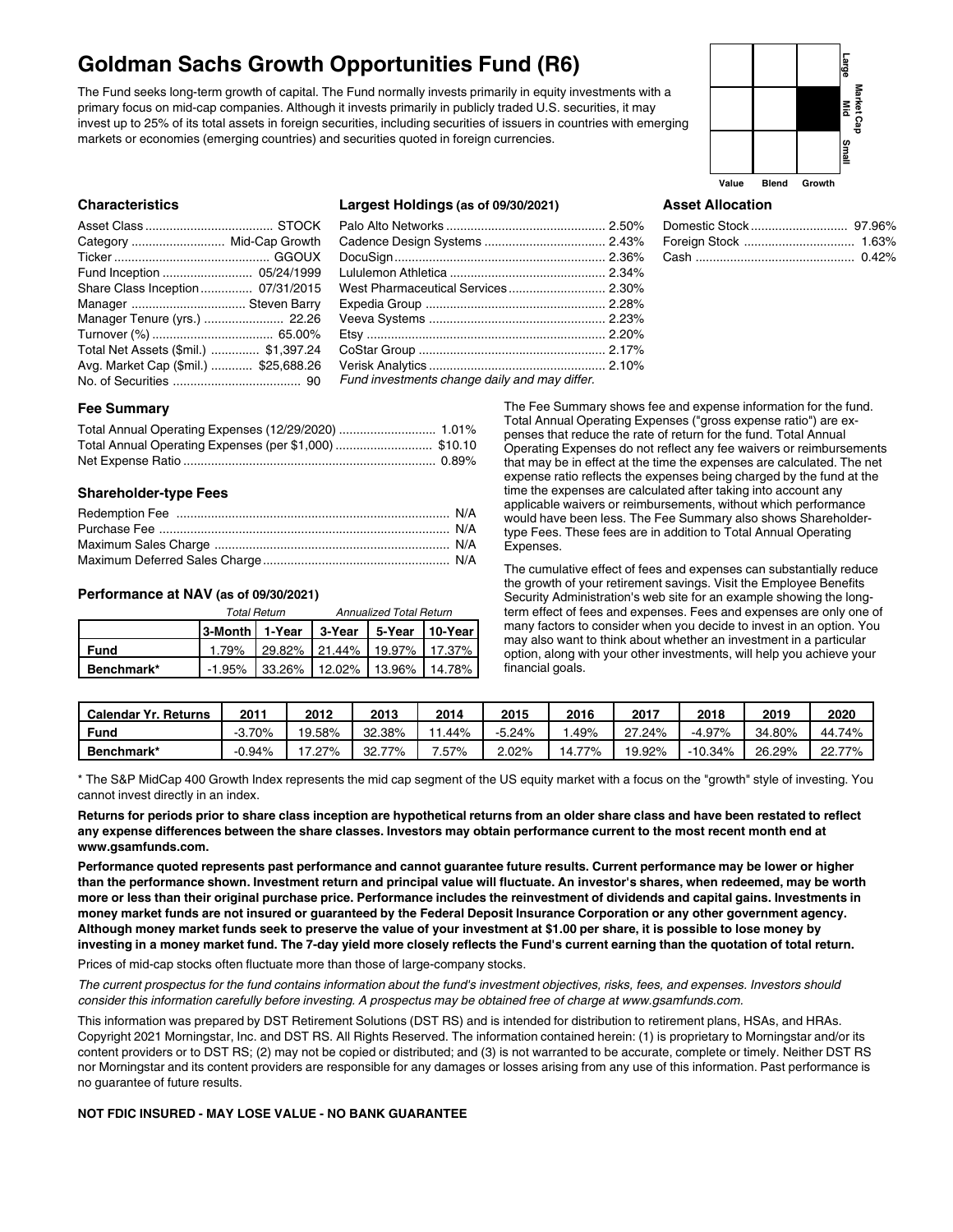## **JPMorgan Core Bond Fund (R6)**

The Fund seeks to maximize total return by investing primarily in a diversified portfolio of intermediate- and long-term debt securities. The Fund is designed to maximize total return by investing in a portfolio of investment grade intermediate- and long-term debt securities. It will invest in bonds. The Fund may principally invest in corporate bonds, U.S. treasury obligations and other U.S. government and agency securities, and asset-backed, mortgage-related and mortgage-backed securities. Its average weighted maturity will ordinarily range between 4 and 12 years.

# **Short Inter. Long Quality Mid High Low**

Domestic Stock .............................. 1.00% Domestic Bond ............................ 83.10% Foreign Bond ................................. 7.77% Convertibles................................... 1.99% Cash .............................................. 6.15%

#### **Characteristics**

| Category  Intermediate Core Bond       |  |
|----------------------------------------|--|
|                                        |  |
| Fund Inception  05/31/1991             |  |
| Share Class Inception 02/22/2005       |  |
| Manager  Richard Figuly                |  |
| Manager Tenure (yrs.)  6.05            |  |
|                                        |  |
| Total Net Assets (\$mil.)  \$35,202.25 |  |
|                                        |  |
|                                        |  |

### **Bond Sector (as of 09/30/2021)**

| Non-Agency Mortgage-Backed  1.53%                        |  |
|----------------------------------------------------------|--|
| Commercial Mortgage-Backed 2.56%                         |  |
|                                                          |  |
| Funding control of the service delivered means different |  |

#### *Fund investments change daily and may differ.*

## **Fee Summary**

## **Shareholder-type Fees**

## **Performance at NAV (as of 09/30/2021)**

|             | <b>Total Return</b> | <b>Annualized Total Return</b>               |  |       |  |
|-------------|---------------------|----------------------------------------------|--|-------|--|
|             |                     |                                              |  |       |  |
| <b>Fund</b> |                     | $0.05\%$   0.30%   5.83%   3.33%             |  | 3.33% |  |
| Benchmark*  |                     | $0.05\%$   $-0.90\%$   5.35%   2.94%   3.01% |  |       |  |

The Fee Summary shows fee and expense information for the fund. Total Annual Operating Expenses ("gross expense ratio") are expenses that reduce the rate of return for the fund. Total Annual Operating Expenses do not reflect any fee waivers or reimbursements that may be in effect at the time the expenses are calculated. The net expense ratio reflects the expenses being charged by the fund at the time the expenses are calculated after taking into account any applicable waivers or reimbursements, without which performance would have been less. The Fee Summary also shows Shareholdertype Fees. These fees are in addition to Total Annual Operating Expenses.

**Asset Allocation**

The cumulative effect of fees and expenses can substantially reduce the growth of your retirement savings. Visit the Employee Benefits Security Administration's web site for an example showing the longterm effect of fees and expenses. Fees and expenses are only one of many factors to consider when you decide to invest in an option. You may also want to think about whether an investment in a particular option, along with your other investments, will help you achieve your financial goals.

| <b>Calendar Yr. Returns</b> | 201     | 2012  | 2013   | 2014  | 2015     | 2016     | 2017     | 2018     | 2019     | 2020     |
|-----------------------------|---------|-------|--------|-------|----------|----------|----------|----------|----------|----------|
| Fung                        | .45%    | 5.24% | .61%   | 5.41% | .01%     | 2.51%    | $3.87\%$ | $0.35\%$ | $8.59\%$ | 8.28%    |
| Benchmark*                  | $.84\%$ | 4.21% | -2.02% | 5.97% | $0.55\%$ | $2.65\%$ | $3.54\%$ | 0.01%    | 8.72%    | $7.51\%$ |

\* The Bloomberg U.S. Aggregate Bond Index is a broad-based benchmark measuring investment grade, U.S. dollar-denominated, fixed-rate taxable bond market, including Treasuries, government-related and corporate securities. You cannot invest in an index.

#### **Investors may obtain performance current to the most recent month end at https://www.jpmorganfunds.com.**

Performance quoted represents past performance and cannot guarantee future results. Current performance may be lower or higher than the performance shown. Investment return and principal value will fluctuate. An investor's shares, when redeemed, may be worth more or less than their original purchase price. Performance includes the reinvestment of dividends and capital gains. Investments in money market funds are not insured or guaranteed by the Federal Deposit Insurance Corporation or any other government agency. Although money market funds seek to preserve the value of your investment at \$1.00 per share, it is possible to lose money by investing in a money market fund. The 7-day yield more closely reflects the Fund's current earning than the quotation of total return.

Bond funds contain interest rate risk, the risk of issuer default, and inflation risk.

The current prospectus for the fund contains information about the fund's investment objectives, risks, fees, and expenses, Investors should consider this information carefully before investing. A prospectus may be obtained free of charge at https://www.jpmorganfunds.com.

This information was prepared by DST Retirement Solutions (DST RS) and is intended for distribution to retirement plans, HSAs, and HRAs. Copyright 2021 Morningstar, Inc. and DST RS. All Rights Reserved. The information contained herein: (1) is proprietary to Morningstar and/or its content providers or to DST RS; (2) may not be copied or distributed; and (3) is not warranted to be accurate, complete or timely. Neither DST RS nor Morningstar and its content providers are responsible for any damages or losses arising from any use of this information. Past performance is no guarantee of future results.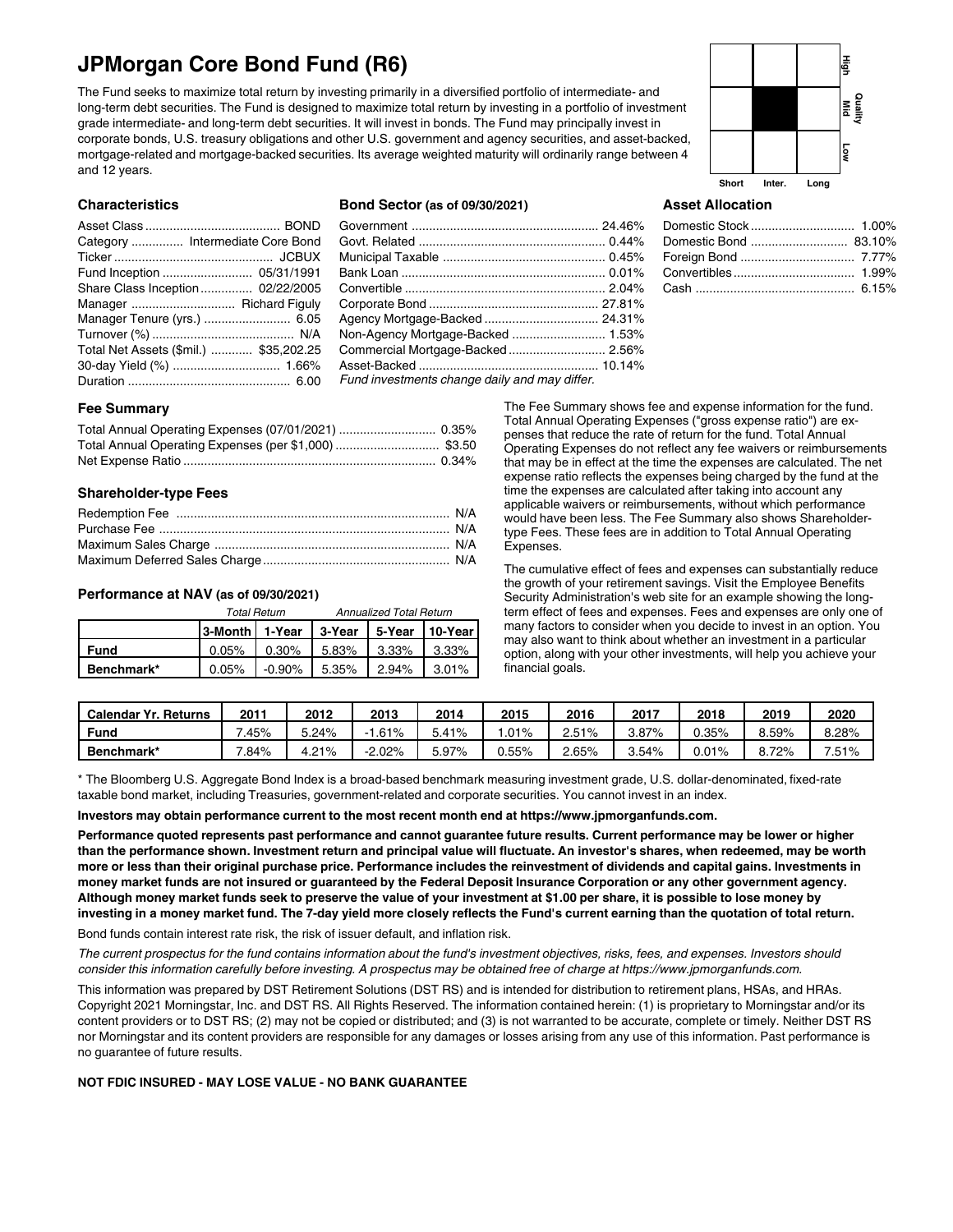## **MFS Growth Fund (R6)**

The Fund seeks capital appreciation. The Fund normally invests in equity securities. Equity securities include common stocks and other securities that represent an ownership interest (or right to acquire an ownership interest) in a company or other issuer. The adviser focuses on investing the Fund's assets in the stocks of companies are believed to have above average earnings growth potential compared to other companies (growth companies).



#### **Characteristics**

| Fund Inception  12/29/1986             |  |
|----------------------------------------|--|
| Share Class Inception 08/26/2011       |  |
| Manager  Eric Fischman                 |  |
| Manager Tenure (yrs.)  19.51           |  |
|                                        |  |
| Total Net Assets (\$mil.)  \$44,859.81 |  |
| Avg. Market Cap (\$mil.)  \$287,139.08 |  |
|                                        |  |
|                                        |  |

## **Largest Holdings (as of 09/30/2021)**

| Fund investments change daily and may differ. |  |
|-----------------------------------------------|--|

## **Asset Allocation**

#### **Fee Summary**

## **Shareholder-type Fees**

#### **Performance at NAV (as of 09/30/2021)**

|                   |                                              | Total Return | <b>Annualized Total Return</b>    |  |  |  |
|-------------------|----------------------------------------------|--------------|-----------------------------------|--|--|--|
|                   | 3-Month   1-Year   3-Year   5-Year   10-Year |              |                                   |  |  |  |
| Fund              |                                              |              | 1.27% 23.59% 20.76% 22.40% 19.30% |  |  |  |
| <b>Benchmark*</b> |                                              |              | 1.87% 28.86% 20.21% 21.15% 18.96% |  |  |  |

The Fee Summary shows fee and expense information for the fund. Total Annual Operating Expenses ("gross expense ratio") are expenses that reduce the rate of return for the fund. Total Annual Operating Expenses do not reflect any fee waivers or reimbursements that may be in effect at the time the expenses are calculated. The net expense ratio reflects the expenses being charged by the fund at the time the expenses are calculated after taking into account any applicable waivers or reimbursements, without which performance would have been less. The Fee Summary also shows Shareholdertype Fees. These fees are in addition to Total Annual Operating Expenses.

The cumulative effect of fees and expenses can substantially reduce the growth of your retirement savings. Visit the Employee Benefits Security Administration's web site for an example showing the longterm effect of fees and expenses. Fees and expenses are only one of many factors to consider when you decide to invest in an option. You may also want to think about whether an investment in a particular option, along with your other investments, will help you achieve your financial goals.

| <b>Calendar Yr. Returns</b> | $201^{\circ}$ | 2012    | 2013        | 2014     | 2015  | 2016     | 2017       | 2018     | 2019       | 2020   |
|-----------------------------|---------------|---------|-------------|----------|-------|----------|------------|----------|------------|--------|
| Fung                        | $.04\%$       | $.39\%$ | 36.74%      | $3.88\%$ | .49%  | $2.55\%$ | 30.99%     | $2.68\%$ | 37.81%     | 31.74% |
| Benchmark*                  | 4.65%         | 14.61%  | 75%<br>32.7 | 14.89%   | 5.52% | 6.89%    | .44%<br>~~ | 0.01%    | 13%<br>31. | 33.47% |

\* The S&P 500 Growth Index measures growth stocks in the S&P 500 Index using three factors: sales growth, the ratio of earnings change to price, and momentum. You cannot invest in an index.

**Investors may obtain performance current to the most recent month end at www.mfs.com.**

Performance quoted represents past performance and cannot guarantee future results. Current performance may be lower or higher than the performance shown. Investment return and principal value will fluctuate. An investor's shares, when redeemed, may be worth more or less than their original purchase price. Performance includes the reinvestment of dividends and capital gains. Investments in money market funds are not insured or guaranteed by the Federal Deposit Insurance Corporation or any other government agency. Although money market funds seek to preserve the value of your investment at \$1.00 per share, it is possible to lose money by investing in a money market fund. The 7-day yield more closely reflects the Fund's current earning than the quotation of total return.

The current prospectus for the fund contains information about the fund's investment objectives, risks, fees, and expenses. Investors should consider this information carefully before investing. A prospectus may be obtained free of charge at www.mfs.com.

This information was prepared by DST Retirement Solutions (DST RS) and is intended for distribution to retirement plans, HSAs, and HRAs. Copyright 2021 Morningstar, Inc. and DST RS. All Rights Reserved. The information contained herein: (1) is proprietary to Morningstar and/or its content providers or to DST RS; (2) may not be copied or distributed; and (3) is not warranted to be accurate, complete or timely. Neither DST RS nor Morningstar and its content providers are responsible for any damages or losses arising from any use of this information. Past performance is no guarantee of future results.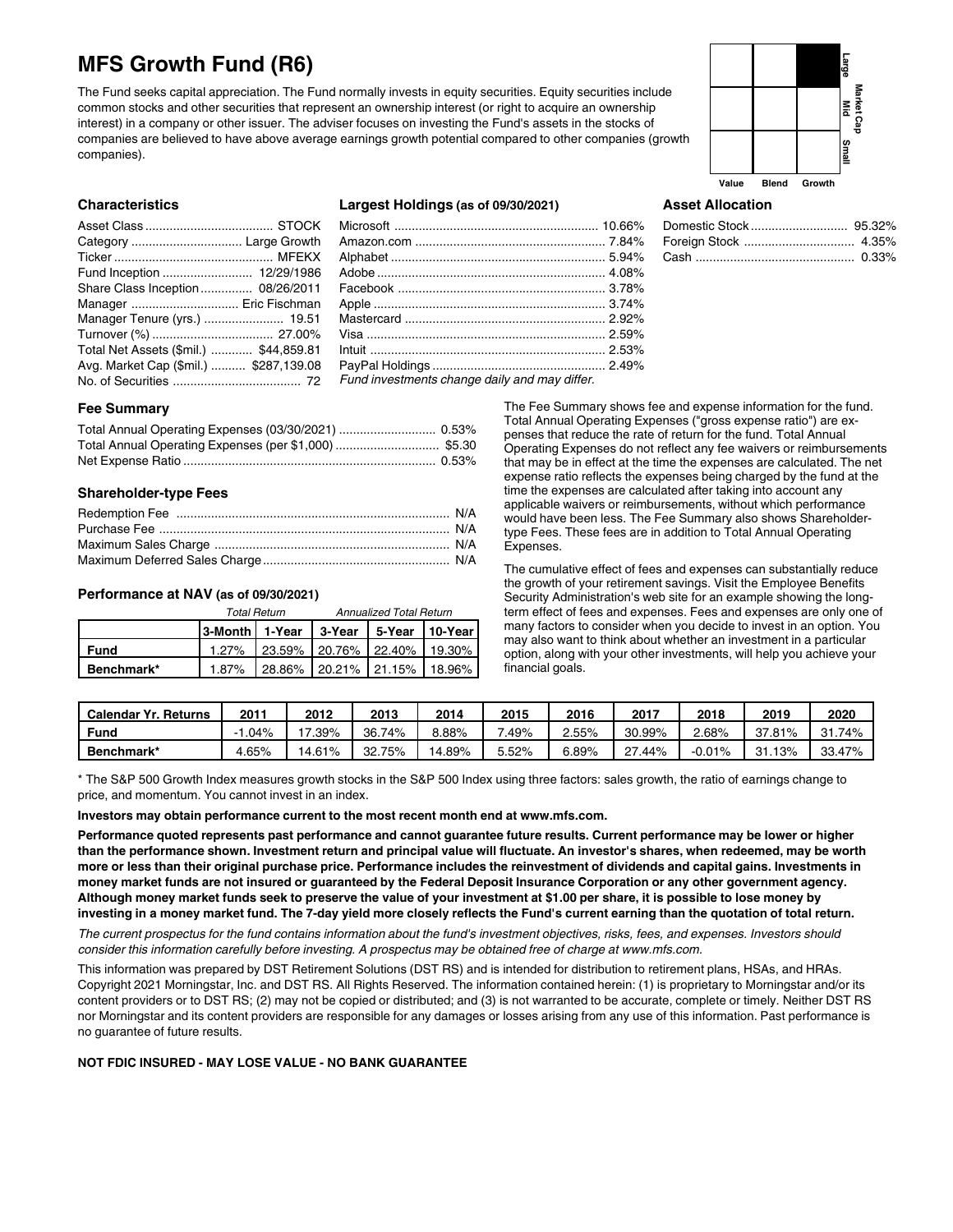## **T. Rowe Price QM US Sm-Cap Gr Eq Fund (I)**

The Fund seeks long-term growth of capital by investing primarily in common stocks of small growth companies. The Fund will normally invest primarily in equity securities issued by small-cap U.S. growth companies. The Fund may invest up to 10% of its total assets in foreign securities, including securities of emerging market issuers.



#### **Characteristics**

| Category  Small Growth                |  |
|---------------------------------------|--|
|                                       |  |
| Fund Inception  06/30/1997            |  |
| Share Class Inception 03/23/2016      |  |
| Manager  Sudhir Nanda                 |  |
| Manager Tenure (yrs.)  15.01          |  |
|                                       |  |
| Total Net Assets (\$mil.)  \$9,893.09 |  |
| Avg. Market Cap (\$mil.)  \$6,243.81  |  |
|                                       |  |

#### **Largest Holdings (as of 09/30/2021)**

| Fund investments change daily and may differ. |  |
|-----------------------------------------------|--|

## **Asset Allocation**

#### **Fee Summary**

#### **Shareholder-type Fees**

#### **Performance at NAV (as of 09/30/2021)**

|             |                                              | <b>Total Return</b>                   | <b>Annualized Total Return</b> |  |  |  |
|-------------|----------------------------------------------|---------------------------------------|--------------------------------|--|--|--|
|             | 3-Month   1-Year   3-Year   5-Year   10-Year |                                       |                                |  |  |  |
| <b>Fund</b> |                                              | $0.33\%$ 31.30% 12.57% 15.91% 16.76%  |                                |  |  |  |
| Benchmark*  |                                              | $-1.49\%$ 48.99% 10.12% 14.96% 16.29% |                                |  |  |  |

The Fee Summary shows fee and expense information for the fund. Total Annual Operating Expenses ("gross expense ratio") are expenses that reduce the rate of return for the fund. Total Annual Operating Expenses do not reflect any fee waivers or reimbursements that may be in effect at the time the expenses are calculated. The net expense ratio reflects the expenses being charged by the fund at the time the expenses are calculated after taking into account any applicable waivers or reimbursements, without which performance would have been less. The Fee Summary also shows Shareholdertype Fees. These fees are in addition to Total Annual Operating Expenses.

The cumulative effect of fees and expenses can substantially reduce the growth of your retirement savings. Visit the Employee Benefits Security Administration's web site for an example showing the longterm effect of fees and expenses. Fees and expenses are only one of many factors to consider when you decide to invest in an option. You may also want to think about whether an investment in a particular option, along with your other investments, will help you achieve your financial goals.

| <b>Calendar Yr. Returns</b> | 201   | 2012   | 2013        | 2014     | 2015  | 2016      | 2017   | 2018     | 2019       | 2020   |
|-----------------------------|-------|--------|-------------|----------|-------|-----------|--------|----------|------------|--------|
| Fund                        | .54%  | 15.69% | 19%<br>-44. | .38%     | 2.33% | $1.47\%$  | 22.26% | -6.72%   | 32.93%     | 24.00% |
| Benchmark*                  | 3.62% | 14.56% | 42.69%      | $3.87\%$ | 2.78% | $-2.16\%$ | 14.79% | $-4.05%$ | 13%<br>21. | 19.60% |

\* The S&P SmallCap 600 Growth Index represents the small cap segment of the US equity market with a focus on the "growth" style of investing. You cannot invest directly in an index.

Returns for periods prior to share class inception are hypothetical returns from an older share class and have been restated to reflect any expense differences between the share classes. Investors may obtain performance current to the most recent month end at **www.troweprice.com.**

Performance quoted represents past performance and cannot guarantee future results. Current performance may be lower or higher than the performance shown. Investment return and principal value will fluctuate. An investor's shares, when redeemed, may be worth more or less than their original purchase price. Performance includes the reinvestment of dividends and capital gains. Investments in money market funds are not insured or guaranteed by the Federal Deposit Insurance Corporation or any other government agency. Although money market funds seek to preserve the value of your investment at \$1.00 per share, it is possible to lose money by investing in a money market fund. The 7-day yield more closely reflects the Fund's current earning than the quotation of total return.

Prices of small-cap stocks often fluctuate more than those of large-company stocks.

The current prospectus for the fund contains information about the fund's investment objectives, risks, fees, and expenses. Investors should consider this information carefully before investing. A prospectus may be obtained free of charge at www.troweprice.com.

This information was prepared by DST Retirement Solutions (DST RS) and is intended for distribution to retirement plans, HSAs, and HRAs. Copyright 2021 Morningstar, Inc. and DST RS. All Rights Reserved. The information contained herein: (1) is proprietary to Morningstar and/or its content providers or to DST RS; (2) may not be copied or distributed; and (3) is not warranted to be accurate, complete or timely. Neither DST RS nor Morningstar and its content providers are responsible for any damages or losses arising from any use of this information. Past performance is no guarantee of future results.